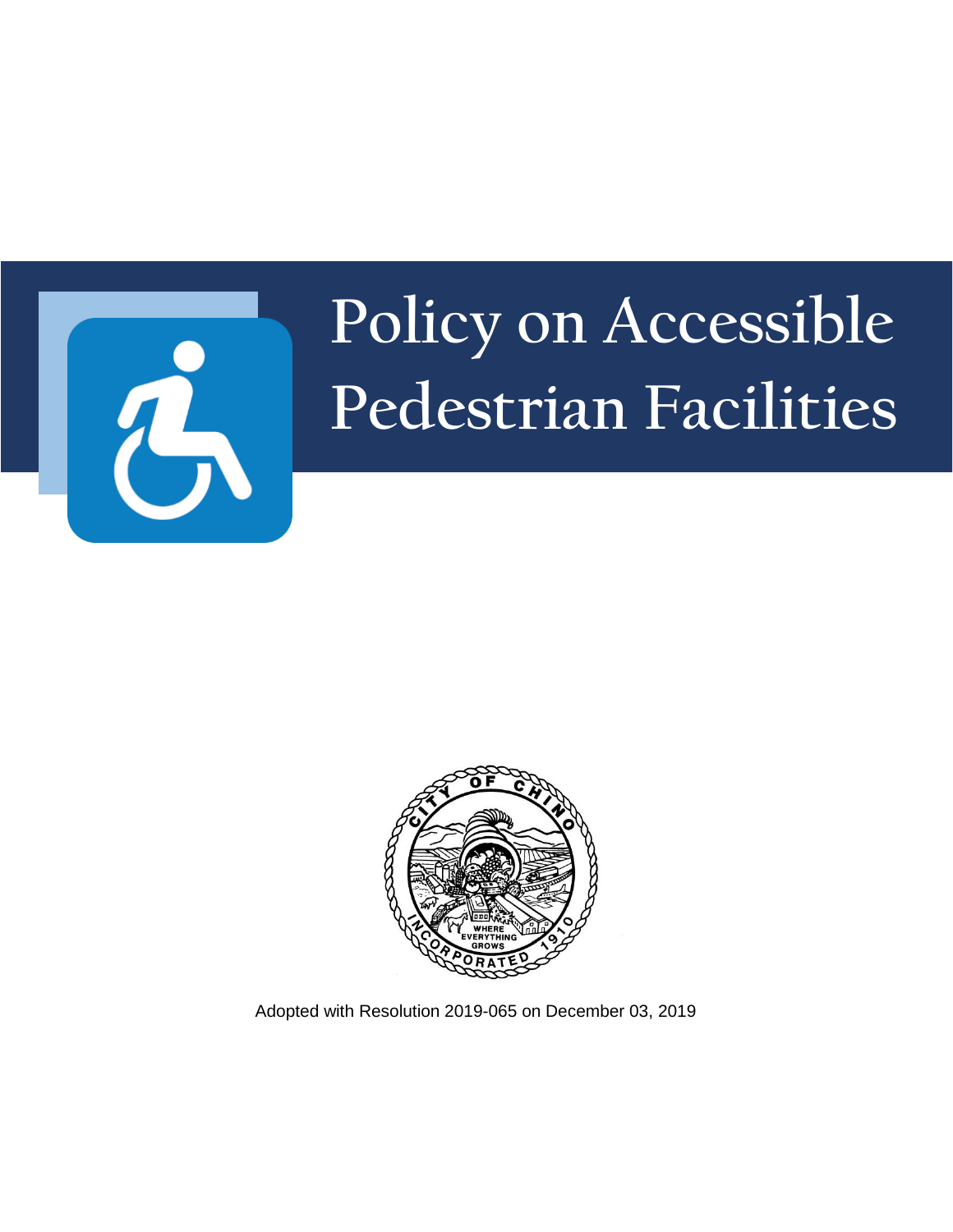# **TABLE OF CONTENTS**

# **1. GENERAL PROVISIONS**

# **1.1 Purpose and Intent**

- 1.1.A Pedestrian Rights
- 1.1.B Universal Design

# **1.2 Definitions**

- 1.2.A Undefined Terms
- 1.2.B Defined Terms
- 1.2.C Acronyms

# **1.3 Application**

- 1.3.A Public Funds
- 1.3.B By Others
- 1.3.C Policy Effective Date

1.3.D.i Non-Continuous Work

1.3.D.i.a Exception

# **1.4 Governing Standards**

1.4.A Applicability in the PROW

1.4.B Minimum Requirements

1.4.B.i City Authority

- 1.4.C Order of Precedence
	- 1.4.C.i Difference Between Requirements
	- 1.4.C.ii General and Specific Requirements
	- 1.4.C.iii No Explicit Standard
- 1.4.D Design Requirements
	- 1.4.D.i Plan Review
		- 1.4.D.i.a Mandatory Construction Note
	- 1.4.D.ii Design Tolerances
		- 1.4.D.ii.a Minimum Clear Width

# 1.4.D.ii.b Maximum Slope

- 1.4.E Construction and Manufacturing Tolerances
- 1.4.F Quality Requirements
- 1.4.G Measurement
- 1.4.H Equivalent Facilitation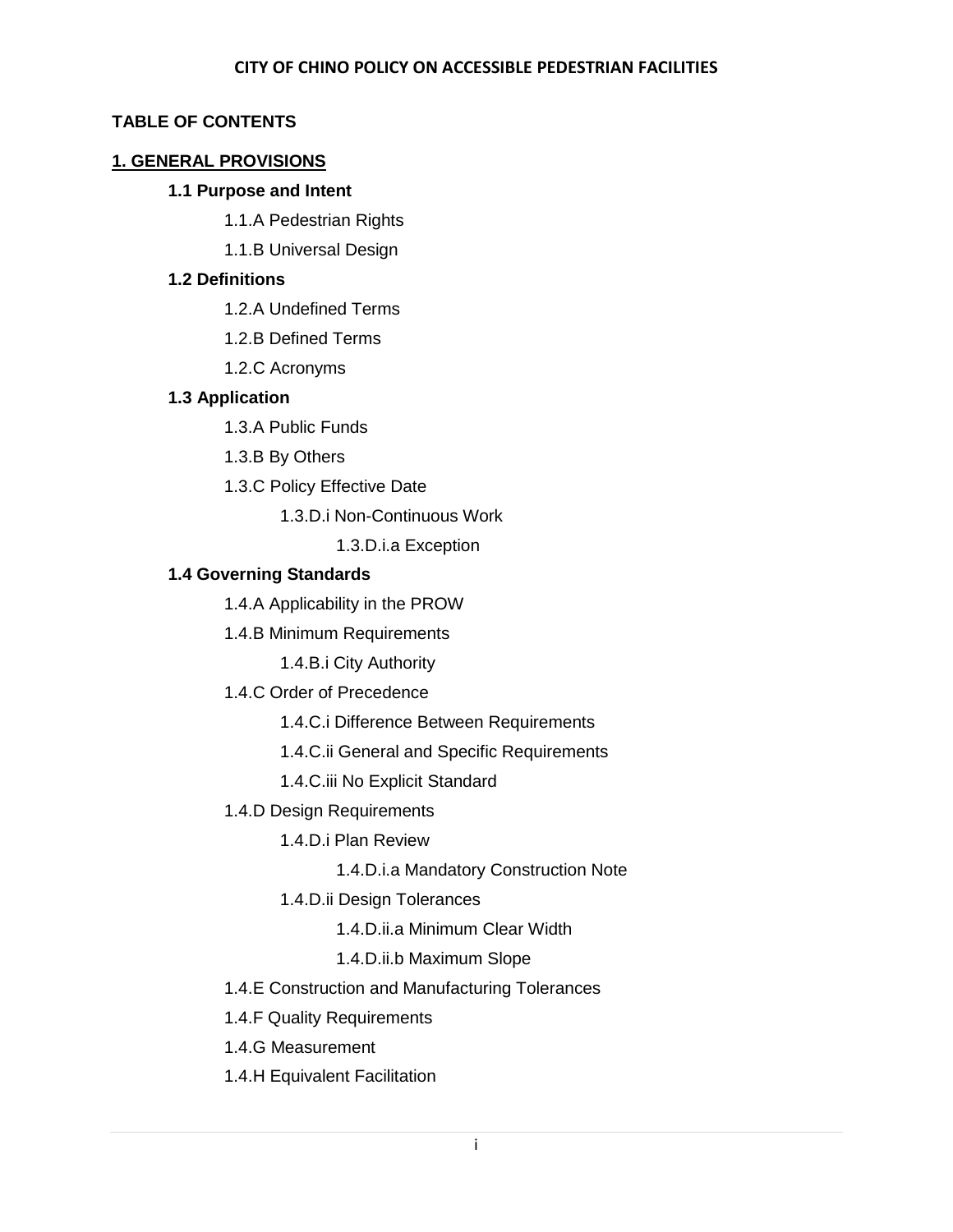#### **2. IMPROVEMENTS**

## **2.1 New Construction**

2.1.A Americans with Disabilities Act

2.1.B California Government Code

2.2.C Project Scope

2.2.C.i Frontage Improvements

2.2.C.i.a Location

2.2.C.i.b Scope

## 2.2.C.ii Subdivision Improvements

2.2.C.ii.a Maximum Connectivity

2.1.D Project-Specific Design

## **2.2 Alterations**

2.2.A Americans with Disabilities Act

2.2.A.i Alterations of Multiple Single Elements

2.2.B Project Scope

2.2.B.i Frontage Improvements

2.2.B.i.a Location

2.2.B.i.b Scope

2.2.B.ii Subdivision Improvements

2.2.B.ii.a Maximum Connectivity

- 2.2.C Timing of Improvements
- 2.2.D Project-Specific Design
- 2.2.E Reduction in Access is Prohibited
- 2.2.F Technical Infeasibility
	- 2.2.F.i Compliance to the Maximum Extent Feasible

2.2.F.i.a Accessible in Part

- 2.2.F.i.b Accessible to Persons with Other Disabilities
- 2.2.F.ii Application for Finding of Technical Infeasibility

2.2.F.ii.a Review

2.2.F.ii.b Qualifications

2.2.G Transitions to Non-Compliant Improvements

2.2.G.i Location of Transition Segment

2.2.G.i.a Street Corners

2.2.G.ii Technical Requirements of Transition Segment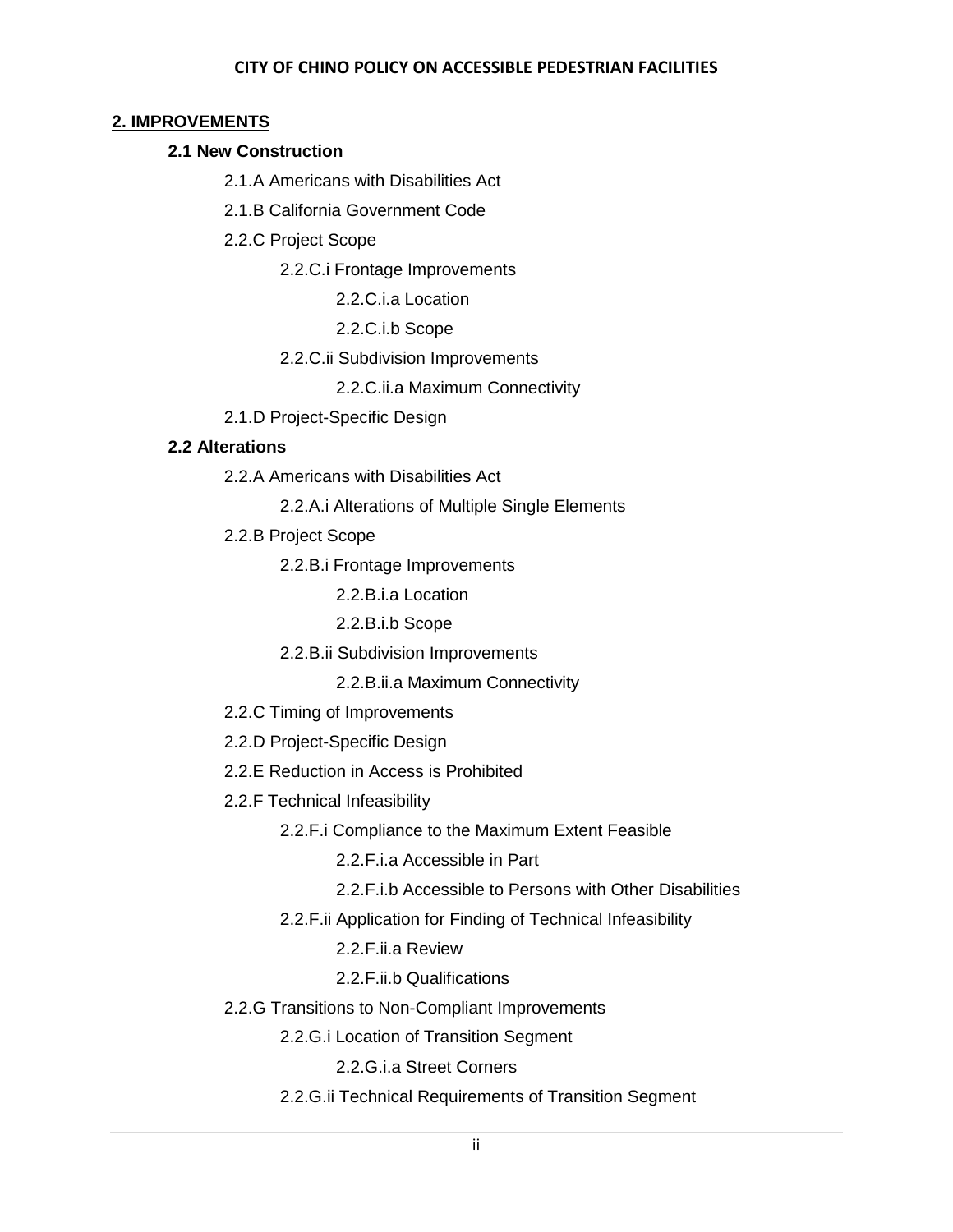2.2.G.ii.a Running Slope

2.2.H Alteration of Accessible Routes

2.2.H.i Non-Compliant Adjoining Facilities

2.2.H.i.a Accessible Sidewalks

2.2.H.i.b Accessible Curb Ramps

2.2.H.i.c Accessible Crosswalks

2.2.H.ii Exception

2.2.I Alteration of Roadways

2.2.I.i Examples

2.2.I.ii Alteration of Crosswalks

2.2.I.ii.a Trench Repair

2.2.I.ii.a.i Maintenance

2.2.I.ii.a.ii Alteration

2.2.I.iii Provision of Pedestrian Facilities

2.2.I.iii.a Curb Ramps

2.2.J Alteration of Traffic Control Devices

2.2.J.i Minor Alterations of Traffic Signals

2.2.J.i.a Examples

2.2.J.ii Major Alterations of Traffic Signals

2.2.J.ii.a Examples

2.2.J.iii Emergency Traffic Signal Alterations

2.2.K Alteration of Signage and Striping

2.2.K.i Stop Sign Installation

2.2.K.i.a No Existing Yield Condition

2.2.K.i.b Existing Yield Condition

2.2.K.ii Addition of a Marked Crosswalk at an Intersection

2.2.K.iii Addition of a Mid-Block Crosswalk

2.2.K.iv Emergency Signage Alterations

## **2.3 Non-Compliant Unaccepted Improvements**

2.3.A Unaccepted Improvements

2.3.B Required Improvements

# **2.4 Maintenance**

2.4.A Overview

2.4.B Several Maintenance Treatments Are An Alteration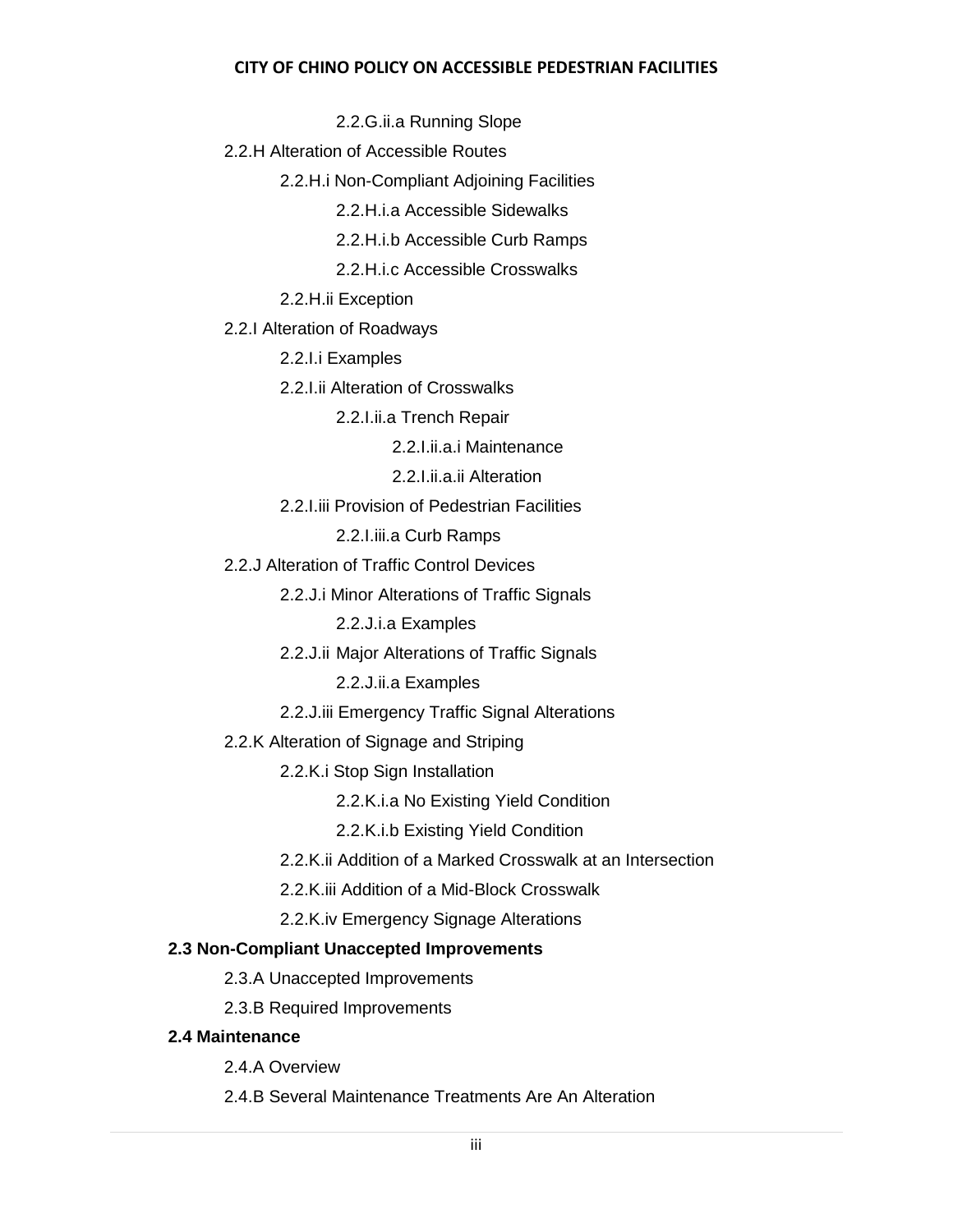2.4.C Street and Roadway Maintenance

2.4.C.i Examples

2.4.D Traffic Signal Maintenance

2.4.D.i Examples

- 2.4.D.ii Replacement of all PPB at an Intersection
- 2.4.E Signage and Striping Maintenance

2.4.E.i Examples

# **3. SCOPING AND TECHNCAL REQUIREMENTS**

## **3.1 Temporary Traffic Control**

- 3.1.A Safe and Accessible Pedestrian Access
	- 3.1.A.i Alternate Route
		- 3.1.A.i.a Technical Requirements
	- 3.1.A.ii Prior to the Start of Work
	- 3.1.A.iii Notification
- 3.1.B Barriers
- 3.1.C Work Vehicle Movement

# **3.2 Walking Surfaces**

- 3.2.A Walking Surfaces
	- 3.2.A.i Water Pooling
	- 3.2.A.ii Surface Materials
		- 3.2.A.ii.a Aggregate Materials
		- 3.2.A.ii.b Individual Paving Units
		- 3.2.A.ii.c Stamped Surfaces
- 3.2.B Openings
	- 3.2.B.i Pull Boxes and Manhole Lids
- 3.2.C. Expansion and Construction Joints
	- 3.2.C.i Control or Weakened Plane Joints
- 3.3.D. Changes in Level
	- 3.2.D.i Warning Curbs
		- 3.3.D.i.a Tripping Hazard
		- 3.3.D.i.b Exception

# **3.3 Sidewalks and Walks**

3.3.A Scoping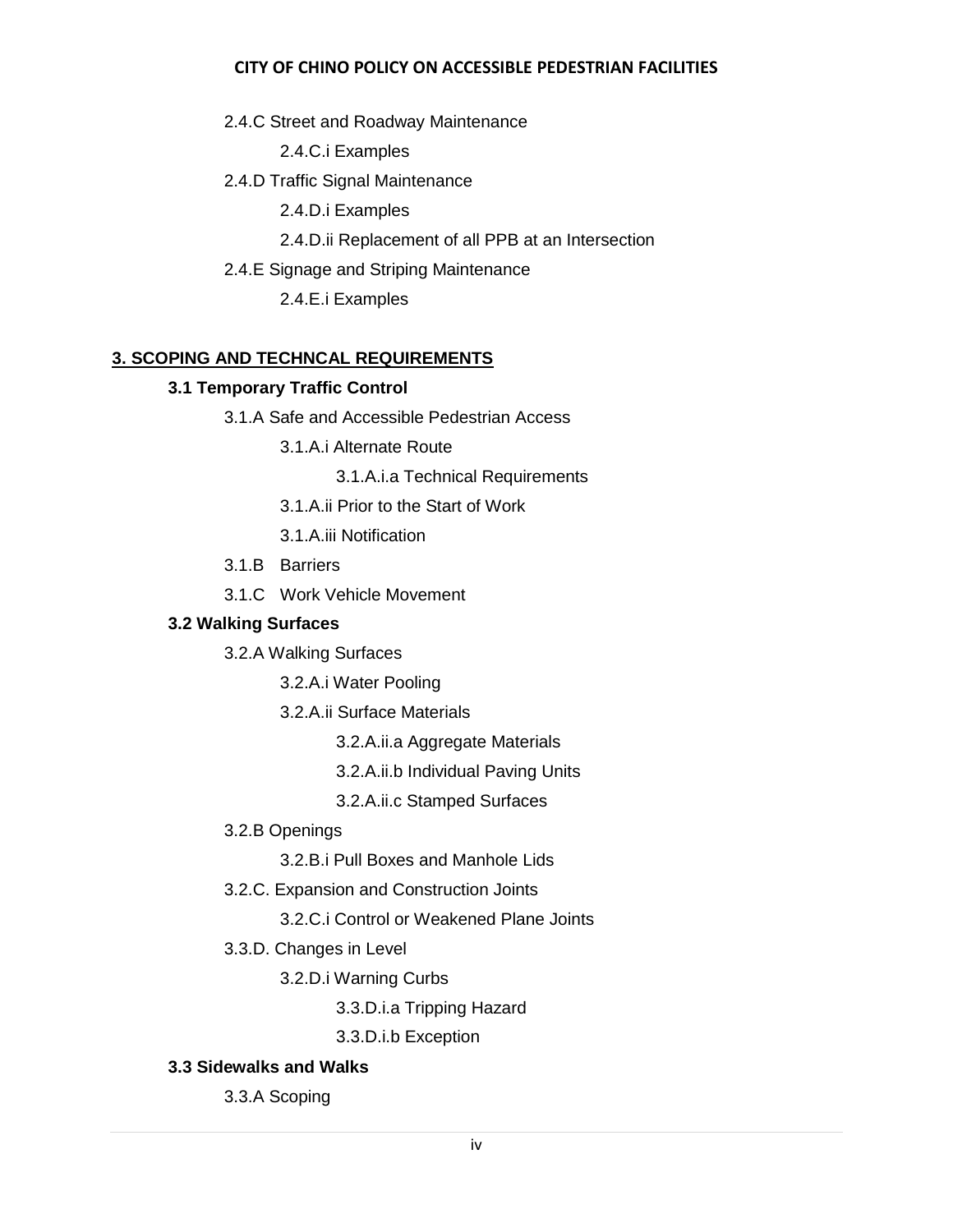3.3.A.i Orphaned and Discontinuous Sidewalks and Walks

3.3.A.i.a Remediation

3.3.A.i.a.i Where There is No Feasible Sidewalk

**Connection** 

3.3.B Technical Requirements

3.3.B.i Water Pooling

3.3.B.ii Minimum Clear Width

3.3.B.ii.a Sidewalks and Walks

3.2.B.ii.b Paved Border Surfaces Adjacent to Vehicular Roadways

3.3.B.iii Passing Spaces

3.3.B.iii.a Maneuvering Areas

3.3.B.iii.b Width Transitions

3.3.B.iv Location of Obstructions

3.3.B.v Width Transitions

3.3.B.vi Slopes

3.3.B.vi.a Running Slope

3.3.B.vi.b Cross Slope

3.3.B.vi.c Gutter Slopes

3.3.B.vii Surface Grinding or Bushing

3.3.C Continuous Sidewalk Across Alleys, Driveways, and Private Streets

3.3.C.i Configuration

3.3.C.i.a Non-Curb Adjacent

3.3.C.i.b Curb Adjacent

3.3.C.i.c Width

3.3.C.ii Slopes

3.3.C.ii.a Maneuvering Areas

3.3.C.ii.b Detectable Warning Surfaces

#### **3.4 Shared Use Paths and Other Improved Pedestrian Paths**

3.4.A Scoping

3.4.B Technical Requirements

3.4.B.i Surface

3.4.B.i.a Aggregate Materials

3.4.B.i.a.i Crushed Miscellaneous Base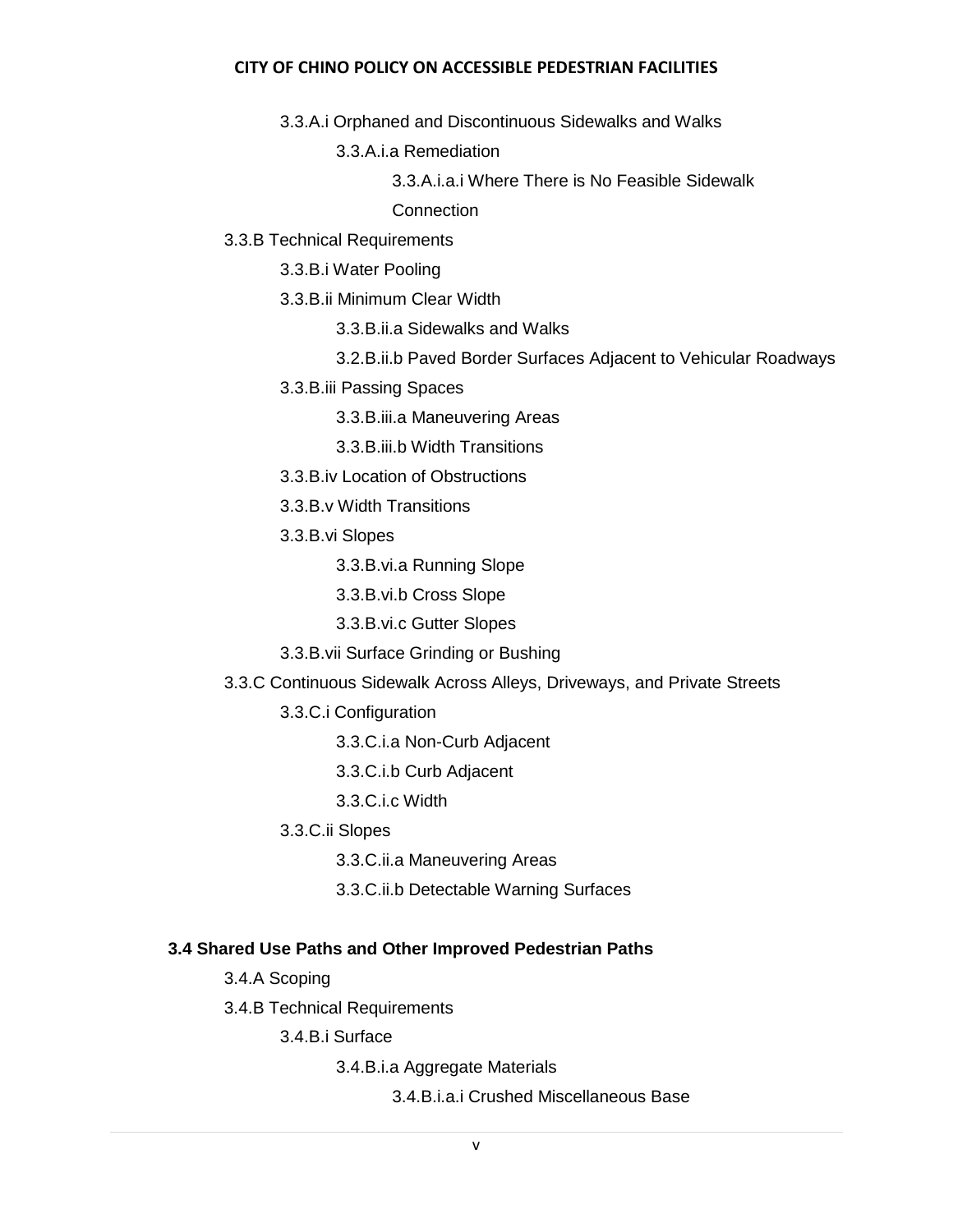3.4.B.ii Width

3.4.B.iii Slopes

3.4.B.iv Signage and Markings

# **3.5 Obstructions and Protruding Objects**

- 3.5.A Scoping
	- 3.5.A.i Location of Elements
	- 3.5.A.ii Landscaped Area
- 3.5.B Technical Requirements
	- 3.5.B.i Horizontal Clearance
		- 3.5.B.i.a Undetectable Projections
		- 3.5.B.i.b Detectable Projections
	- 3.5.B.ii Vertical Clearance
		- 3.5.B.ii.a Pedestrian Routes
		- 3.5.B.ii.b Accessible Parking
	- 3.5.B.iii When Minimum Clearance is Not Provided
	- 3.5.B.iv Specific Obstructions
		- 3.5.B.iv.a Guy Wires and Braces
			- 3.5.B.iv.a.i Angled Guy Supports
				- 3.5.B.iv.a.i.1 Remediation
			- 3.5.B.iv.a.ii Vertical Guy Braces
		- 3.5.B.iv.b Mailboxes
			- 3.4.B.iv.b.i Cluster Mailboxes

# **3.6 Maneuvering Areas**

- 3.6.A Scoping
	- 3.6.A.i Intersection Corners
	- 3.6.A.ii Crosswalks
		- 3.6.A.ii.c Gutters
	- 3.6.A.iii Passing Spaces
	- 3.6.A.iv Intersecting Sidewalks or Walks
	- 3.6.A.v Setbacks at Driveway, Alley, and Private Street Crossings
	- 3.6.A.vi Bus Stops and Loading Zones
	- 3.6.A.vii Meandering Sidewalks
- 3.6.B Technical Requirements
	- 3.6.B.i Location and Configuration of Maneuvering Areas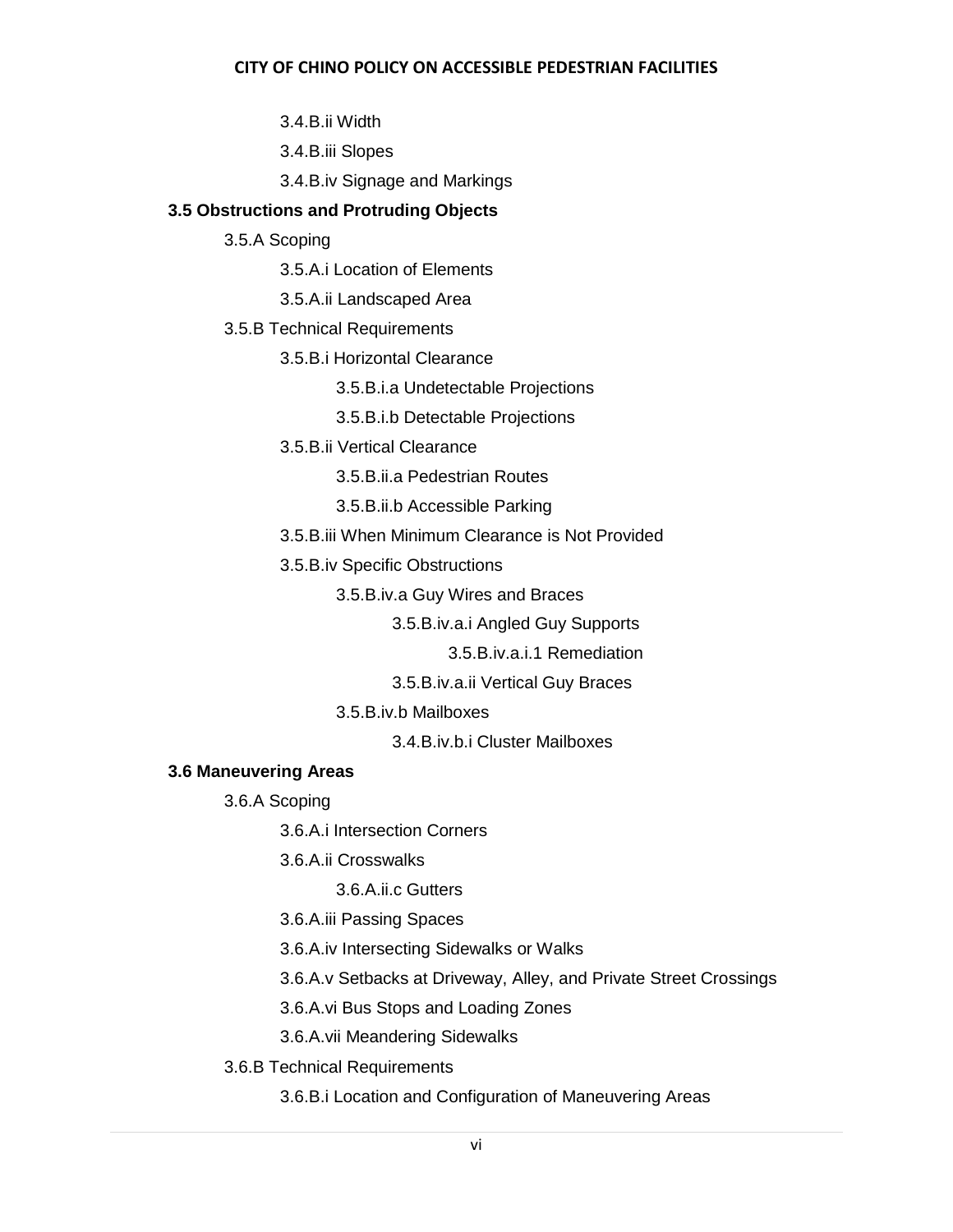3.6.B.i.a Crosswalks

3.6.B.i.a.i Gutters

3.6.B.ii Size

3.6.B.iii Slopes

# **3.7 Curb Transitions**

3.7.A Scoping

- 3.7.A.i Curb Transitions at New or Altered Streets
- 3.7.A.ii Curb Transitions at New or Altered Pedestrian Walks
- 3.7.A.iii Curb Transitions at Unprepared Surfaces

3.7.A.iii.a Signalized Intersection

3.7.A.iii.b Unsignalized Intersection

- 3.7.A.iv Types of Curb Ramps and Transitions
	- 3.7.A.iv.a Directional Perpendicular Curb Ramps
	- 3.7.A.iv.b Directional Non-Perpendicular Ramps
	- 3.7.A.iv.c Skewed Perpendicular Curb Ramps

3.7.A.iv.c.i Maneuvering Area

3.7.A.iv.d Shared or Diagonal Curb Ramps

3.7.A.iv.d.i Exception

- 3.7.A.iv.e Blended Transitions
- 3.7.A.iv.f In-Line Transitions
- 3.7.A.iv.g Center Medians and Islands

3.7.B Priority of Curb Transition Design

- 3.7.C Technical Requirements
	- 3.7.C.i Water Pooling
	- 3.7.C.ii Curb Ramps

3.7.C.ii.a Location

3.7.C.ii.b Landing

3.7.C.ii.b.i Depth and Width

- 3.7.C.ii.b.ii Slopes
- 3.7.C.ii.c Curb Ramp Run

3.7.C.ii.c.i Width

3.7.C.ii.c.i.1 Shared Use Path or Other Improved

Pedestrian Path

3.7.C.ii.c.i.2 Bordered By a Curb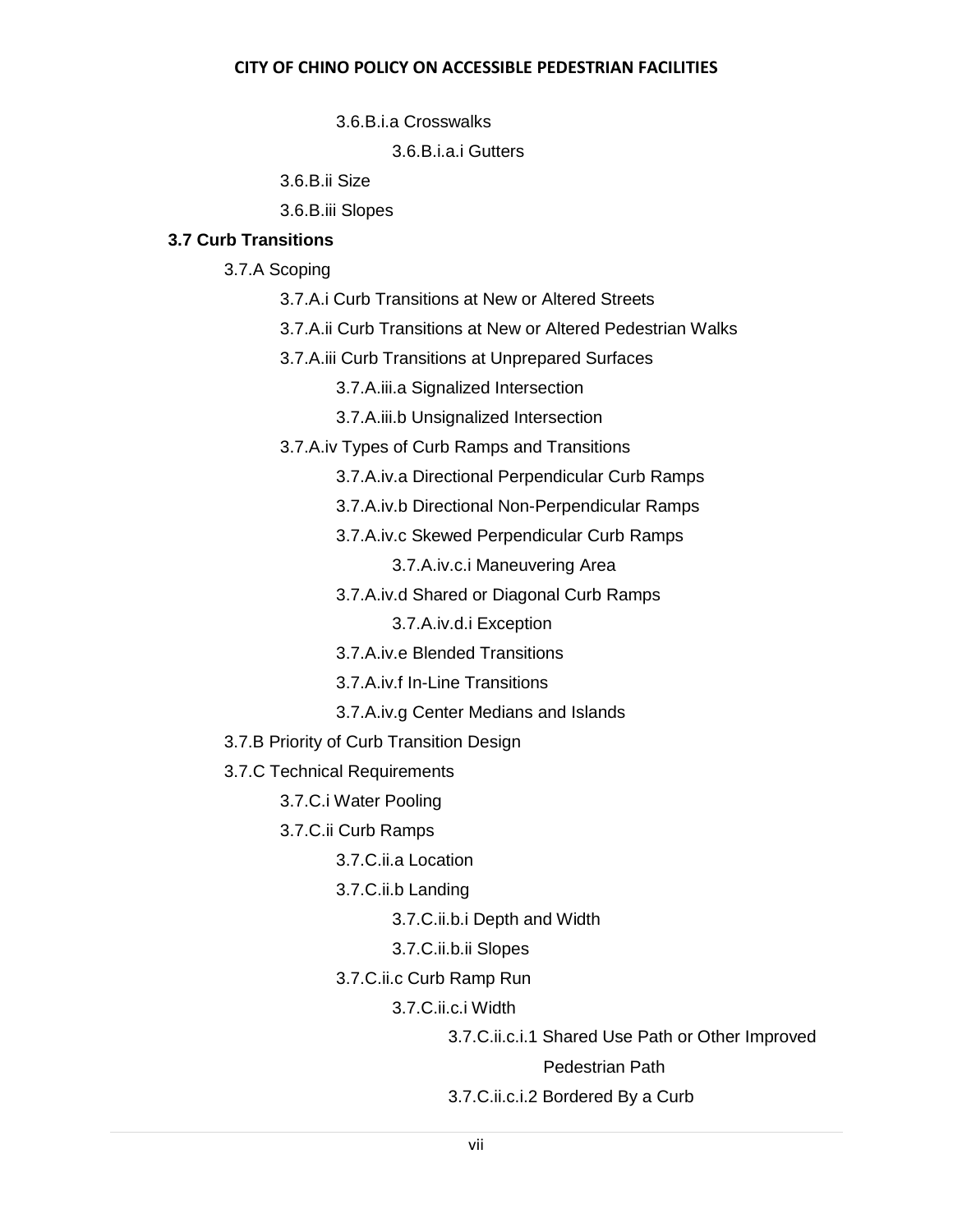3.7.C.ii.c.ii Slopes

3.7.C.ii.c.ii.1 Grade Breaks

3.7.C.ii.c.ii.2. Grade Brakes on Directional Non-

Perpendicular Curb Ramps

3.7.C.ii.d Flares

3.7.C.ii.d.i Location

3.7.C.ii.d.ii Slopes

3.7.C.ii.e Gutters

3.7.C.ii.e.i Slopes

3.7.C.ii.e.ii Adjacent Surfaces at Transitions

3.7.C.ii.f Detectable Warning Surface

3.7.C.iii Blended Transitions

3.7.C.iii.a Width

3.7.C.iii.b Slopes

3.7.C.iii.c Landing

3.7.C.iii.d Detectable Warning Surface

3.7.C.iv In-Line Transitions

3.7.C.iv.a Slopes

3.7.C.iv.b Turning Space

3.7.C.iv.b.i Size

3.7.C.iv.b.ii Slopes

3.7.C.iv.c Detectable Warning Surface

3.7.C.v Center Medians and Islands

3.7.C.v.a Specifications

3.7.C.v.a.i Width

3.7.C.v.a.i Slopes

3.7.C.v.b Detectable Warning Surface

# **3.8 Crossings and Crosswalks**

3.8.A Overview

3.8.B Scoping

3.8.B.i Crosswalks at Intersections

3.8.B.i.a Crosswalks Leading to Unprepared Surfaces

3.8.B.i.a.i Signalized Intersection

3.8.B.i.a.ii Unsignalized Intersection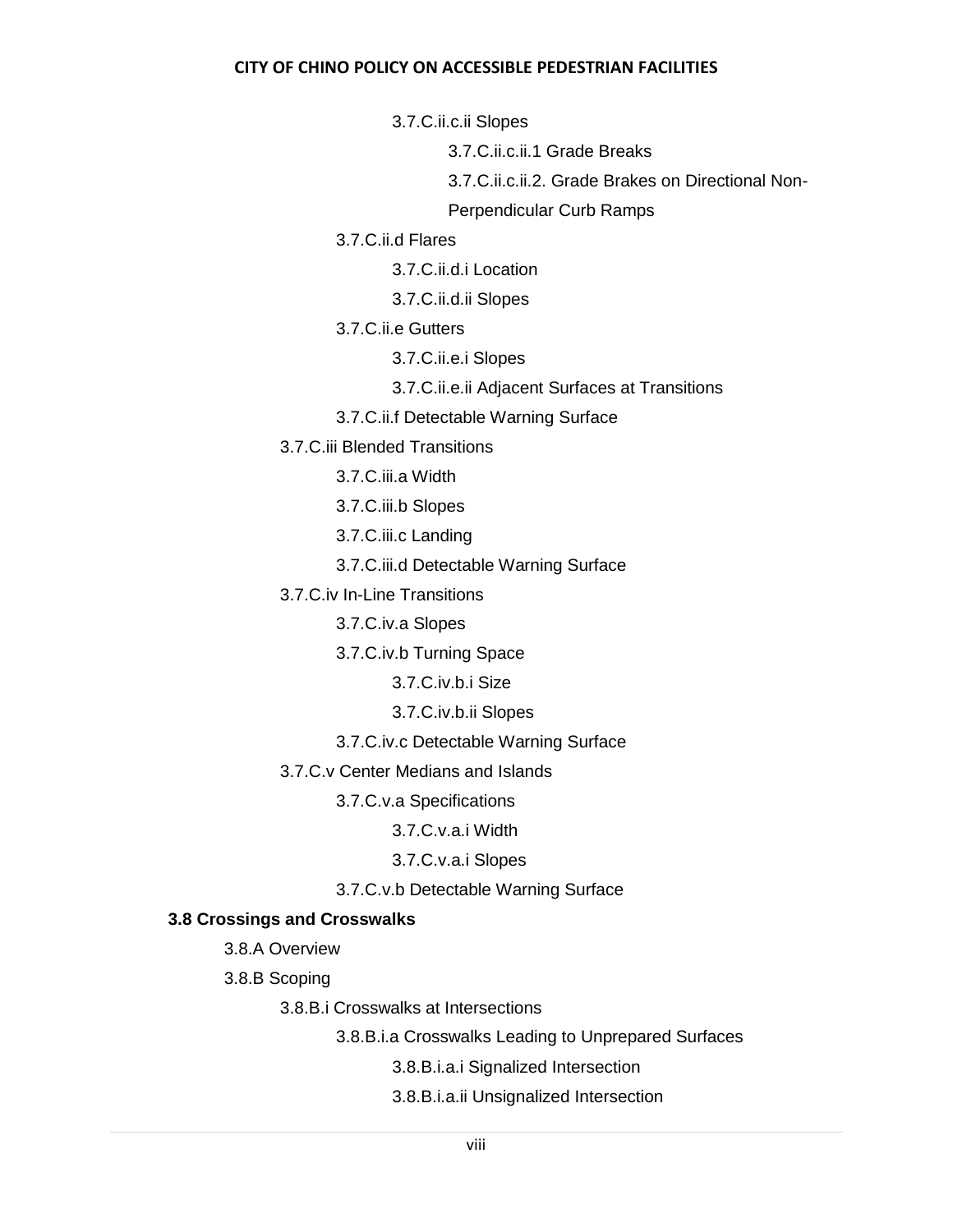3.8.B.ii Crosswalks at Midblock

3.8.B.iii Pedestrian Crossing Restrictions

3.8.B.iii.a New Crosswalks and Crossings

3.8.C Technical Requirements

3.8.C.i Width

3.8.C.i.a Marked Crosswalks

3.8.C.i.b Unmarked Crosswalks and Crossings

3.8.C.i.c Crossings at Shared Use Paths or Other Improved

Shared Pedestrian Paths

3.8.C.ii Slopes

3.8.C.ii.a Running Slope

3.8.C.ii.b Cross Slope

3.8.C.ii.b.i Maneuvering Areas Within Crosswalks

3.8.C.ii.b.ii Marked Crosswalks with Changes in Direction

3.8.C.iii Striping

3.8.C.iii.a Crosswalks at Intersections

3.8.C.iii.b Marked Crosswalks

3.8.C.iv Obstructions

#### **3.9 Detectable Warning Surfaces**

3.9.A Specifications

3.9.A.i Type

3.9.A.ii Color

## **3.10 Pedestrian Push Buttons**

3.10.A Specifications

3.10.A.i PPB Operation

3.10.A.i.a Remediation of Non-Compliant PPB

3.10.A.ii Height

3.10.A.iii Location

3.10.A.iii.a PPB Distance from Curb Face

3.10.A.iii.a.i Exception

3.10.A.iii.b PPB Distance from Crosswalk

3.10.A.iii.b.i Mid-Block Crosswalks

3.10.A.iii.c PPB Spacing from Other PPB

3.10.A.iii.c.i Duplicate and Redundant PPB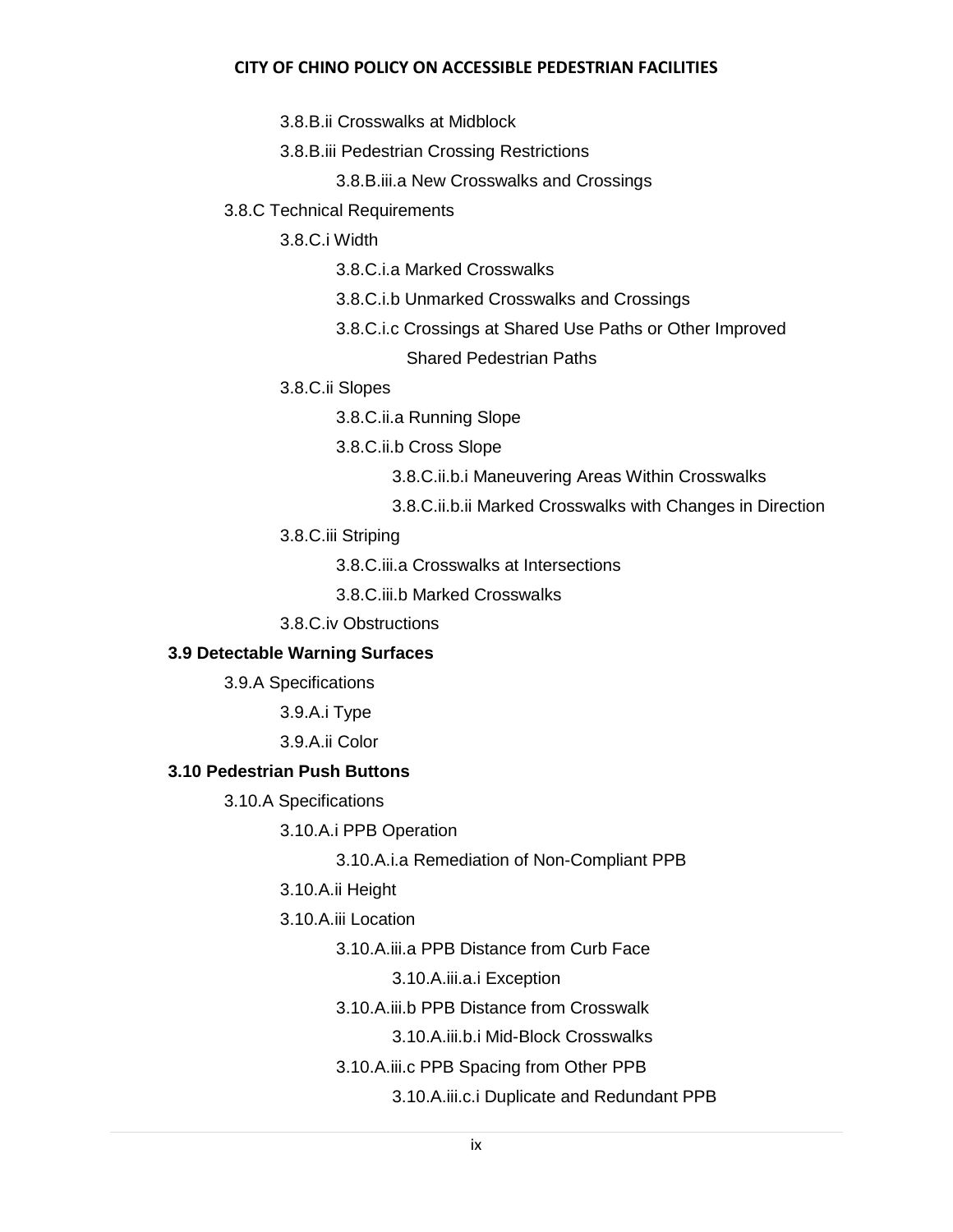3.10.A.iii.c.ii PPB for Different Directions of Travel

3.10.A.iii.c.ii.1 PPB for Different User Groups

3.10.A.iii.c.iii PPB for a Single Direction of Travel

3.10.A.iii.c.iii.1 PPB for Different User Groups

3.10.A.iv Orientation

3.10.A.v Clear Ground Space

3.10.A.v.a Approach

3.10.A.v.a.i Forward Approach

3.10.A.v.a.i.1 Distance Between PPB and Clear

Ground Space

3.10.A.v.a.i.2 Orientation of PPB to Clear Ground

Space

3.10.A.v.a.ii Parallel or Side Approach

3.10.A.v.a.ii.1 Distance Between PPB and Clear

Ground Space

3.10.A.v.a.ii.2 Orientation of PPB to Clear Ground

Space

3.10.A.v.b Dimensions

3.10.A.v.c Slopes

3.10.A.v.d Surface

3.10.A.v.d.i Overlap with Detectable Warning Surface

## **Section 3.11 Pedestrian Signal Phase**

3.11.A Travel Route

3.11.B Walk Phase Pedestrian Phase Time

3.11.C Pedestrian Clearance Time

3.11.D Total Pedestrian Crossing Phase Time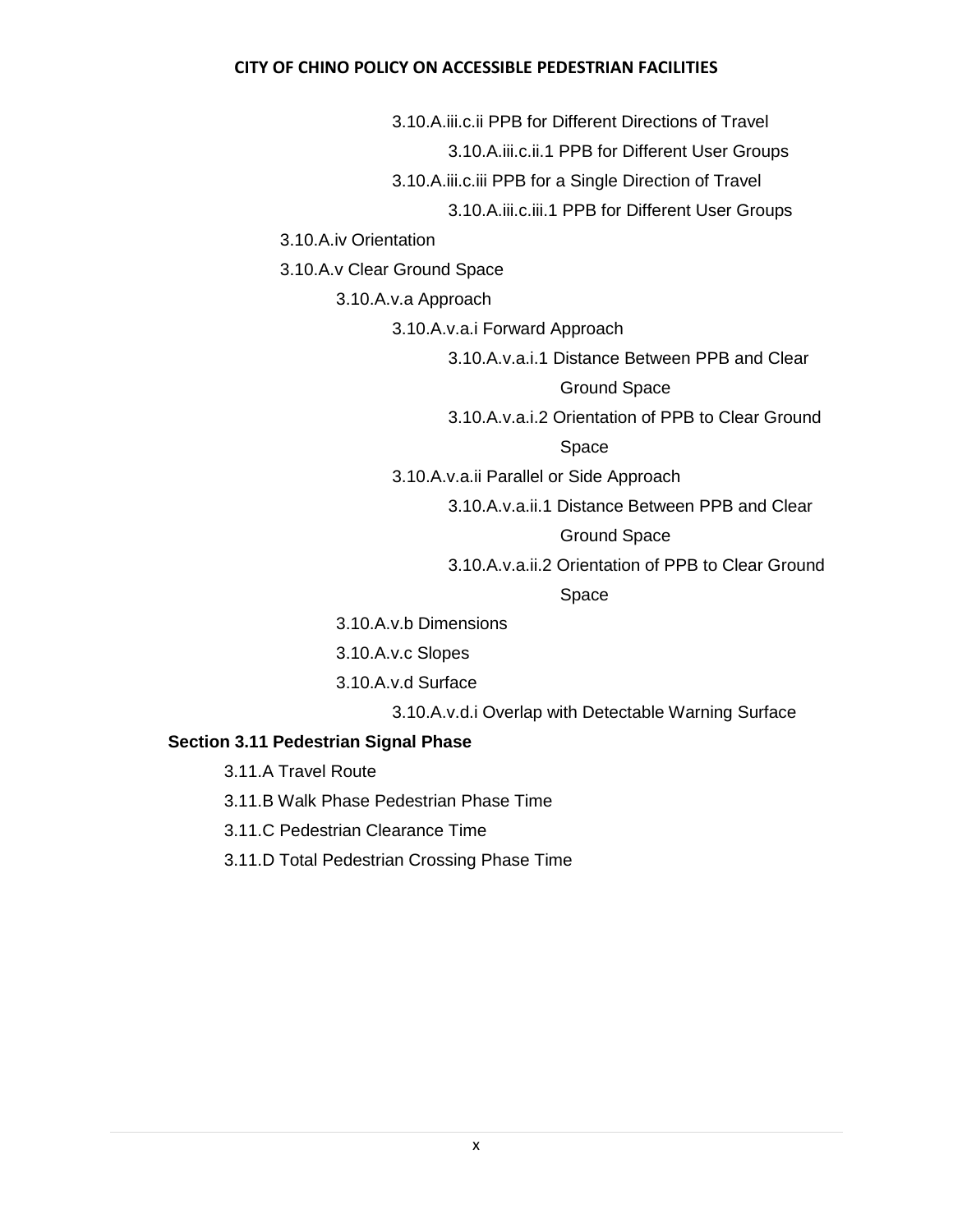## **SECTION 1. GENERAL PROVISIONS**

## **1.1 PURPOSE AND INTENT**

Chino is a unique and dynamic city, one that continues to evolve with the revitalization of original neighborhoods and the development of new ones. As our community grows, the City is dedicated to assuring its sidewalks, crosswalks, parks, and buildings are usable by all residents and visitors, including those who have disabilities.

The City is committed to providing a thriving community where all residents are able to participate fully, and equally, in civic life; a place where everyone can live, work, and play. Pedestrian facilities not designed and constructed in accordance with federal and state accessibility regulations discriminate against individuals with disabilities by preventing them from accessing and using the services the City and others provide. With forethought and consideration these barriers can be prevented and, where existing, shall be removed. Working together, we will build a network of safe, accessible, and convenient pedestrian facilities throughout the City.

This Policy provides requirements for the implementation of accessibility regulations and best practices for the design and construction of pedestrian facilities open to the public within the City of Chino. The accessibility regulations that have proven challenging to understand, design, or construct are clarified herein. This document does not intend to provide or discuss all federal, state, and local codes or guidelines pertaining to accessibility. This Policy shall be utilized as a complement to those regulations and guidelines.

- **A. Pedestrian Rights.** Pedestrians include individuals of all abilities. All persons, whether traveling by foot, wheelchair, or other mobility aid, have an equal right to use the pedestrian facilities open to the public. Pedestrians, including those who have disabilities, shall be provided the same level of service provided for bicycle and vehicular traffic on streets and highways.
- **B. Universal Design.** Universal design should be applied in the design of pedestrian facilities. For the purpose of accessibility, universal design consists of providing a single, barrier-free element that can be utilized by all users, regardless of individual abilities.

#### **1.2 DEFINITIONS**

- **A. Undefined Terms.** Undefined terms or words in this Policy will have the meanings assigned to them in the California Building Code, as may be amended or superseded from time to time, and, if not defined therein, will have the meaning as defined by collegiate dictionaries in the sense that the context implies.
- **B. Defined Terms.** The terms defined herein have the indicated meaning. Words or terms used in the singular include the plural, and those used in the plural include the singular.
	- (1) **"ACCEPTED"** means accepted by City of Chino City Council.
	- (2) **"ACCESSIBILITY COORDINATOR"** is the City of Chino official responsible for the oversight, interpretation, and implementation of federal, state, and local accessibility statutes, regulations, and guidelines.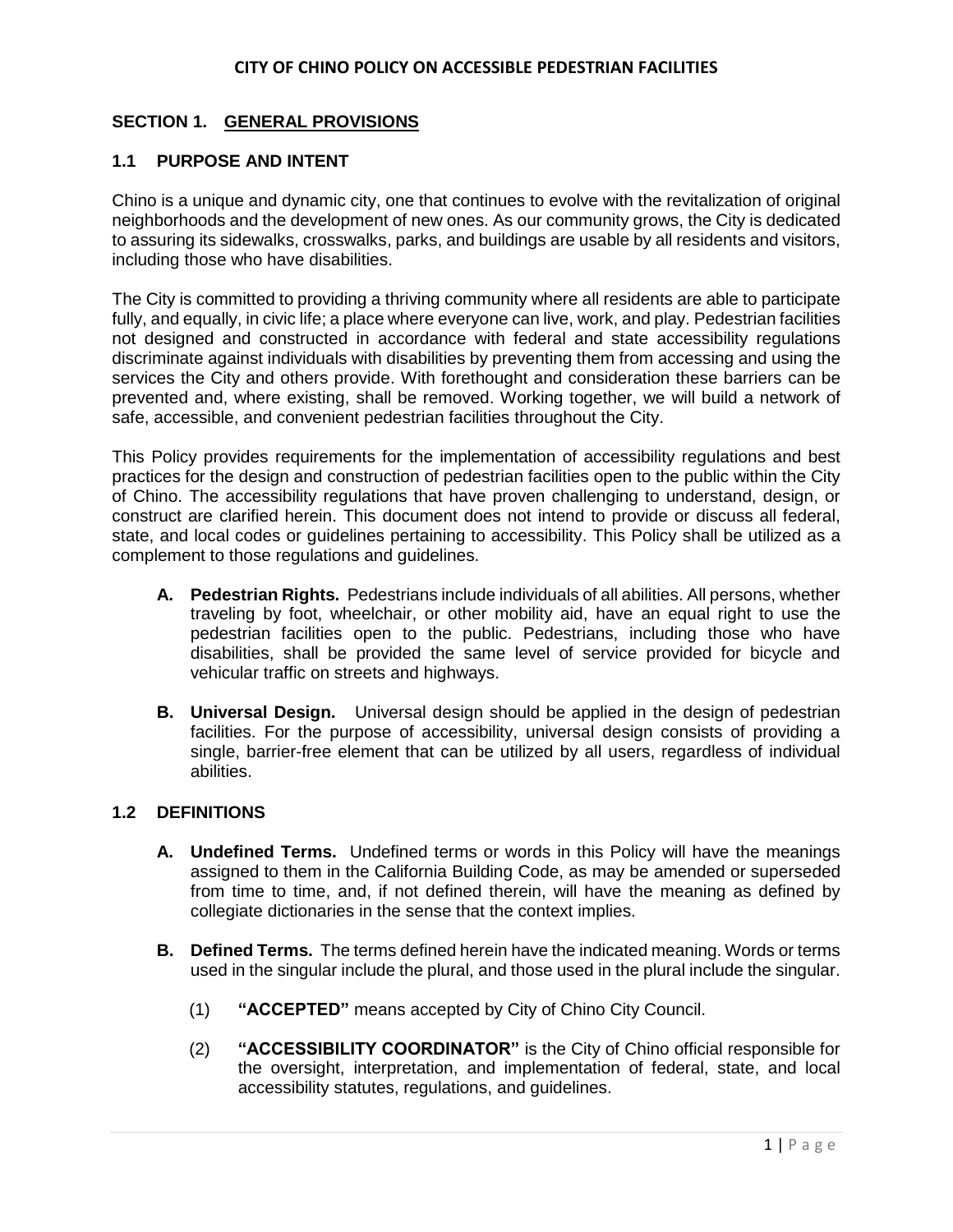- (3) **"ADEQUATE"** For purposes of accessibility, "adequate" means compliant with all current accessibility requirements.
- (4) **"ALTERATION"** is a change to an existing facility that affects or could affect the usability of all or part of the facility. *[28 CFR 35.151(b)]*
- (5) **"COMPLIANT"** Meets all accessibility requirements in effect at the time of construction or alteration.
- (6) **"CROSSWALK"** is either: (a) That portion of a roadway included within the prolongation or connection of the boundary lines of sidewalks at intersections where the intersecting roadways meet at approximately right angles, except the prolongation of such lines from an alley across a street. (b) Any portion of a roadway distinctly indicated for pedestrian crossing by lines or other markings on the surface. (*CVC 275)*
- (7) **"CROSS-SLOPE"** The slope perpendicular to the direction of pedestrian travel. As the direction of pedestrian travel changes, so too does the orientation of the cross slope.
- (8) **"DIRECTIONAL CURB RAMP"** A curb ramp that is aligned parallel with the crosswalk, so there is a straight path of travel from the top of the curb ramp, to the center of the crosswalk, to the top of the curb ramp on the opposite side.
- (9) **"DISABILITY"** Disability is (a) a physical or mental impairment that limits one or more of the major life activities of an individual, (b) a record of such an impairment, or (c) being regarded as having such impairment.
- (10) "**EQUIVALENT FACILITATON"** The use of designs, products, or technologies as alternatives to those prescribed, resulting in substantially equivalent or greater accessibility and usability. In determining equivalent facilitation, consideration shall be given to means that provide for the maximum independence of persons with disabilities while presenting the least risk of harm, injury or other hazard to such persons or others.
- (11) "**EXTERIOR PEDESTRIAN CIRCULATION ELEMENTS"** see definition for *(24) Pedestrian Facility*.
- (12) **"FACILITY"** All or any portion of buildings, structures, site improvements, elements and pedestrian or vehicular routes located on a site.
- (13) **"FRONTAGE"** The street frontage includes the pedestrian facilities, including crosswalks, created by, prolongated from, or connected to any required or provided sidewalk improvements.
- (14) **"GOVERNING STANDARDS"** means the most current edition in force of any and all of the following. The Policy will be updated when relevant updates to the Governing Standards occur.
	- A. The Americans with Disabilities Act of 1990 (ADA) including:
		- a. The 2010 ADA Standards for Accessible Design (ADAS)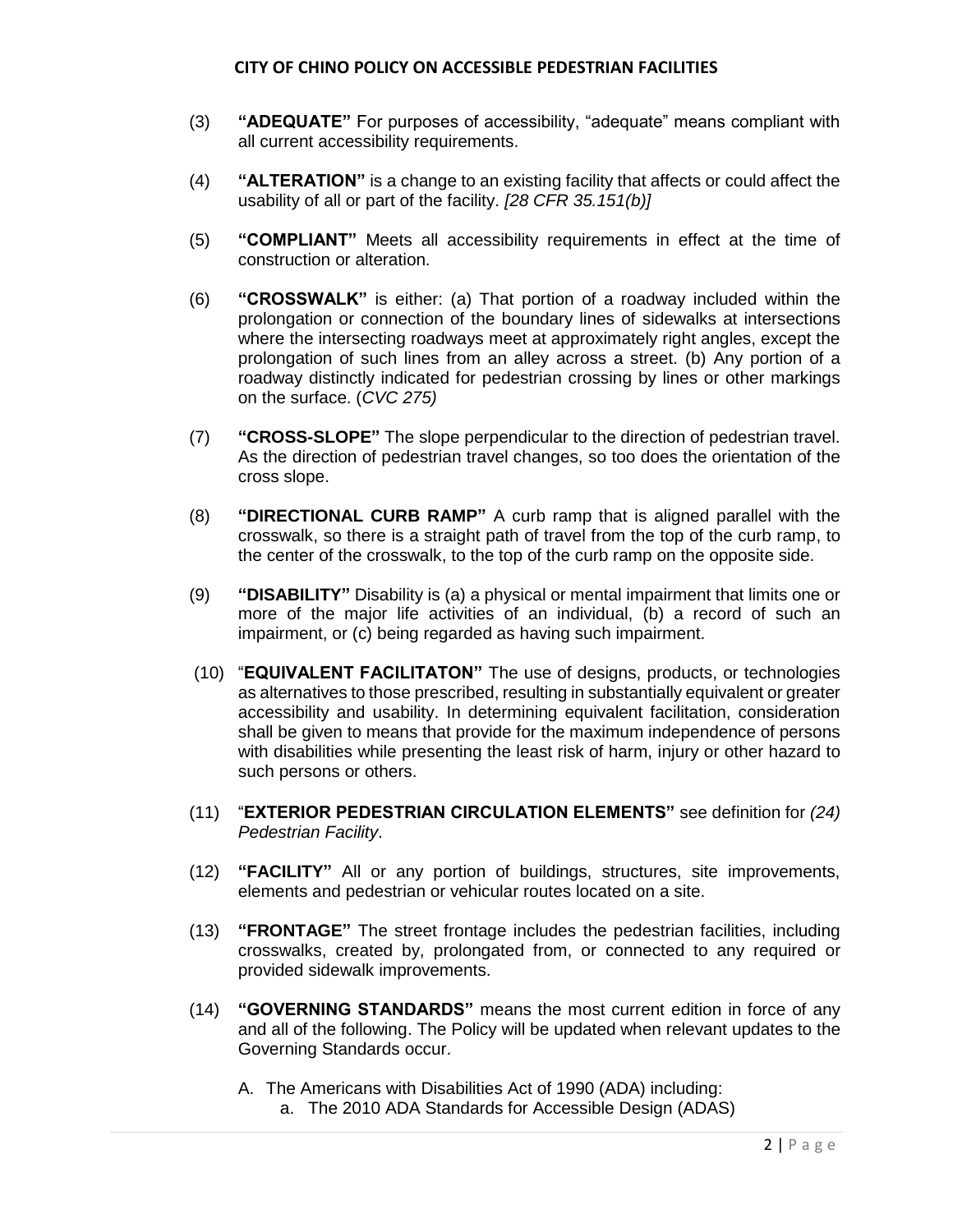- b. The implementing regulations at 28 CFR parts 35 and 36
- B. California Building Code [Part 2 of Title 24] (CBC)
- C. California Vehicle Code
- D. California Manual on Uniform Traffic Control Devices, current edition (MUTCD or CAMUTCD)
- E. City of Chino Municipal Code
- F. City of Chino Policy on Accessible Pedestrian Facilities
- G. Best Practice Guidelines:
	- a. Shared Use Paths and Class I Bicycle Paths:
		- i. The Proposed Supplements to the Accessibility Guidelines for Pedestrian Facilities in the Public Right-of-Way - Shared Use Paths (PROWAG)
		- ii. AASHTO Guide for the Development of Bicycle Facilities; Chapter 5: Design of Shared Use Paths
	- b. Temporary Traffic Control and Devices:
		- i. Work Area Traffic Control Handbook [WATCH] (WATCH Committee of Public Works Standards, Inc.)
	- c. Curb Ramps:
		- i. FHWA Designing Sidewalks and Trails for Access Part II of II: Best Practices Design Guide
- (15) **"GRADE BREAK".** The line where two surface planes with different slopes meet.
- (16) **"HIGHWAY"** "Highway" is a way or place of whatever nature, publicly maintained and open to the use of the public for purposes of vehicular travel. Highway includes street. *(CVC 360)*
- (17) **"INTERSECTION"** An "intersection" is the area embraced within the prolongation of the lateral curb lines, or, if none, then the lateral boundary lines of the roadways, of two highways which join one another at approximately right angles or the area within which vehicles traveling upon different highways joining at any other angle may come in conflict. *(CVC 365)*
- (18) **"MAINTENANCE"** refers to activities intended to keep existing facilities in proper operating condition in a routine, scheduled, or anticipated fashion to prevent failure and or degradation. Maintenance procedures do not affect the usability of the facility.
- (19) **"MANEUVERING SPACE"** The space where, because of the configuration of the physical environment or the location of accessible elements, a pedestrian is required to turn, or maneuver, or change direction in order to proceed along an accessible route.
- (20) **"MAY"** denotes an option or alternative.
- (21) **"MUST"** denotes a mandatory specification or requirement.
- (22) **"NON-COMPLIANT**" means facilities or elements that do not meet all currentlyin-force accessibility requirements in effect at the time of their construction.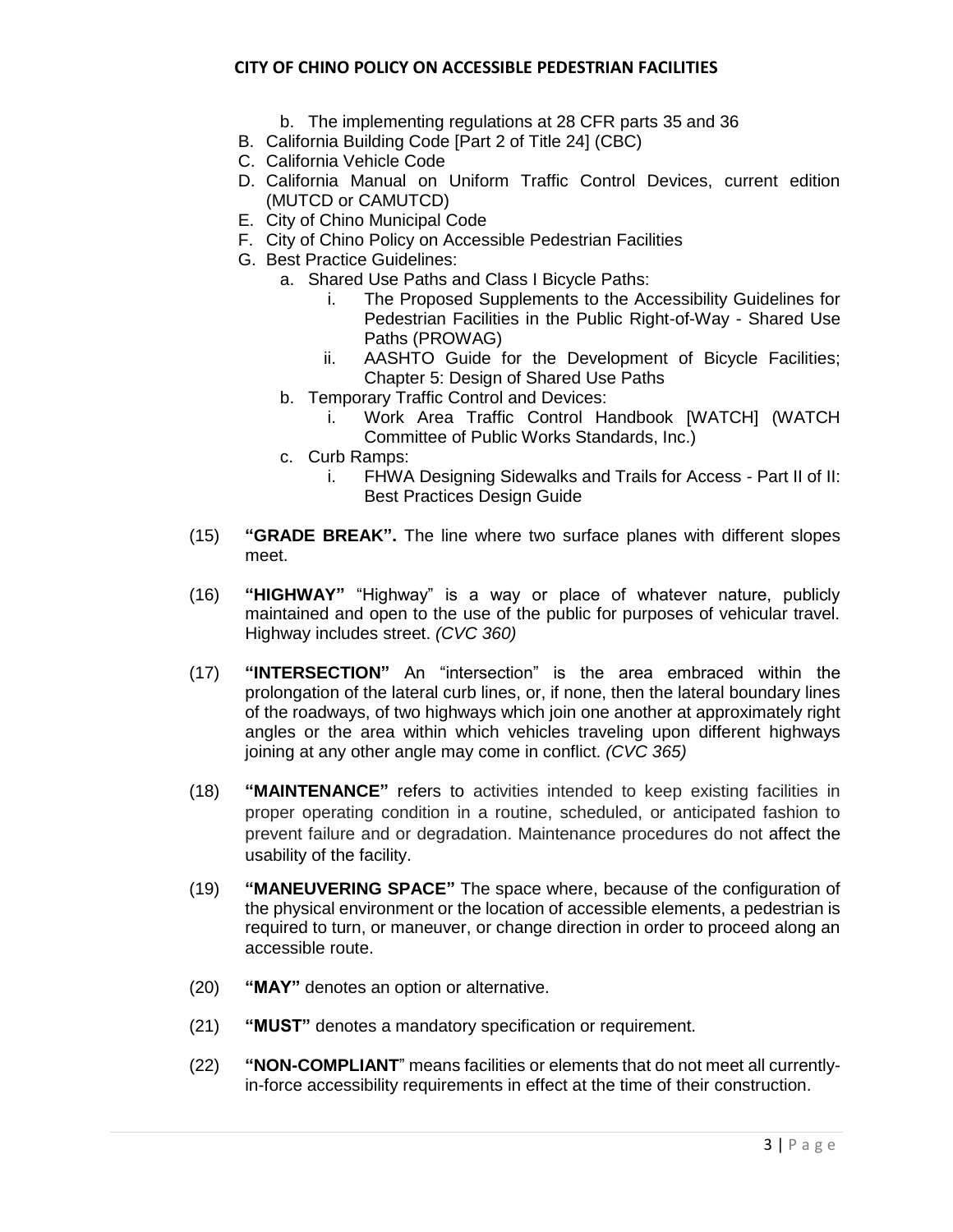- (23) **"PEDESTRIAN"** (a) A "pedestrian" is a person who is afoot or who is using any of the following: (1) A means of conveyance propelled by human power other than a bicycle; (2) An electric personal assistive mobility device. (b) "Pedestrian" includes a person who is operating a self-propelled wheelchair, motorized tricycle, or motorized quadricycle and, by reason of physical disability, is otherwise unable to move about as a pedestrian. *(CVC 467)*
- (24) **"PEDESTRIAN FACILITY"** Pedestrian facilities include sidewalks, crosswalks, traffic control features, and curb cuts (depressed curbs and ramped sidewalks) and ramps for the older walkers and persons with mobility impairments. Pedestrian facilities also include bus stops or other loading areas, sidewalks on grade separations, and the stairs, escalators, or elevators related to these facilities. *(AASHTO - A Policy on Geometric Design of Highways and Streets [Greenbook] 2.6.1)*
- (25) "**PEDESTRIAN REFUGE"** is a pedestrian plaza located between the BCR and ECR of an intersection corner. A pedestrian refuge is accessible from the adjacent crosswalks and may or may not have connecting sidewalks.
- (26) **"PEDESTRIAN RIGHT OF WAY"** means and refers to all sidewalks over which the City of Chino has responsibility or authority. It includes but is not limited to as all curb ramps, transitions, and crosswalks serving such sidewalks and any other pathways or elements for use by pedestrians along public rights of way, including pedestrian pathways through public facilities and parking lots. "Pedestrian Right of Way" includes "Pedestrian Route", "Pedestrian Path", "Pedestrian Facility", "Accessible Route", "Accessible Path", "Accessible Facility", and any variations thereof.
- (27) **"PUBLIC ENTITY"** Any state or local government; any department, agency, special-purpose district, or other instrumentality of a state or local government. *(DSA-AC)*
- (28) **"PUBLIC PEDESTRIAN FACILITIES"** Facilities available to the public for use by pedestrians. Public pedestrian facilities may be publicly or privately owned.
- (29) **"PUBLIC USE AREA"** Interior or exterior rooms, spaces or elements that are made available to the public. Public use may be provided at a building or facility that is privately or publicly owned. *(DSA-AC)*
- (30) **"ROADWAY"** is that portion of a highway improved, designed, or ordinarily used for vehicular travel. *(CVC 530)*
- (31) **"RUNNING SLOPE"** The slope in the direction of pedestrian travel.
- (32) **"SHALL"** Denotes a mandatory specification or requirement.
- (33) **"SIDEWALK**" is that portion of a highway, other than the roadway, set apart by curbs, barriers, markings or other delineation for pedestrian travel. *(CVC 555)* Sidewalk is also a surfaced pedestrian route adjacent to a roadway and within a PROW.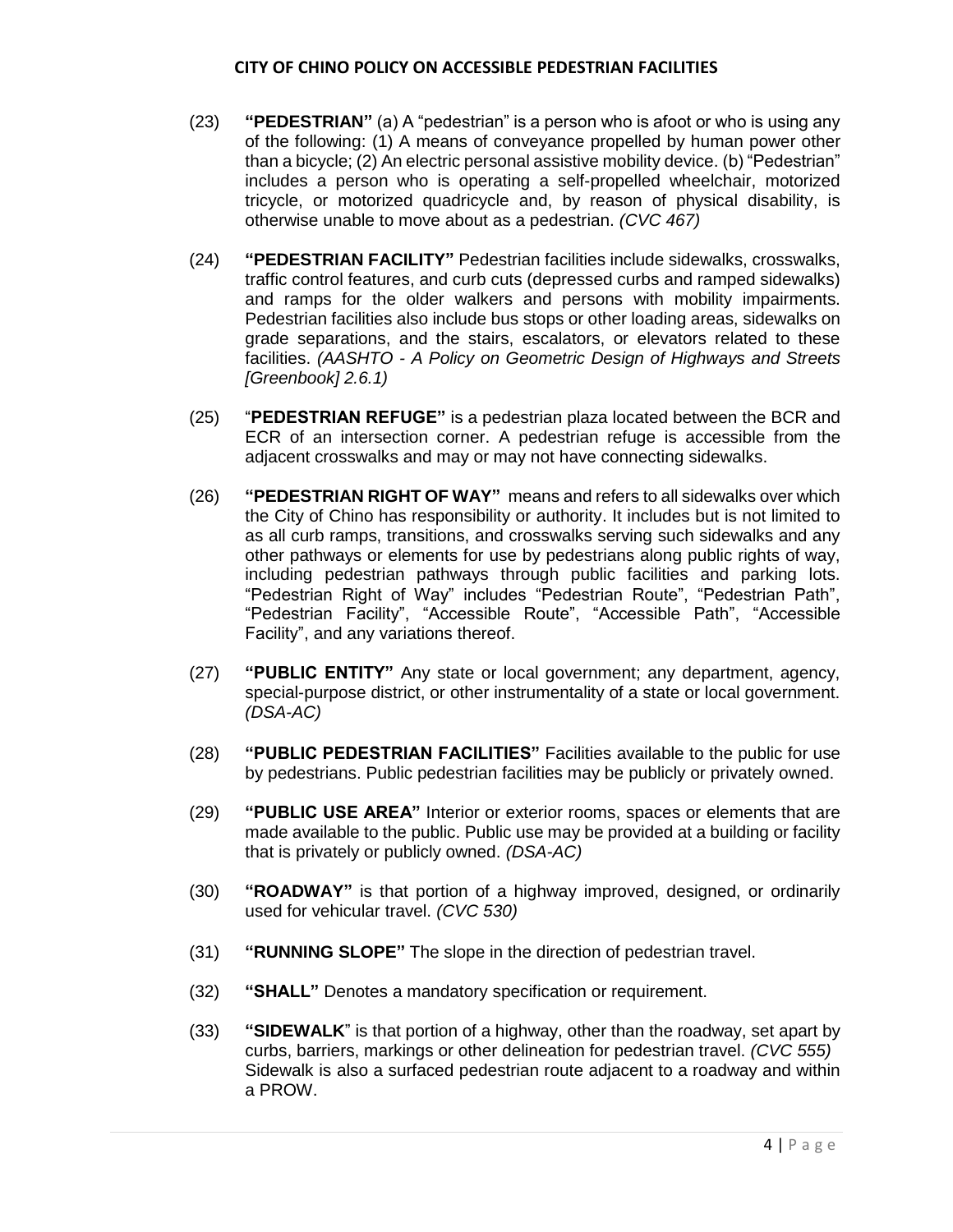- (34) **"SIGNALIZED"** means controlled by a traffic signal or traffic light. Does not refer to control via a stop or yield sign.
- (35) "**SIGNAL CONTROLLER"** The signal controller shall be considered the entire controller cabinet and all equipment contained inside of the cabinet.
- (36) **"STREET"** is a way or place of whatever nature, publicly maintained and open to the use of the public for purposes of vehicular travel. Street includes highway. *(CVC 590)*
- (37) **"TECHNICAL INFEASIBILITY"** refers to an alteration that has little likelihood of being accomplished because existing structural conditions would require removing or altering a load-bearing member that is an essential part of the structural frame; or because other existing physical or site constraints prohibit modification or addition of elements, spaces, or features that are in full and strict compliance with the minimum requirements.
- (38) **"TRAFFIC"** The term "traffic" includes pedestrians, ridden animals, vehicles, street cars, and other conveyances, either singly or together, while using any highway for purposes of travel. *(CVC 620)*
- (39) **"TRANSITION"** Either an accessible element or improvement that connects dissimilar elements or improvements, or a portion or section of a pedestrian walking surface that connects an accessible walking surface to an existing, noncompliant walking surface. E.g., "transition panel", "transition segment", "transition section", etc.
- **C. Acronyms.** The following acronyms are used within this Policy.

**AASHTO** – American Association of State Highway and Transportation Officials **ADA** – Americans with Disabilities Act (of 1990)

**ADAAG** – Americans with Disabilities Act Accessibility Guidelines

**ADAS** – Americans with Disabilities Act Standards

**APS** – Accessible Pedestrian Signal

**APWA** – American Public Works Association

**BCR** – Begin Curb Return

**CAMUTCD** – California Manual on Uniform Traffic Control Devices

**CBC** – California Building Code

**CFR** – Code of Federal Regulations

**CVC** – California Vehicle Code

**DWS** – Detectable Waring Surface

**ECR** – End Curb Return

**FHWA** – Federal Highway Administration

**MUTCD** – Manual on Uniform Traffic Control Devices

**NACTO** – National Association of City Transportation Officials

**PPB** – Pedestrian Push Button

**PROW** – Public Right-of-Way

**PROWAG** – Proposed Public Right of Way Accessibility Guidelines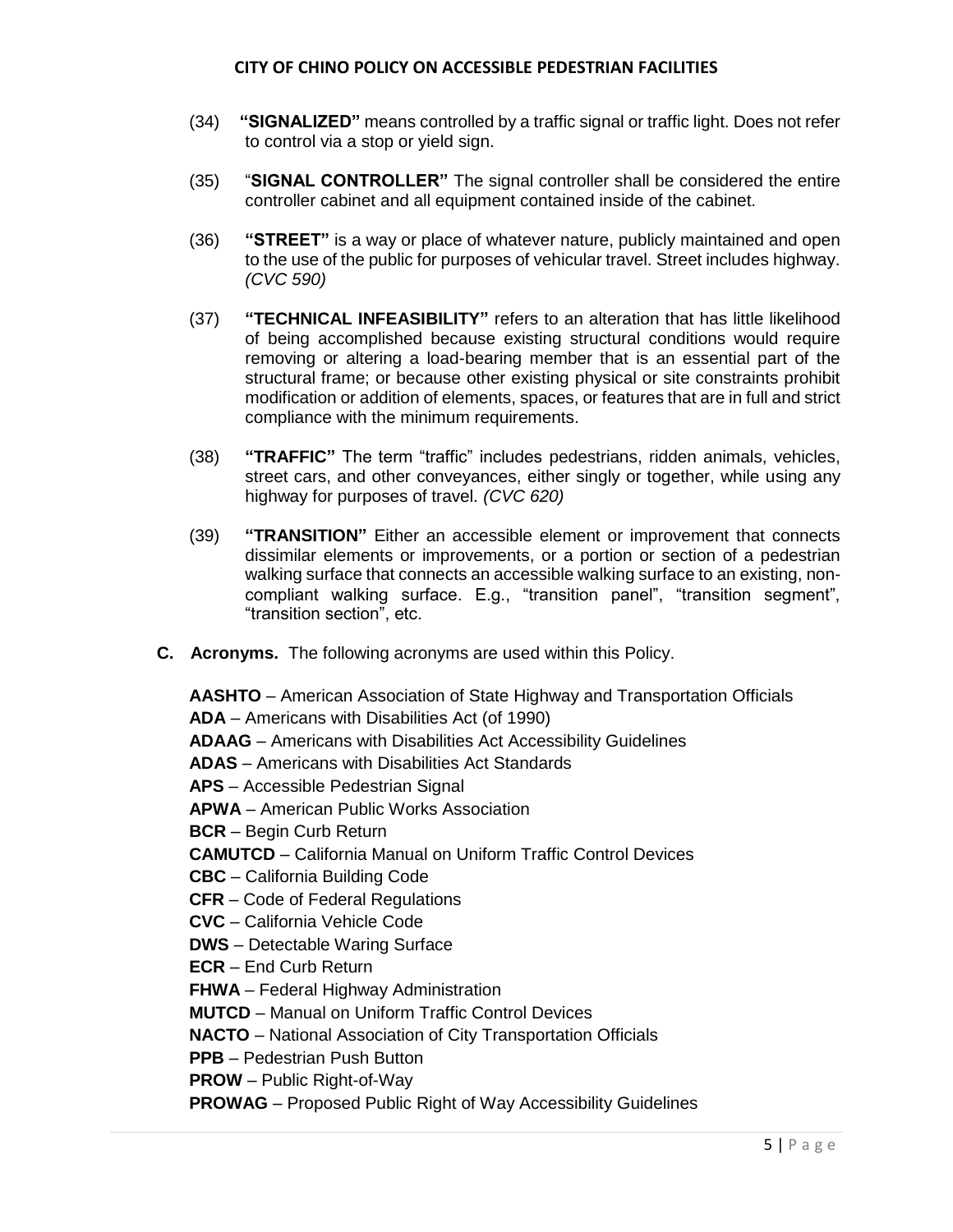**SSPWC** – Standard Specifications for Public Works Construction **SPPWC** – Standard Plans for Public Works Construction, ("Greenbook") **WATCH** – Work Area Traffic Control Handbook

## **1.3 APPLICATION**

This Policy shall apply during the design, construction, alteration, and maintenance of improvements in the public rights-of-way, exterior pedestrian circulation elements of public facilities, exterior pedestrian circulation elements of places of public accommodation, exterior pedestrian circulation elements of privately-owned facilities that are open to the public, and temporary pedestrian facilities associated with the construction or operation of the above facilities.

- **A. Public Funds.** This Policy applies to any facility where public funds of the City, or any other government agency, are utilized for the design, construction, alteration, or maintenance of the facility.
- **B. By Others.** This Policy applies to the construction, alteration, and maintenance of facilities by others where those facilities are provided for use by the public.
- **C. Policy Effective Date.** The version of this Policy in effect at the time construction commences shall govern the work and improvements.
	- **a) Non-Continuous Work.** Where work on a series of improvements is noncontinuous, or work on specific elements is paused and then subsequently recommenced, the effective date shall be the date of the re-commencement of construction. For purposes of this section, pauses or delays less than 60 calendar days shall be considered continuous.
	- **b) Exception.** This section does not apply to work or improvements for which a building permit is required.

#### **1.4 GOVERNING STANDARDS**

- **A. Applicability in the PROW.** Federal, state, and local accessibility standards apply to all public pedestrian facilities, including those located in the PROW.
- **B. Minimum Requirements.** State and federal accessibility regulations set *minimum requirements*, both scoping and technical, for the design and construction of new or altered facilities.
	- **i. City Authority.** The City has the authority to require elements are designed and constructed to a standard that is more accessible (more restrictive) than the required minimums.
- **C. Order of Precedence.** Where there is a conflict between the requirements of Governing Standards, the requirement that provides the most restrictive condition shall prevail. The most restrictive condition is the condition that provides the greatest degree of pedestrian accessibility. Standards, guidelines, or other publications that provide a condition less accessible than the condition provided by the most restrictive minimum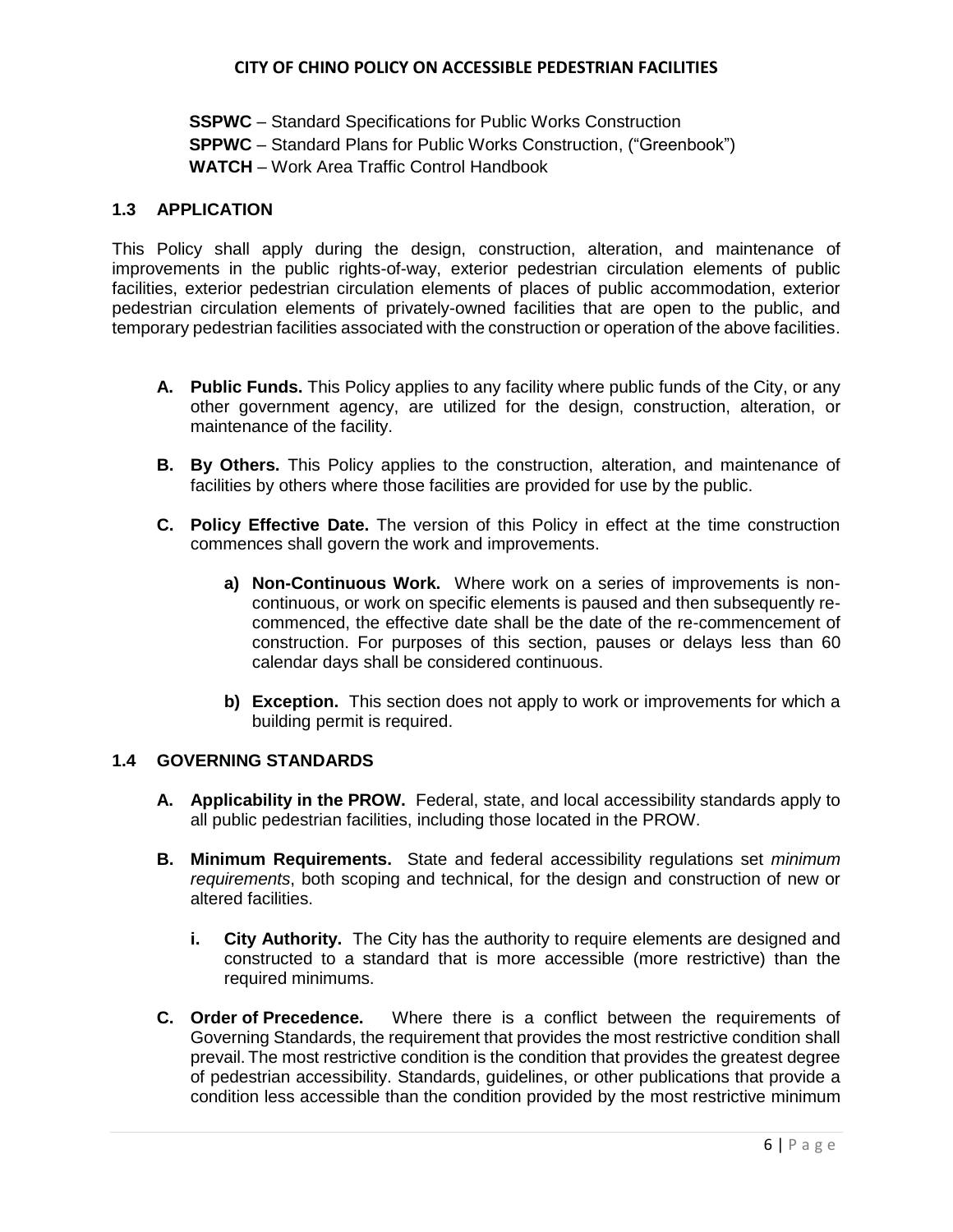state and federal accessibility standards shall not be utilized in the design or construction of pedestrian facilities.

- **i. Difference Between Requirements.** Where there is a difference between the requirements of governing standards, the requirements of both standards shall be provided.
- **ii. General and Specific Requirements.** Within an individual governing standard, specific requirements shall take precedence over general requirements.
- **iii. No Explicit Standard.** Where there are no explicit standards for a type a facility, and that facility is not specifically exempted from being accessible, it shall still be designed and constructed so it is readily accessible to and usable by individuals with disabilities.

#### **D. Design Requirements.**

- **i. Plan Review.** It is the responsibility of the project architect, engineer, and design professionals to ensure each project is designed to fully comply with the Governing Standards. City staff conducts a courtesy review of plans to assist in identifying deficiencies. The review is an exercise to assist the responsible designer with compliance.
	- **a) Mandatory Construction Note.** The following language shall be on all sets of construction plans. "All design and construction activities, including those for temporary facilities, shall be completed in full compliance with federal, state, and local accessibility regulations and policies."
- **ii. Design Tolerances.** Designers shall specify a measurement or dimension more than the allowable minimum or less than the allowable maximum on all submittals. The design measurement or dimension shall incorporate at least the amount of the expected industry field tolerance or anticipated construction deviation. Constructed improvements will be evaluated based upon their compliance with Governing Standards and the technical specifications provided herein, not with the design dimensions.
	- **a) Minimum Clear Width.** Design work shall account for the finishing and tooling practices that may reduce the usable area of a walking surface below the required clear width. Facilities constructed that do not comply with minimum clear width requirements due to finishing and tooling practices shall be remediated to comply.
	- **b) Maximum Slope.** Sidewalks and walks shall be designed with a maximum designed running slope no greater than 1:25 (4.0%). Curb ramp runs shall be designed with a maximum designed running slope no greater than 1:14 (7.2%). Curb ramp flares shall be designed with a slope no greater than 1:11 (9.0%). All other pedestrian walking surfaces with maximum slope requirements shall be designed with slopes at least 0.5% less than the maximum allowable slope.
- **E. Construction and Manufacturing Tolerances.** All dimensions are subject to conventional industry tolerances, except where the requirement is stated as a range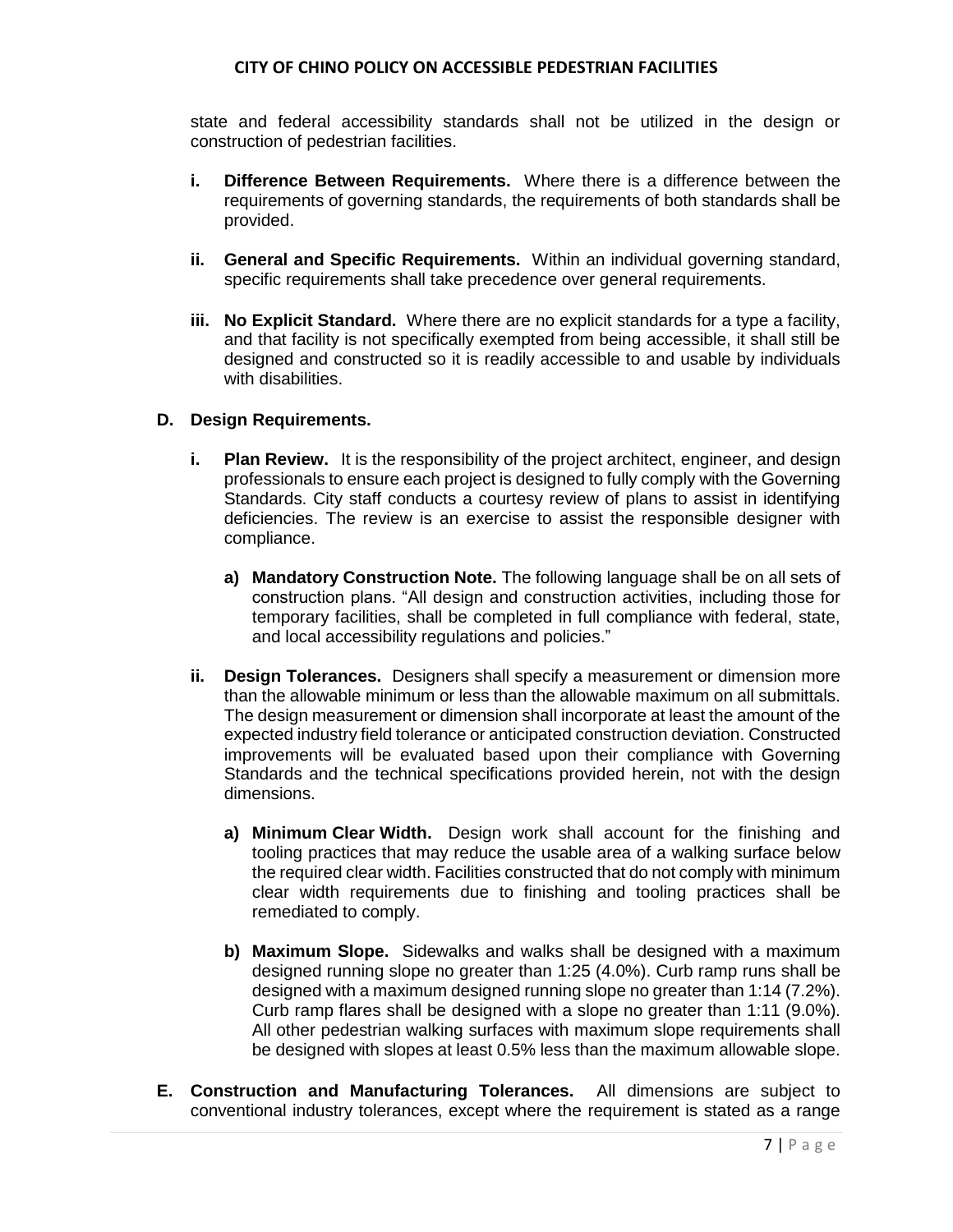with specific minimum and maximum end points. The range provides adequate tolerance and no tolerance outside of the range is permitted.

- **F. Quality Requirements.** All improvements are subject to the quality requirements of the current edition of the Standard Specifications for Public Works Construction.
- **G. Measurement.** Given the high level of specificity required for achieving compliance, measurement tools that are precise, accurate, and consistent are preferred. In most circumstances, a properly calibrated four-foot smart level is sufficient for determining the slope of constructed improvements. However, where an abrupt change in level, grade break, or divot in pavement is present, a two-foot properly calibrated smart level provides the level of measurement needed.
- **H. Equivalent Facilitation.** Wherever accessible facilities or elements are required as part of new construction or alteration projects, alternate designs or elements that provide access equivalent to, or greater than, the current Governing Standards may be provided. It is the responsibility of the party proposing the equivalent facilitation to demonstrate the proposed design's compliance with all governing standards and its equal effectiveness to the satisfaction of the City of Chino.

#### **SECTION 2. IMPROVEMENTS**

#### **2.1 NEW CONSTRUCTION**

- **A. Americans with Disabilities Act.** Each facility or part of a facility constructed on behalf of, or for the use of the City shall be designed and constructed in such manner that the facility or part of the facility is readily accessible to and usable by individuals with disabilities, if the construction was commenced after January 26, 1992.
- **B. California's Government Code.** All newly constructed elements shall be fully compliant with accessibility requirements in effect at the commencement of construction.
- **C. Project Scope.** The scope of new construction projects shall not be structured to avoid the obligation to provide accessible pedestrian facilities. The limits of work shall include the improvement of pedestrian facilities. These improvements shall be incorporated into the scope of the project.
	- **i. Frontage Improvements.** Any person constructing, or causing to be constructed, any building, dwelling, private, public or semipublic parking lot, or developing any residential, commercial, or industrial areas in the City shall provide for construction, at his own cost, concrete curbs, gutters, asphalt concrete street pavement, sidewalks, and street lights in accordance with the Governing Standards and the requirements, standards and specifications of the City.
		- **a) Location.** These improvements shall be constructed along all public street frontage adjoining the lot, unless adequate improvements already exist in accordance with the Governing Standards and streets portion of the master plan of the City.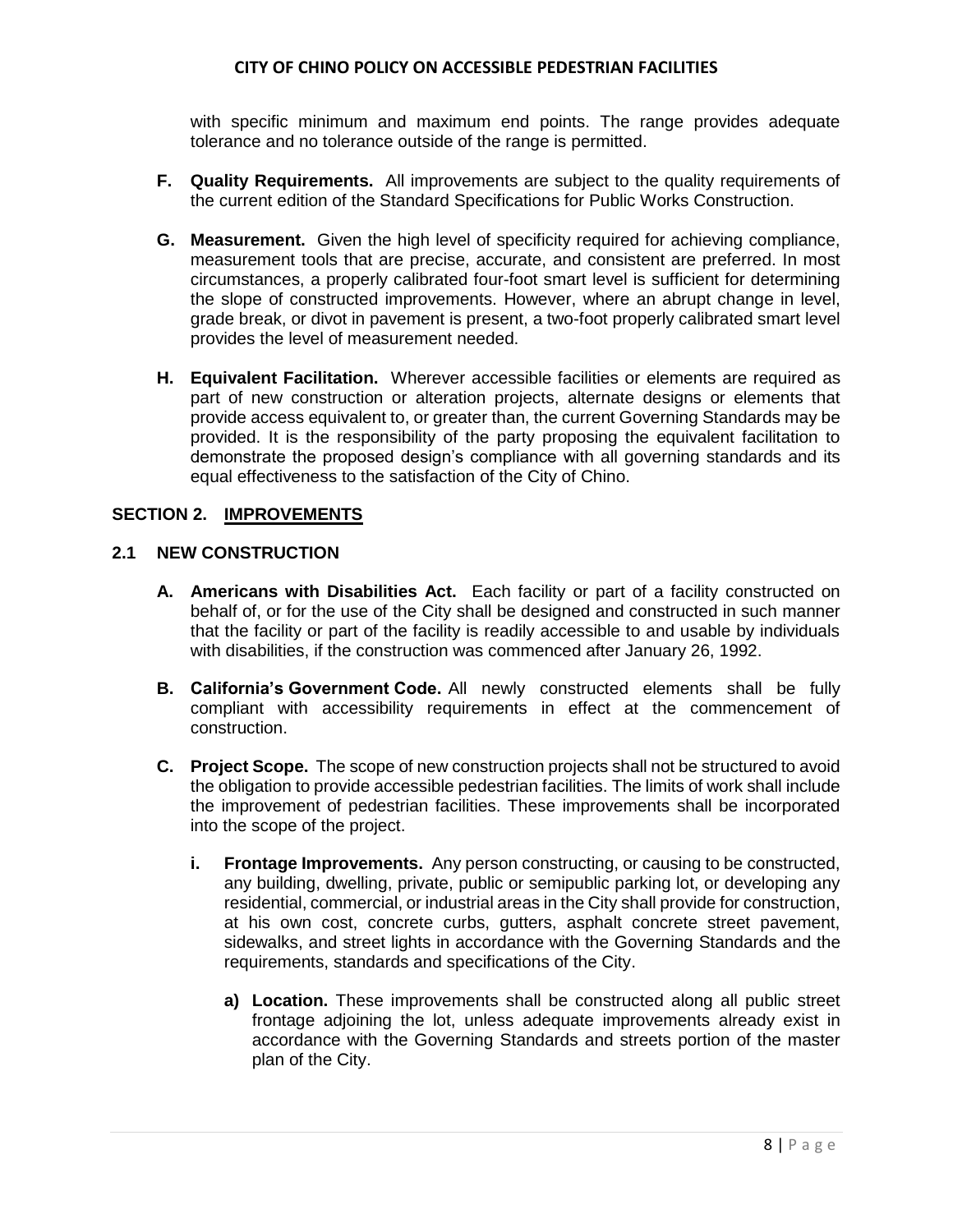- **b) Scope.** The street frontage includes the pedestrian facilities created by, prolongated from, or connected to any required or provided sidewalk improvements. The City Engineer, Accessibility Coordinator, and the director of the project's initiating department shall determine required frontage improvements in consideration of each project's planned scope and the applicable regulations.
- **ii. Subdivision Improvements.** Concrete sidewalks shall be installed on both sides of all public streets and sidewalk width shall not be less than five feet wide adjacent to residential and industrial zoned property.
	- **a) Maximum Connectivity.** Street configuration within subdivisions shall provide maximum connectivity for pedestrians.
- **D. Project-Specific Design.** Projects involving existing improvements that do not comply with the minimum accessibility requirements may require unique, project-specific design. The designs and solutions must meet the requirements for equivalent facilitation and the minimum accessibility requirements of the Governing Standards. The designs and solutions shall be approved by the Accessibility Coordinator, City Engineer, and the director of the project's initiating department prior to the commencement of construction.

## **2.2 ALTERATIONS**

- **A. Americans with Disabilities Act.** A facility or part of a facility altered by, on behalf of, or for the use of the City shall be designed and constructed in such manner that the facility or part of the facility is readily accessible to and usable by individuals with disabilities, if the construction was commenced after January 26, 1992.
	- **i. Alterations of Multiple Single Elements.** Alteration of multiple single elements that affect the usability of an area or facility, shall require the entire altered area or facility be made accessible and compliant with Governing Standards in effect at the commencement of construction.
- **B. Project Scope.** The scope of alteration projects shall not be structured to avoid the obligation to provide accessible pedestrian facilities. The limits of work shall include the improvement of pedestrian facilities. These improvements shall be incorporated into the scope of the project.
	- **i. Frontage Improvements.** Any person constructing, or causing to be constructed, any building, dwelling, private, public or semipublic parking lot, or developing any residential, commercial, or industrial areas in the City shall provide for construction, at his own cost, concrete curbs, gutters, asphalt concrete street pavement, sidewalks, and street lights in accordance with the Governing Standards and the requirements, standards, and specifications of the City.
		- **a) Location.** These improvements shall be constructed along all public street frontage adjoining the lot, unless adequate improvements already exist in accordance with the Governing Standards and the streets portion of the master plan of the City.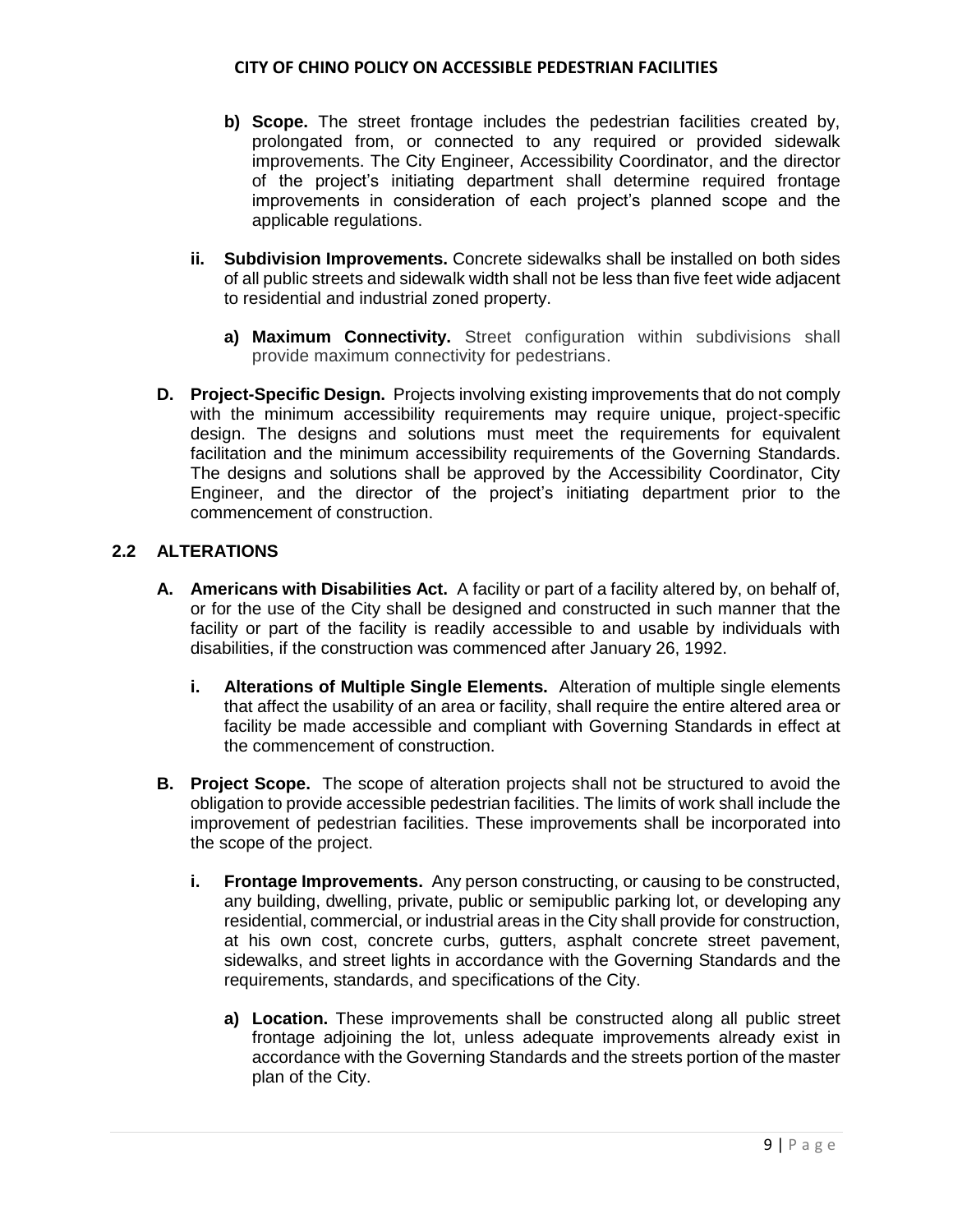- **b) Scope.** The street frontage includes the pedestrian facilities created by, prolongated from, or connected to any required or provided sidewalk improvements. The City Engineer, Accessibility Coordinator, and the director of the project's initiating department shall determine required frontage improvements in consideration of each project's planned scope and the applicable regulations.
- **ii. Subdivision Improvements.** Concrete sidewalks shall be installed on both sides of all public streets and sidewalk width shall not be less than five feet wide adjacent to residential and industrial zoned property.
	- **a) Maximum Connectivity.** Street configuration within subdivisions shall provide maximum connectivity for pedestrians.
- **C. Timing of Improvements.** Where improvements to pedestrian facilities are required as part of an alteration project, the improvements to pedestrian facilities shall be completed concurrently with the alteration work.
- **D. Project-Specific Design.** Projects involving existing improvements that do not comply with the minimum accessibility requirements may require unique, project-specific design. The designs and solutions must meet the requirements for equivalent facilitation and the minimum accessibility requirements of Governing Standards. The designs and solutions shall be approved by the Accessibility Coordinator, City Engineer, and the director of the project's initiating department prior to the commencement of construction.
- **E. Reduction in Access is Prohibited.** Alterations shall not create any barriers to access, nor any conditions that provide a lesser degree of accessibility than required by the Governing Standards for new construction.
- **F. Technical Infeasibility.** Technical infeasibility refers to the rare occurrence where the alteration of a facility or element has little likelihood of being accomplished because existing conditions would require the removal or relocation of a substantial structural component, or because other existing site constraints unquestionably preclude the modification or addition of elements, spaces, or features which are in strict compliance with Governing Standards**.**
	- **i. Compliance to the Maximum Extent Feasible.** If full compliance is determined to be technically infeasible, compliance with Governing Standards is required to the maximum extent feasible.
		- **a) Accessible In Part.** Any portion of the facility that can be made accessible shall be made accessible to the extent that it is not determined to be technically infeasible.
		- **b) Accessible to Persons with Other Disabilities.** If providing accessibility in compliance with Governing Standards to individuals with certain disabilities (e.g., those who use wheelchairs) would be technically infeasible, accessibility shall still be ensured to persons with other types of disabilities, (e.g., those who use crutches or who have sight, hearing, or mental impairments) in accordance with Governing Standards.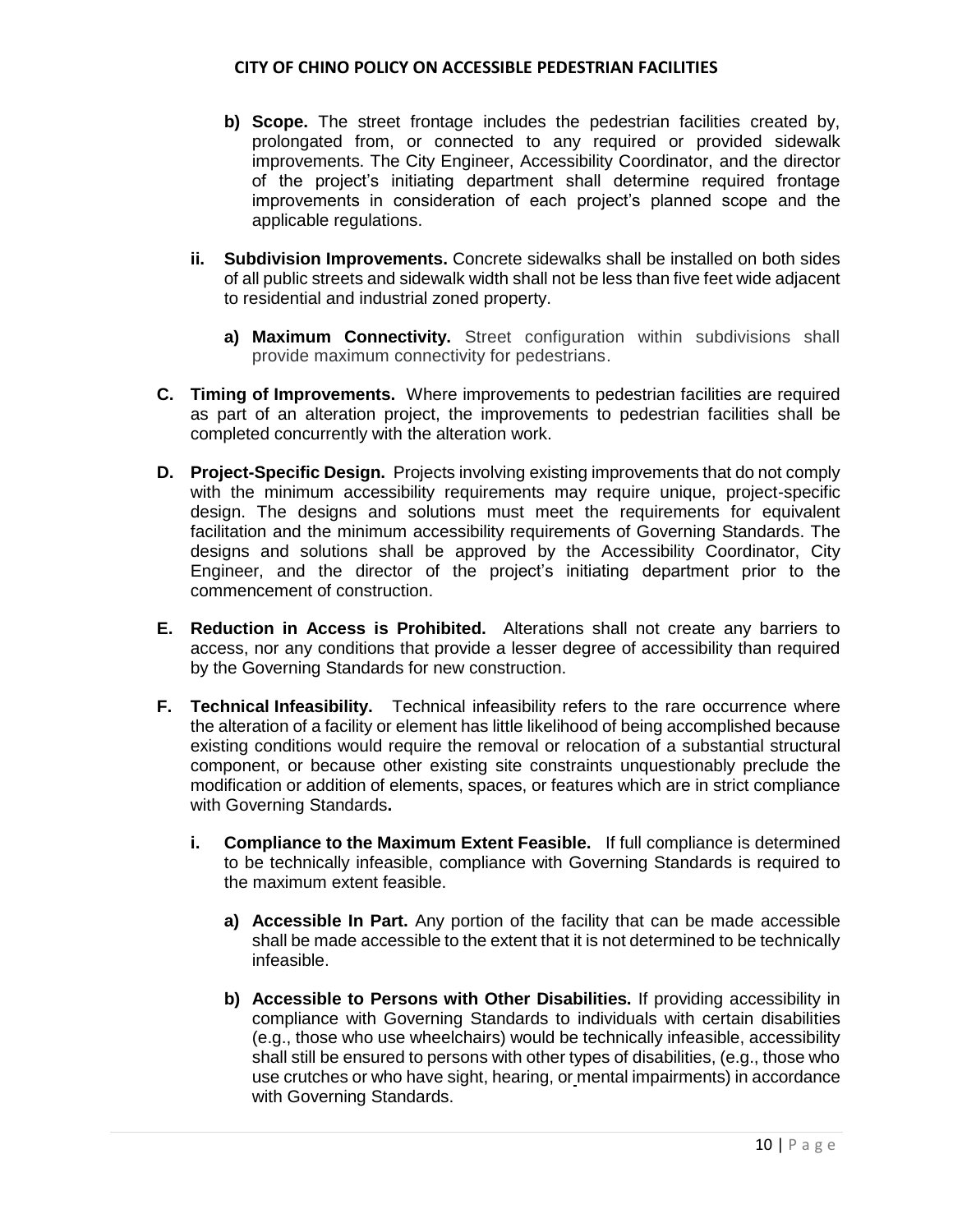- **ii. Application for Finding of Technical Infeasibility.** A finding of technical infeasibility is a rare occurrence reserved for those circumstances where it is not structurally possible to alter a facility in compliance with minimum accessibility regulations.
	- **a) Review.** Determining technical infeasibility requires a site-specific assessment of constraints in relation to the planned scope of work. A request for the determination of technical infeasibility, shall be submitted in writing to the Accessibility Coordinator, Director of Public Works, and the City Engineer. A ruling of technical infeasibility requires written approval by staff and final approval by City Council as the Enforcing Agency.
	- **b) Qualifications.** Technical infeasibility may apply to alterations. Technical infeasibility does not apply to new construction. Technical infeasibility is considered relative to the planned scope of work. Chino is a relatively flat City whose terrain generally does not pose a technical barrier to the design and construction of accessible pedestrian facilities. The acquisition of right of way, relocation of existing improvements, reconstruction of existing facilities, undergrounding or relocation of utilities, or the regrading of a site or roadway do not, in themselves, qualify an improvement as technically infeasible. Cost, in itself, does not qualify an improvement as technically infeasible.
	- **c) Transitions to Non-Compliant Improvements.** Where altered facilities connect or abut existing adjacent improvements that are non-compliant, the connection or abutment shall be made by means of a transition segment.
- **iii. Location of Transition Segment.** A transition segment shall only occur outside the design area and Project Work.
	- **a) Street Corners.** If the project involves improvements to a street corner, the transition segment shall be located before the BCR or after the ECR, and before or after the line of the corner cutoff.
- **ii. Technical Requirements of Transition Segment.** Transition segments may be warped, skewed, or otherwise configured to make a smooth transition between the compliant surface and the existing non-compliant surface.
	- **a) Running Slope.** The running slope of the transition panel shall not exceed 1:25 (4.0%).
- **G. Alteration of Accessible Routes.** The alteration of an accessible route includes any modification that changes the route's usability. Alterations of existing accessible routes include activities such as resurfacing, repaving, replacing, or widening.
	- **i. Non-Compliant Adjoining Facilities.** Wherever an accessible route is altered, non-compliant facilities within the accessible route shall be made to comply with current Governing Standards. This may include, but shall not be limited to, the provision of:
		- **a) Accessible Sidewalks.** Accessible sidewalks or walks between the BCR and ECR where adjoining curb transitions are altered.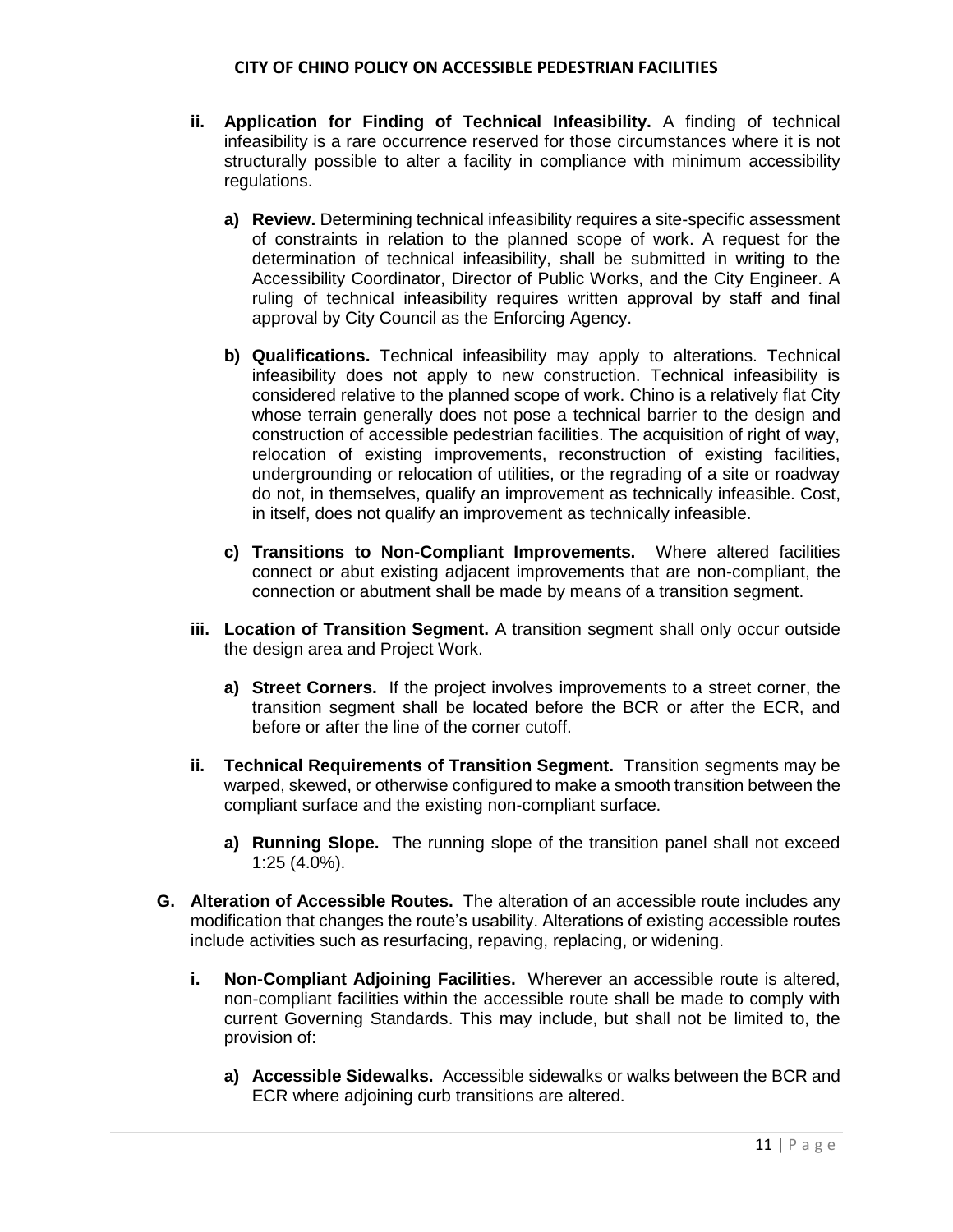- **b) Accessible Curb Ramps.** Accessible curb transitions or curb ramps where sidewalks between the BCR and ECR or crosswalks are altered.
- **b) Accessible Crosswalks.** Accessible crosswalks or crossings where curb ramps or curb transitions are altered.
- **ii. Exception.** This does not apply to alterations made only to remove barriers to access or only to provide a greater degree or an enhanced level of accessibility. In those circumstances, the alterations can be limited to only those accessibility elements.
- **H. Alteration of Roadways.** The alteration of a roadway includes any modification that changes the roadway's usability. Alterations include such activities such as reconstruction, rehabilitation*,* resurfacing*,* widening, and projects of similar scale and effect.
	- **i. Examples**. The following improvements are examples of street and roadway alterations:
		- a. Addition of new layer of asphalt, with or without milling
		- b. Grind (Mill) and Overlay
		- c. Cape Seals
		- d. Additions/Extensions/Widening
		- e. In‐Place Recycling
		- f. Open‐graded Surface Course
		- g. Microsurfacing
		- h. Thin‐Lift Overlay
		- i. Rehabilitation and Reconstruction
	- **ii. Alteration of Crosswalks.** Alteration of any part of a crosswalk requires the entire crossing be made compliant with Governing Standards. Alteration of a crosswalk, even if the roadway is not otherwise altered, requires the pavement within the crosswalk and the curb transitions serving the crosswalk be made compliant with Governing Standards.
		- **a) Trench Repair.**
			- **(i) Maintenance.** If the area of patch or overlay for a trench is less than onehalf the field-measured area of the crosswalk, the work is maintenance and only the area of patch or overlay within the marked or unmarked crosswalk shall comply with Governing Standards for a pedestrian walking surface and, where applicable, maneuvering areas.
			- **(ii) Alteration.** If the area of patch or overlay is one-half, or more than onehalf, of the field-measured area of the marked or unmarked crosswalk, the work is an alteration and requirements for crosswalk alterations shall be met. The entire clear width of the marked or unmarked crosswalk and the associated curb ramps shall be made compliant with Governing Standards.
	- **iii. Provision of Pedestrian Facilities.** Where a roadway or crosswalk is altered, the pedestrian facilities that provide access across the altered roadways shall be made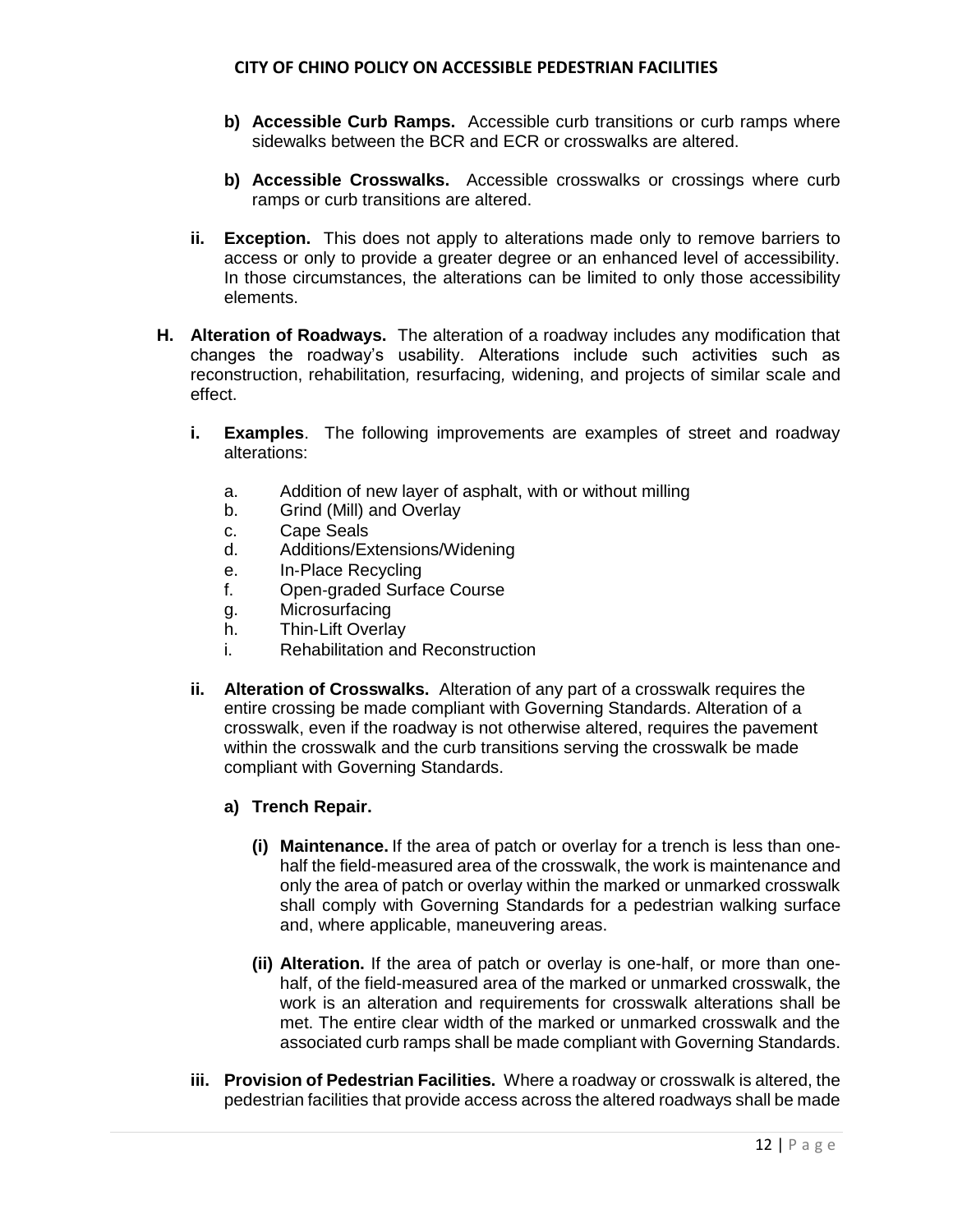compliant with Governing Standards. These pedestrian facilities include curb ramps or other transitions, pedestrian push buttons, PPB clear ground space, and crosswalks.

- **a) Curb Ramps.** Existing non-compliant curb ramps shall be made compliant or replaced. Where there are no curb ramps, they shall be designed and constructed new. *See Curb Transitions Scoping 3.7.A.*
- **I. Alteration of Traffic Control Devices.** The alteration of a traffic control device is any modification that changes the usability of an intersection or street for pedestrians or vehicles.
	- **i. Minor Alterations of Traffic Signals.** Where minor alterations are made to a traffic signal only the alteration itself is required to comply with Governing Standards.
		- **a) Examples.** Minor alterations include, but are not limited to, the following:
			- a. Addition of APS (only)
			- b. Replacement of pedestrian signal head
			- c. Replacement of damaged signal pole in kind.
			- d. Relocation of existing PPB to accommodate curb ramps
			- e. Controller repair
			- f. Addition or repair of Opticom system, LPR, or CCTV
			- g. Addition of battery backup to an existing installation
	- **ii. Major Alterations of Traffic Signals.** Any alteration not minor in nature requires the pedestrian facilities at the altered intersection be made compliant with the current Governing Standards. Where a major alteration occurs to a traffic signal, accessible pedestrian signals (APS) shall be provided and the pedestrian facilities that provide access across the associated streets, roadways, or highways shall be made compliant with current accessibility standards. These pedestrian facilities include curb ramps or other transitions, pedestrian push buttons, PPB clear ground space, and crosswalks.
		- **a) Examples.** Major alterations include, but are not limited to, the following:
			- **(i)** Addition of a new pedestrian phase
			- **(ii)** Addition of a new vehicle phase
			- **(iii)**Upgrade or replacement of the signal controller
	- **iii. Emergency Traffic Signal Alterations.** Nothing in this Policy shall prevent City staff from installing traffic control devices to protect vehicle and pedestrian safety in emergency situations. Should an emergent traffic situation arise, which presents significant and immediate harm to vehicular or pedestrian traffic, the traffic alteration may be completed first and the required pedestrian improvements shall be designed and constructed in a timely manner at a later date. The timeline for completion shall be documented and communicated to the Transportation Manager and Accessibility Coordinator.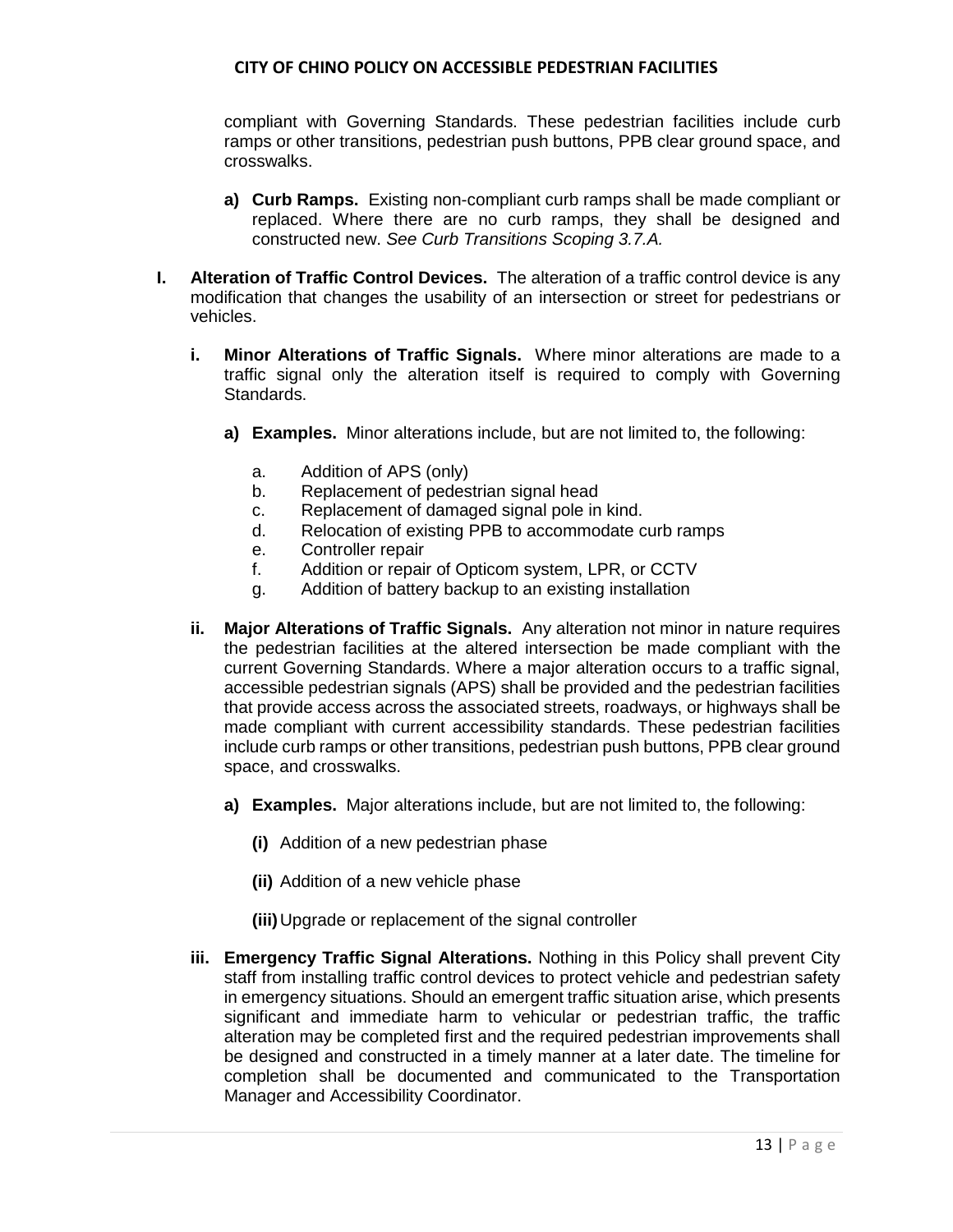- **J. Alteration of Signage and Striping.** The alteration of signage and striping includes any modification that changes the usability of the subject facility.
	- **i. Stop Sign Installation.** The installation of a stop sign where one did not previously exist may require the pedestrian facilities within the intersection be made compliant with Governing Standards.
		- **a) No Existing Yield Condition.** For a specific leg of an intersection, the addition of a stop sign where an approaching driver is not required to yield, or a yield condition was not previously established by signage or traffic laws, requires the pedestrian facilities within the entire intersection be made compliant with Governing Standards**.**
		- *b)* **Existing Yield Condition.** For a specific leg of an intersection, the addition of a stop sign where an approaching driver should yield, or a yield condition is already established by signage or traffic laws, does not require the associated pedestrian facilities be made compliant with Governing Standards.
	- **ii. Addition of a Marked Crosswalk at an Intersection.** The addition of a marked crosswalk at an intersection requires the pedestrian facilities serving the altered leg of the intersection be made compliant with Governing Standards. This includes, but is not limited to, the pedestrian walking surface within the roadway and the associated curb transitions.
	- **iii. Addition of a Midblock Crosswalk.** The addition of a midblock crosswalk requires the pedestrian facilities serving the crosswalk be made compliant with Governing Standards. This includes, but is not limited to, the pedestrian walking surface within the roadway and the associated curb transitions.
	- **iv. Emergency Signage Alterations.** Nothing in this Policy shall prevent City staff from installing signage or striping to protect vehicle and pedestrian safety in emergency situations. Should an emergent traffic situation arise, which presents significant and immediate harm to vehicular or pedestrian traffic, the signage alteration may be completed first and the required pedestrian improvements shall be designed and constructed in a timely manner at a later date. The timeline for completion shall be documented and communicated to the Transportation Manager and Accessibility Coordinator.

## **2.3 NON-COMPLIANT UNACCEPTED IMPROVEMENTS**

- **A. Unaccepted Improvements.** Improvements shall not be deemed existing until accepted by City Council. Improvements are evaluated for compliance under the Governing Standards in effect at the time of their construction. Unaccepted noncompliant improvements are subject to the Governing Standards for new construction in effect at the time of their construction or alteration (remediation).
- **B. Required Improvements.** The new construction or alteration of improvements within, or on the frontage of, a project that contains unaccepted pedestrian facility improvements shall remediate any and all non-compliant pedestrian improvements prior to acceptance. This includes, but is not limited to, pedestrian facilities within the site and on the site frontage.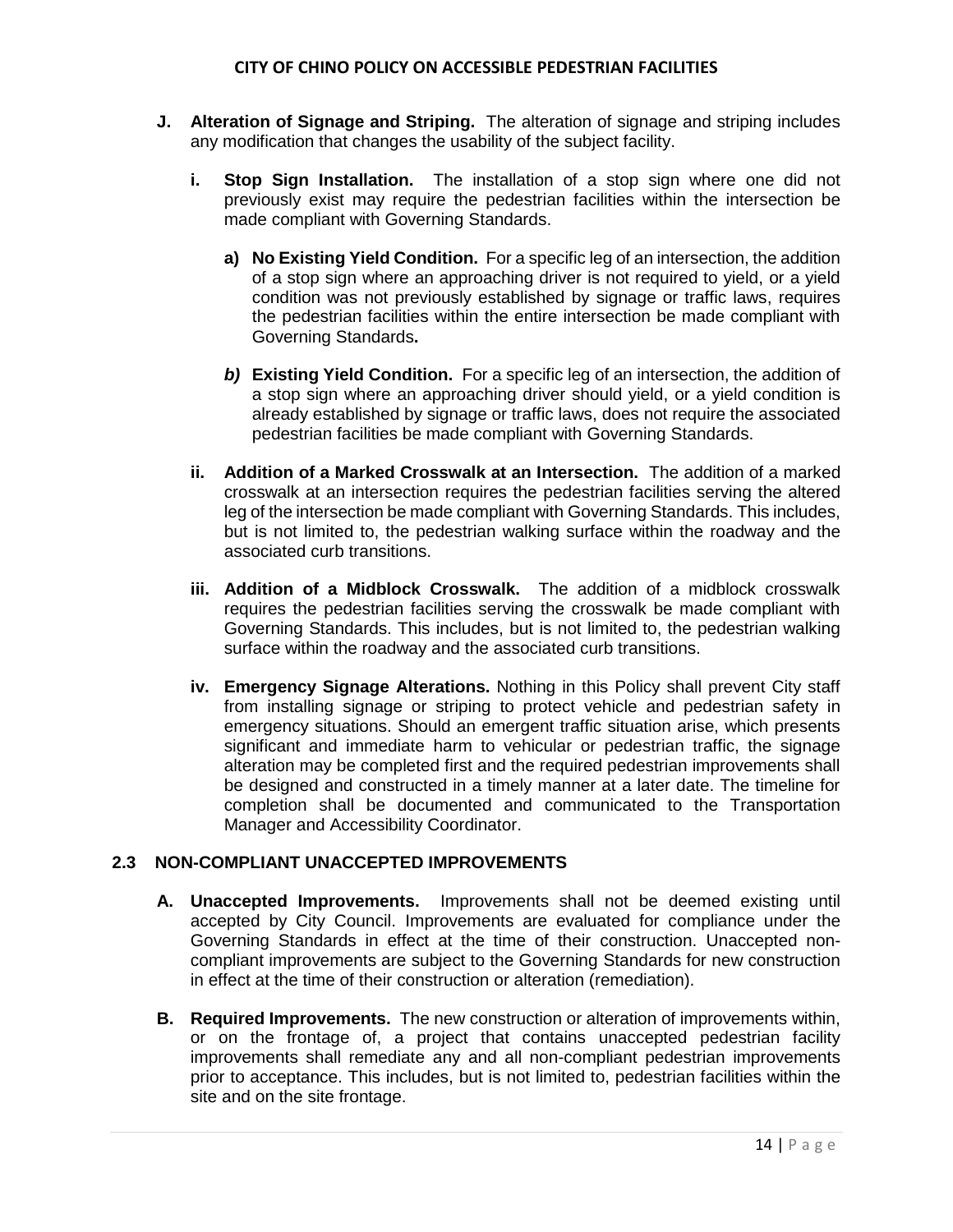## **2.4 MAINTENANCE**

- **A. Overview.** The maintenance of existing facilities involves treatments that preserve and provide upkeep to the improvement as it is constructed. Maintenance activities do not require associated pedestrian facilities be made compliant with Governing Standards. However, if the accessibility of a pedestrian facility can be reasonably improved within the limits of the maintenance work, the improvement to accessibility should be made as part of the maintenance work.
- **B. Several Maintenance Treatments Are An Alteration.** The combination of several maintenance treatments occurring at or near the same time may qualify as an alteration. If the usability of the item or facility is affected, the improvements shall comply with requirements for alterations.
- **C. Street and Roadway Maintenance.** Maintenance treatments are work that preserve an element, or prolong its usable life, or serve solely to seal and protect the road surface, improve friction, and control splash and spray. These treatments do not significantly affect the public's access to or usability of the road.
	- **i. Examples.** The following common improvements are examples of street and roadway maintenance activities
		- a. Re-striping or painting
		- b. Chip seals
		- c. Fog seals
		- d. Scrub sealing
		- e. Crack filling and sealing
		- f. Joint crack seals
		- g. Slurry seals
		- h. Diamond grinding
		- i. Joint repairs
		- j. Spot high-friction treatments
		- k. Dowel bar retrofit
		- l. Pavement patching
		- m. Pothole repairs
		- n. Surface sealing
		- o. Trench Repair *(see Trench Repair, Alterations)*
- **D. Traffic Signal Maintenance.** Traffic signal maintenance activities preserve existing signal operations or equipment. These activities do not significantly impact the public's access to or usability of the facilities.
	- **i. Examples.** Traffic signal maintenance includes, but is not limited to, the following activities:
		- a. Replace hardware in kind
		- b. Software update
		- c. Rewire in existing conduit
		- d. Replace conduit for existing traffic signal phasing or detection system
		- e. Change to an existing pedestrian phase
		- f. Change to an existing vehicle phase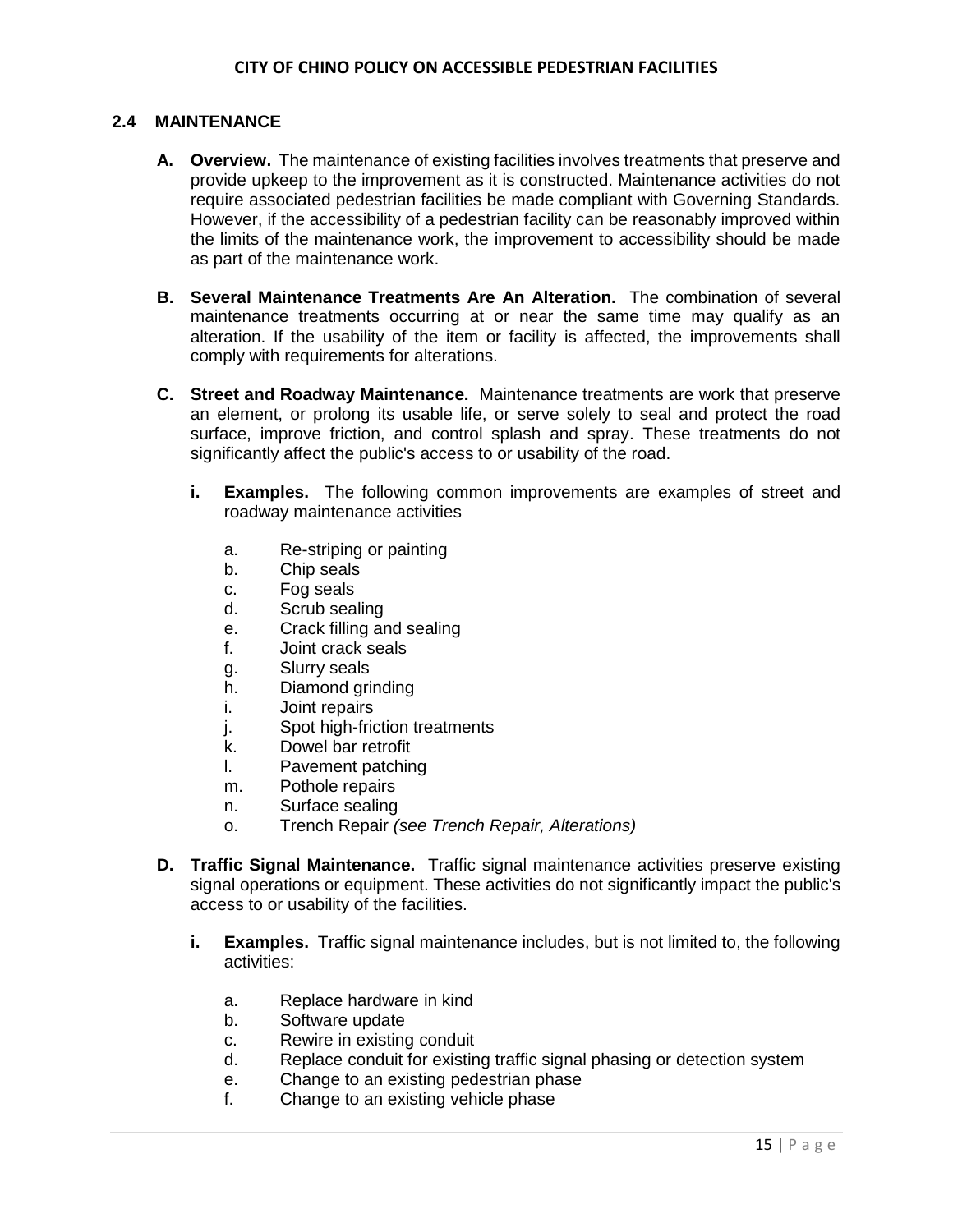- g. Installation of new, repair, or replacement of traffic detection devices, such as video or loop detectors
- h. Replace luminaries or bulbs in electrified streetlights or signs
- **ii. Replacement of All PPB at an Intersection.** Where all PPBs are replaced at an intersection as part of maintenance work, the PPBs shall be upgraded to APS.
- **E. Signage and Striping Maintenance.** Signage and striping maintenance activities preserve an existing signage or striping configuration. These activities do not significantly affect the public's access to or usability of the facilities.
	- **i. Examples.** Signage and striping maintenance includes, but is not limited to, the following activities:
		- a. Realignment of existing crosswalk striping where the overall configuration of pedestrian traffic does not change
		- b. Restriping in kind
		- c. Stripe yellow dividing lane at L Intersections
		- d. Stripe new bike route or lane
		- e. Stripe new scramble lane
		- f. Lengthen striping of turn pocket lane
		- g. Addition of In-Roadway Warning Light to an existing marked crosswalk
		- h. Add/remove curb paint, street maintenance signage, no stopping sign, etc.
		- i. Replacing signage in kind

## **SECTION 3. SCOPING AND TECHNICAL REQUIREMENTS**

## **3.1 TEMPORARY TRAFFIC CONTROL**

- **A. Safe and Accessible Pedestrian Access.** Temporary traffic control (TTC) shall provide safe and accessible pedestrian access during any work that may disrupt or obstruct pedestrian traffic.
	- **i. Alternate Route.** An alternate pedestrian route shall be provided where an existing pedestrian route is obstructed, blocked, or otherwise rendered inaccessible by work and its associated materials or equipment. A pedestrian route should not be obstructed and/or rerouted for non-construction activities such as parking for vehicles.
		- **a) Technical Requirements.** The alternate route shall be safe, convenient, and accessible in compliance with Governing Standards.
	- **ii. Prior to the Start of Work.** Temporary traffic control, including necessary signage, for pedestrians and vehicles shall be in place prior to the start of any construction work.
	- **iii. Notification.** Notification of long-term stationary sidewalk closures shall be provided in advance of the commencement of the work.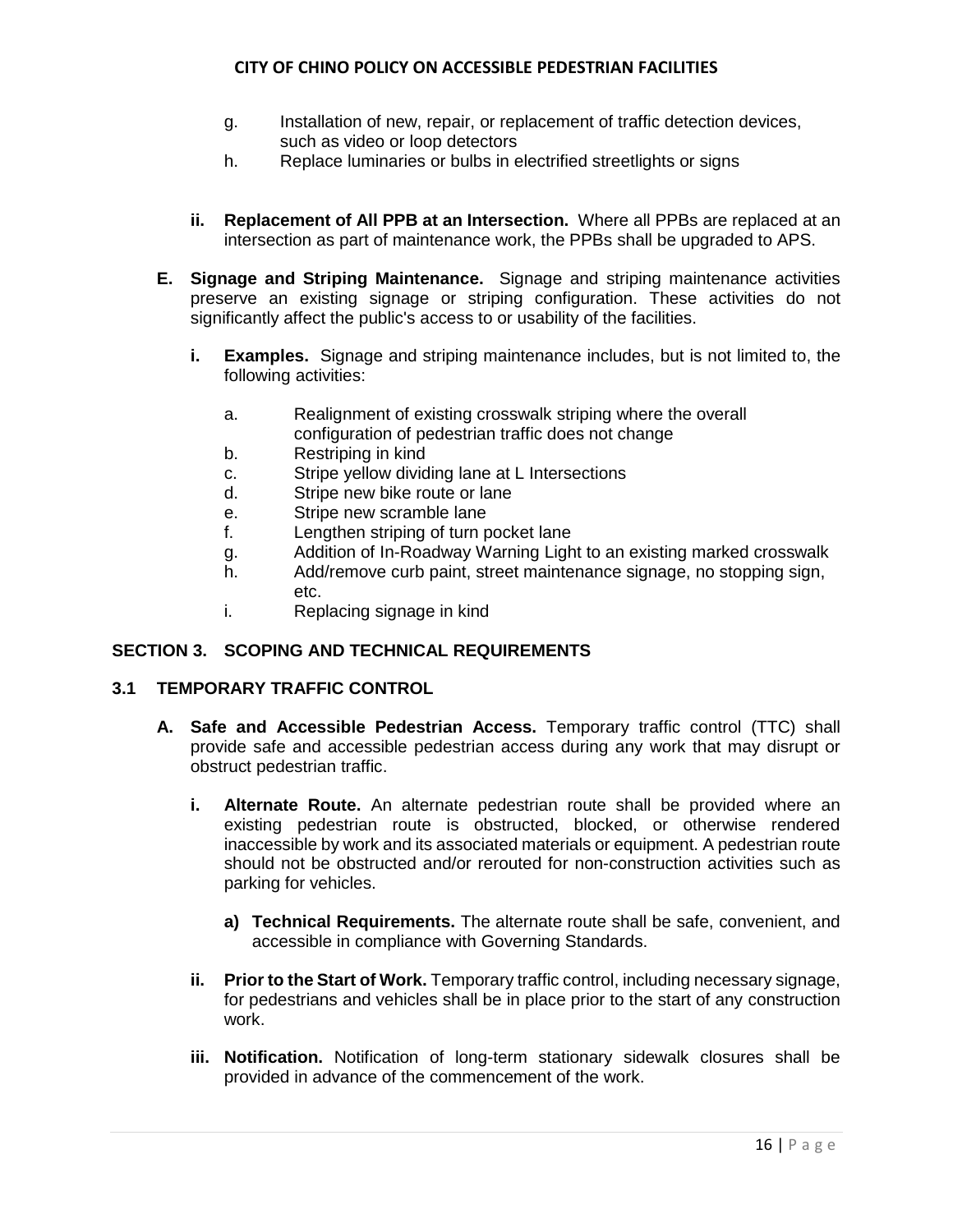- **B. Barriers.** Continuous edging shall be provided at the bottom of all fencing, barricades, and barriers used in TTC for pedestrians. Cones, tape, and other discontinuous barriers are not cane-detectable and shall not be utilized as TTC for pedestrians.
- **C. Work Vehicle Movement.** Movement by work vehicles and equipment across designated pedestrian paths should be minimized and, when necessary, should be controlled by flaggers or TTC. Staging or stopping of work vehicles or equipment along the side of pedestrian paths should be avoided, since it encourages movement of workers, equipment, and materials across the pedestrian path.

## **3.2 WALKING SURFACES**

- **A. Walking Surfaces.** Ground surfaces shall be stable, firm, and slip resistant.
	- **i.** Water Pooling. Curb ramps shall be designed and constructed to prevent water from pooling or ponding on the walking surface.
	- **ii. Surface Materials.** The materials used to construct the surface of a pedestrian walking surface shall meet or exceed minimum accessibility standards.
		- **a) Aggregate Materials.** Aggregate materials such as decomposed granite may be utilized as the surface of a pedestrian walking surface if the material is properly stabilized, adequately maintained, and the surface complies with the minimum accessibility standards. Crushed miscellaneous base (CMB) shall not be used as the surface of a pedestrian walking surface.
		- **b) Individual Paving Units.** Individual paving units or pavers shall not be utilized to construct pedestrian walking surfaces within the PROW. Pavers may be used within the pedestrian route on private property when the surface complies with the requirements for a pedestrian walking surface. See *3.2.C Expansion and Construction Joints*, *3.2.D Changes in Level*.
		- **c) Stamped Surfaces**. Walking surfaces stamped to provide visual distinction and texture shall comply with the requirements for a pedestrian walking surface. See *3.2.C Expansion and Construction Joints*, *3.2.D Changes in Level*.
- **B. Openings.** Openings in ground surfaces shall not allow passage of a sphere more than one half-inch diameter. Elongated openings shall be placed so the long dimension is perpendicular to the dominant direction of pedestrian travel.
	- **i. Pull Box Covers and Manhole Lids.** Openings greater than one half-inch shall be plugged or filled.
- **C. Expansion and Construction Joints.** Expansion or construction joints between panels or paving units shall not be greater than one half-inch wide and shall be oriented perpendicular to the predominant direction of pedestrian travel. Existing joints greater than one half inch shall be grouted or caulked with suitable crack filler or stabilized caulk.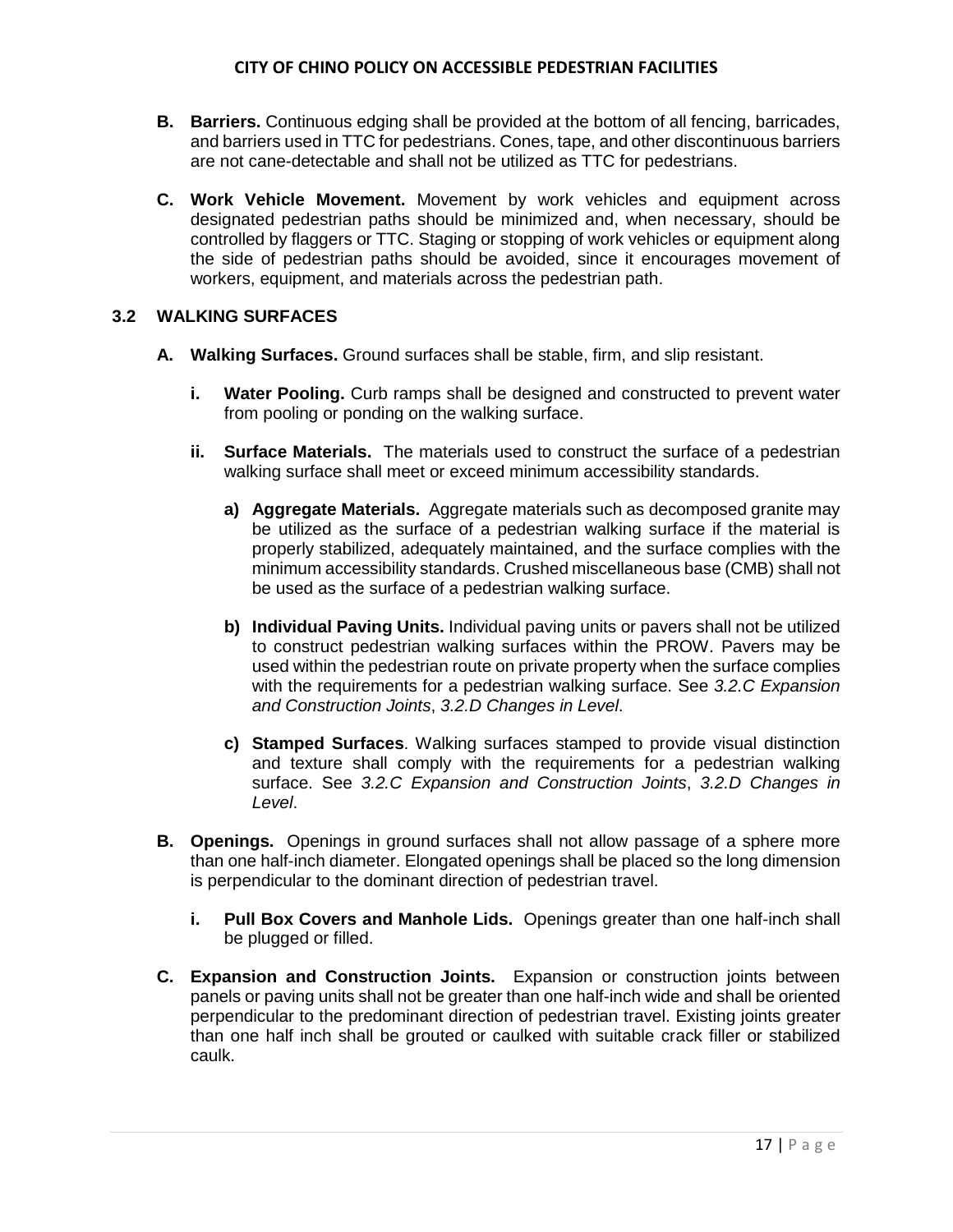- **i. Control or Weakened Plane Joints.** Control and weakened plane joints shall be properly installed per SSPWC specifications, including one-eighth inch radius edges. They shall be of the minimum possible width and shall be oriented perpendicular to the predominant direction of pedestrian travel.
- **D. Changes in Level.** Changes in surface level less than one-quarter inch shall be permitted to be vertical and without treatment or modification. Changes in level between one-quarter inch and one-half inch shall be beveled with a slope not steeper than 1:2 (50%). Changes in level greater than one-half inch shall be ramped in compliance with the Governing Standards for ramps, or shall be constructed with a gradual running slope less than 1:20 (5.0%).
	- **i. Warning Curbs.** Abrupt changes in level exceeding four inches between walks, sidewalks, or other pedestrian ways and adjacent surfaces or features shall be identified by warning curbs at least six inches in height above the walking surface.
		- **a) Tripping Hazard.** Warning curbs shall not create a tripping hazard and they shall not be used to separate two pedestrian ways or walking surfaces.
		- **b) Exception.** A warning curb is not required between a walk or sidewalk and an adjacent roadway or driveway.

## **3.3 SIDEWALKS AND WALKS**

- **A. Scoping.** All newly constructed or altered sidewalks and walks shall be readily accessible to, and usable by, pedestrians who have disabilities.
	- **i. Orphaned and Discontinuous Sidewalks and Walks.** Newly constructed or altered sidewalks and walks shall provide a continuous pedestrian route that connects to adjacent or nearby prepared pedestrian routes.
		- **a) Remediation.** The scope of all projects shall be determined so it includes, where reasonably feasible, the remediation of orphaned or discontinuous sidewalks. Feasibility is determined on individual basis by the City Engineer and Accessibility Coordinator.
			- **(i) Where There Is No Feasible Sidewalk Connection.** Where there is no adjacent or nearby pedestrian route to connect to, sidewalks shall terminate in curb ramps, or other accessible transitions, to an adjacent bicycle lane or to the paved roadway. This assures that in the absence of a prepared pedestrian walkway, pedestrians may travel in bicycle lanes or on the edge of the roadway.

#### **B. Technical Requirements.**

- **i. Water Pooling.** Sidewalks and walks shall be designed and constructed to prevent water from pooling or ponding on the walking surface.
- **ii. Minimum Clear Width.** The minimum required clear width of a sidewalk or walk shall be maintained at all driveways, passages, obstacles, and protruding objects. The clear width of a sidewalk or walk shall be measured exclusive of the curb.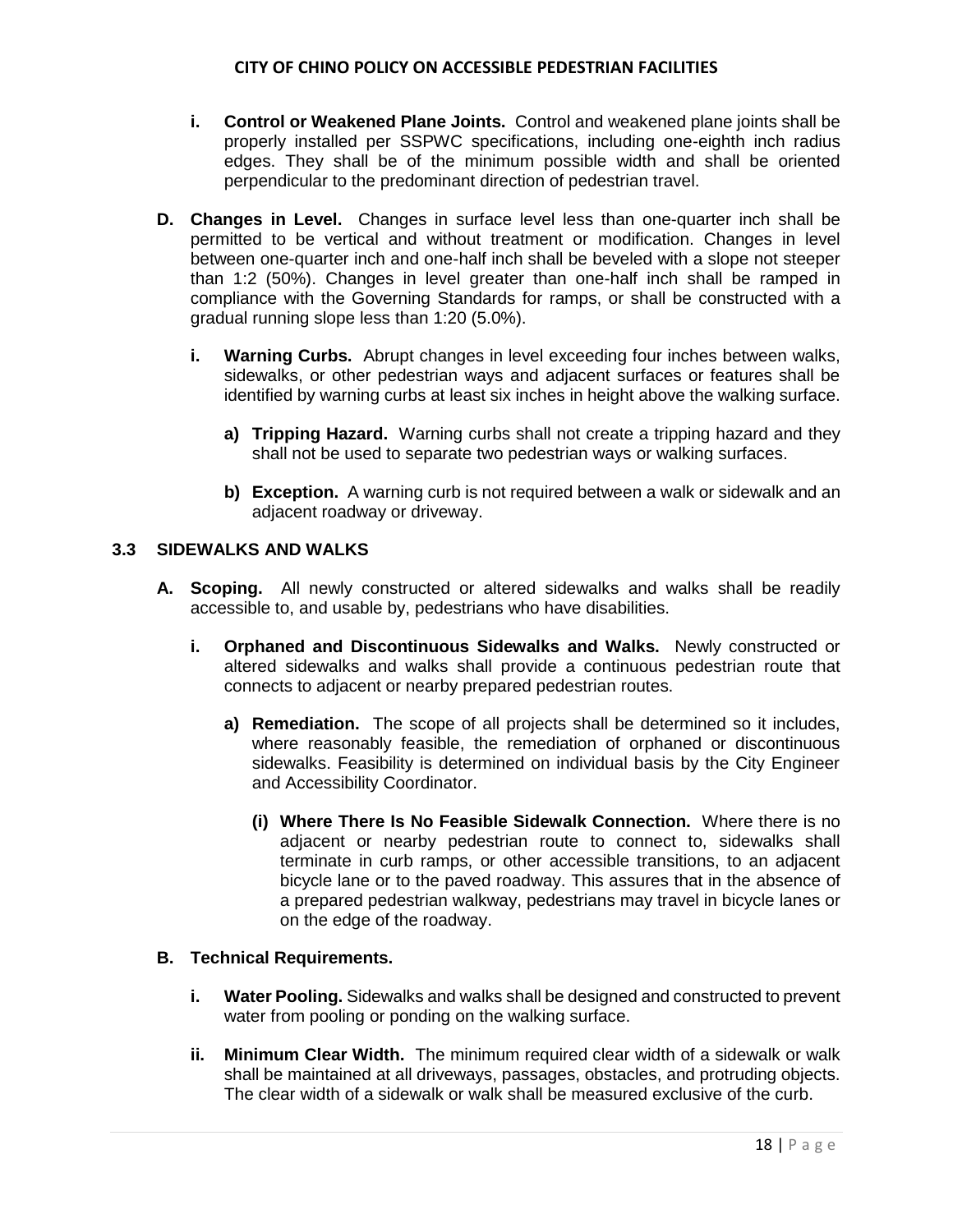- **a) Sidewalks and Walks.** Sidewalks and walks open for use by the public, whether privately or publicly owned, shall have a minimum usable clear width of 60''. Specific project or code requirements may require a wider clear width.
- **b) Paved Border Surfaces Adjacent to Vehicular Roadways.** Paved border surfaces adjacent to private residential roadways such as motor courts, alleys, drive aisles, or similar vehicular ways, shall have a width less than 18 inches.
- **iii. Passing Spaces.** Where permitted, sidewalks or walks with a clear width less than 60 inches shall provide passing spaces at intervals of 200 feet maximum. Passing spaces shall be either: a space 60 inches minimum by 60 inches minimum; or, an intersection of two walking surfaces providing a T-shaped space where the base and arms of the T-shaped space extend 48 inches minimum beyond the intersection.
	- **a) Maneuvering Areas.** Passing spaces are maneuvering areas. Slopes shall not exceed 1:48 (2.083%) in any direction**.**
	- **b) Width Transitions.** Changes in sidewalk width shall occur gradually. *See Width Transitions 3.3.B.v*
- **iv. Location of Obstructions.** Obstructions (utility fixtures, signposts, parking meters, street lights, signal poles, etc.) shall be located outside of the required clear width of the sidewalk or be located completely within the landscaped portion of the parkway.
- **v. Width Transitions.** Changes in sidewalk or walk width shall occur gradually. The panels of transition shall be constructed with a taper no less than one foot in four feet (1:4).
- **vi. Slopes.** Except where required by landings, turning spaces, and maneuvering areas, the required slopes for a walking surface shall be maintained for the full clear width of an accessible route.
	- **a) Running Slope.** The running slope of a walking surface shall not exceed 1:20 (5.0%).
	- **b) Cross Slope.** The cross slope of a walking surface shall not exceed 1:48 (2.083%).
	- **c) Gutter Slopes.** The counter slopes of adjoining gutters and road surfaces immediately adjacent to and within 24 inches on each side of the curb ramp run, shall not exceed 1:20 (5.0%). Cross slope shall not exceed 1:48 (2.083%). This includes 24 inches of the gutter on each side of the ramp run and 24 inches on the street side of the gutter. Where a gutter is part of a maneuvering area it shall comply with technical requirements for a maneuvering area.
- **vii. Surface Grinding or Bushing.** Surface grinding or bushing of pedestrian facilities is not permitted in new construction and alteration projects. Surface grinding or bushing may be utilized in maintenance work. Grinding or bushing shall not create abrupt changes in surface level or otherwise cause a reduction in access to the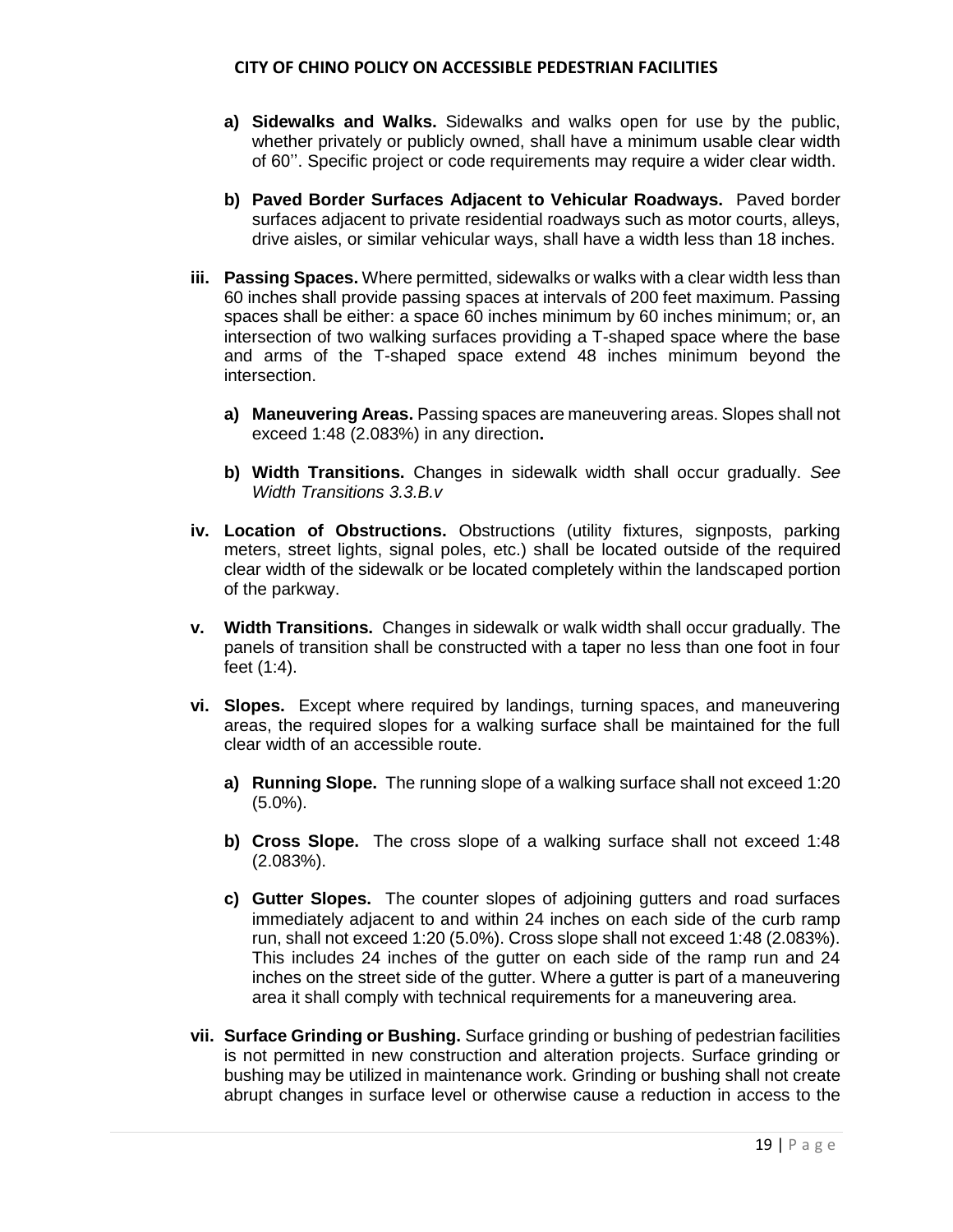facility or adjacent facilities. Where grinding or bushing is used, the surface shall be striated or be otherwise made slip resistant.

- **C. Continuous Sidewalk Across Alleys, Driveways, and Private Streets.** Sidewalks shall continue uninterrupted across alleys, driveways, and private streets. They shall be constructed in compliance with the technical requirements for a pedestrian walking *surface.*
	- **i. Configuration.**
		- **a) Non-Curb Adjacent.** Where there is a landscaped area between the sidewalk and roadway, the sidewalk shall continue straight in-line across the alley, driveway, or private street.
		- **b) Curb Adjacent.** Where the sidewalk is curb adjacent, the sidewalk across the alley, driveway, or private street may be setback around the drive approach. The setback, shall be no greater than necessary to accommodate a 1:10 (10%) slope on the vehicular access surface.
		- **c) Width.** The required minimum clear width of the sidewalk or walk shall be maintained.
		- **d) Slopes.** The running slope of a walk or sidewalk shall not exceed 1:20 (5.0%). The cross slope shall not exceed 1:48 (2.083%). The required slopes for a walking surface shall be maintained for the full clear width of an accessible route.
		- **e) Maneuvering Areas.** Slopes shall not exceed 1:48 (2.083%) in any direction**.**
		- **f) Detectable Warning Surfaces.** Detectable warning surfaces at alleys, driveways, and private streets shall be installed only where the vehicular traffic is controlled by a traffic signal. Detectable warning surfaces should not be installed at alleys, driveways, and private streets where vehicular traffic is uncontrolled or is controlled by a stop or yield sign.

# **3.4 SHARED USE PATHS AND OTHER IMPROVED PEDESTRIAN PATHS**

- **A. Scoping.** Shared use paths, multi-use paths, and other improved pedestrian paths within the City are transportation corridors that may be designed for a variety of users. Any improved pedestrian path, used by pedestrians or intended for use by pedestrians, shall comply with Governing Standards and be fully accessible. This includes, but is not limited to, Class I Bikeways, shared use paths, paseos, multipurpose trails, pedestrian/equestrian paths, and other such walking surfaces.
- **B. Technical Requirements.** All shared use paths and other improved pedestrian paths shall comply with Governing Standards and be fully accessible. Other guidelines or regulations applicable to a specific type of facility (i.e. AASHTO Shared Use Paths) may be used if the condition provided therein meets or exceeds minimum accessibility requirements.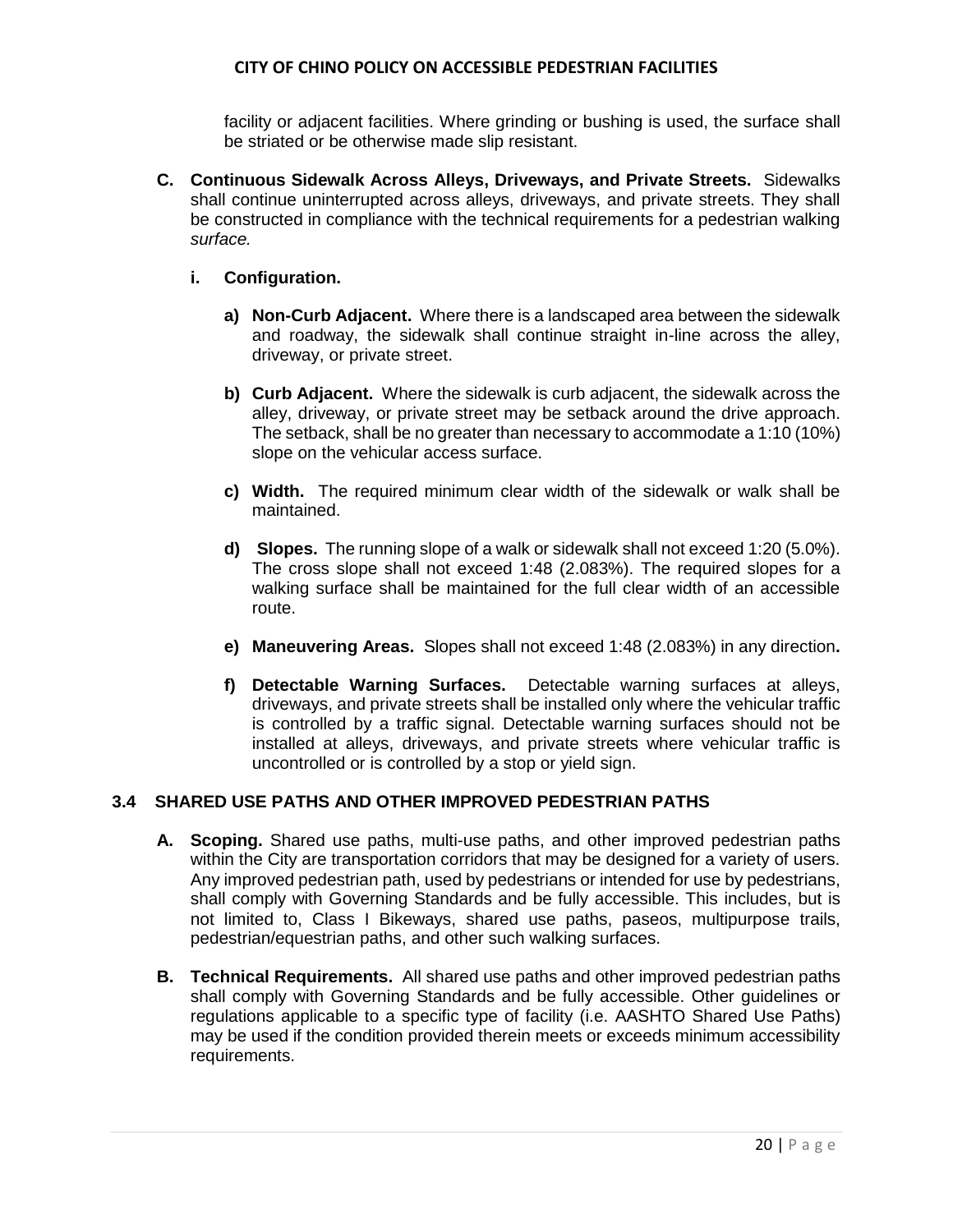- **i. Surface.** Pedestrian paths shall comply with Governing Standards for pedestrian walking surfaces.
	- **a) Aggregate Materials.** Paths may be comprised of aggregate material only where it is properly stabilized, regularly maintained, and complies with Governing Standards for pedestrian walking surfaces and, if applicable, the requirements for bikeway surfacing.
		- **(i) Crushed Miscellaneous Base.** Crushed miscellaneous base (CMB), or similar material, is expressly prohibited from being used as the surface material for a shared use path or any other pedestrian path.
- **ii.** Width. The entire clear width of an improved pedestrian path shall comply with Governing Standards.
- **iii. Slopes.** The running slope of improved pedestrian paths shall not exceed 1:20 (5.0%). The cross slope of improved pedestrian paths shall not exceed 1:48 (2.083%).
- **iv. Signage and Markings.** Traffic control signage and markings shall be installed and shall conform to the CAMUTCD guidelines for the specific type of facility.

## **3.5 OBSTRUCTIONS AND PROTRUDING OBJECTS**

- **A. Scoping.** Objects and protruding objects shall not reduce the required clear width of pedestrian routes.
	- **i. Location of Elements.** Objects in sidewalks, walks, and other improved pedestrian paths shall be located outside the minimum clear width of the pedestrian facility. This includes, but shall not be limited to, utility fixtures, street furniture, fire hydrants, signposts, streetlights, signal poles, mailboxes, guy wires, and similar elements.
	- **ii. Landscaped Areas.** Where landscaped areas are provided between the curb and the sidewalk, all obstructions shall be placed in the landscaped portion and they shall not protrude into the sidewalk clear width.
- **B. Technical Requirements.** Objects that protrude into or over a pedestrian route shall comply with Governing Standards.
	- **i. Horizontal Clearance.** Protruding objects shall not reduce the minimum required clear width of walks or sidewalks.
		- **a) Undetectable Projections.** Objects located between 27 inches and 80 inches above the ground are not detectable by white cane users. These objects shall protrude no more than four inches into a sidewalk or walk. Objects more than 84 inches above the ground are unregulated, except where they are installed on shared use paths, other improved pedestrian paths, or parking stalls.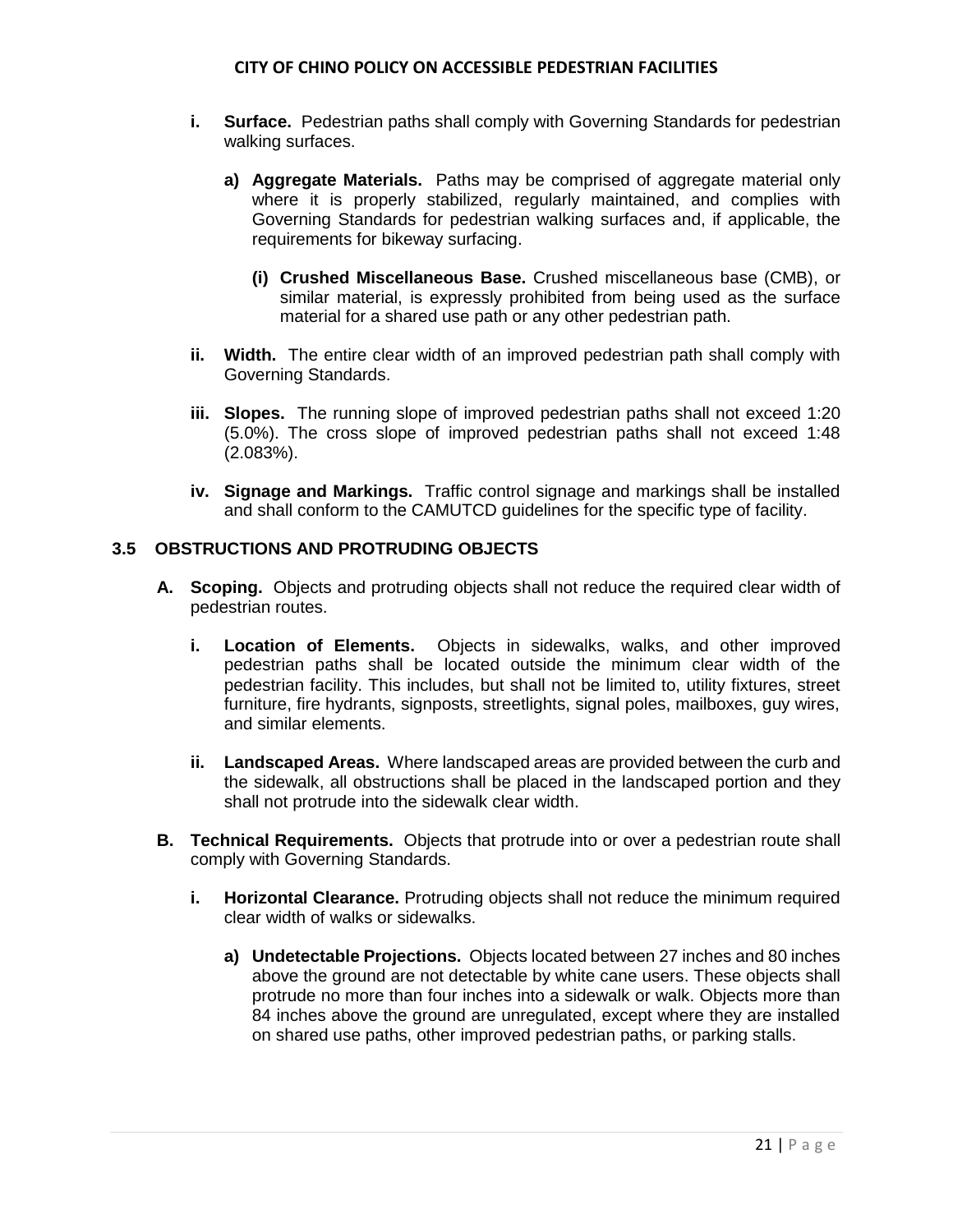**b) Detectable Projections.** Objects located less than 27 inches above the ground are detectable by white cane users and may protrude more than four inches into a sidewalk or walk.

## **ii. Vertical Clearance.**

- **a) Pedestrian Routes.** Objects located within or over a pedestrian route shall provide a minimum vertical clearance of 84 inches.
- **b) Accessible Parking.** Signs and elements within or over accessible parking stalls and access aisles shall provide a minimum vertical clearance of 98 inches.

**c) When Minimum Clearance Is Not Provided.** Where vertical clearance is less than the required minimum, guardrails or other barriers complying with Governing Standards shall be provided.

## **iii. Specific Obstructions.**

- **a) Guy Wires and Braces.** Guy wires and braces shall provide a minimum vertical clearance of 84 inches above pedestrian walking surfaces. Guy wires and braces shall not reduce the minimum clear width of a pedestrian route.
	- **(i) Angled Guy Supports.** Angled guy supports shall not be located within the pedestrian route or within 24 inches of the pedestrian route. Angled guy supports may be used if they are located 24 inches or more outside the pedestrian route and provide the required minimum vertical clearances.
		- **1. Remediation.** Non-compliant angled guy supports shall be remediated as part of any alteration or new construction project. Angled guy supports located within the pedestrian route or within 24 inches of the pedestrian route shall be relocated a minimum of 24 inches outside the sidewalk; or the angled support shall be replaced with a vertical brace that provides a minimum vertical clearance of 84 inches.
	- **(ii) Vertical Guy Braces.** A vertical guy brace, sidewalk guy, or other similar device that meets or exceeds the minimum clear width and vertical clearance requirements may be used within a pedestrian route or within 24 inches of the route's edges.
- **b) Mailboxes.** Individual mailboxes shall not reduce the minimum required clear width of a pedestrian route. Mailboxes shall comply with the accessibility requirements for protruding objects.
	- **(i) Cluster Mailboxes.** Multi-box units or cluster mailboxes shall not protrude into or obstruct a pedestrian route. A minimum clear ground space of thirty inches by forty-eight inches shall be provided and positioned to serve the mailboxes' operable parts. Except for in unusual conditions, the clear ground space shall be positioned for a parallel (side) approach and shall comply with the regulations for side reach.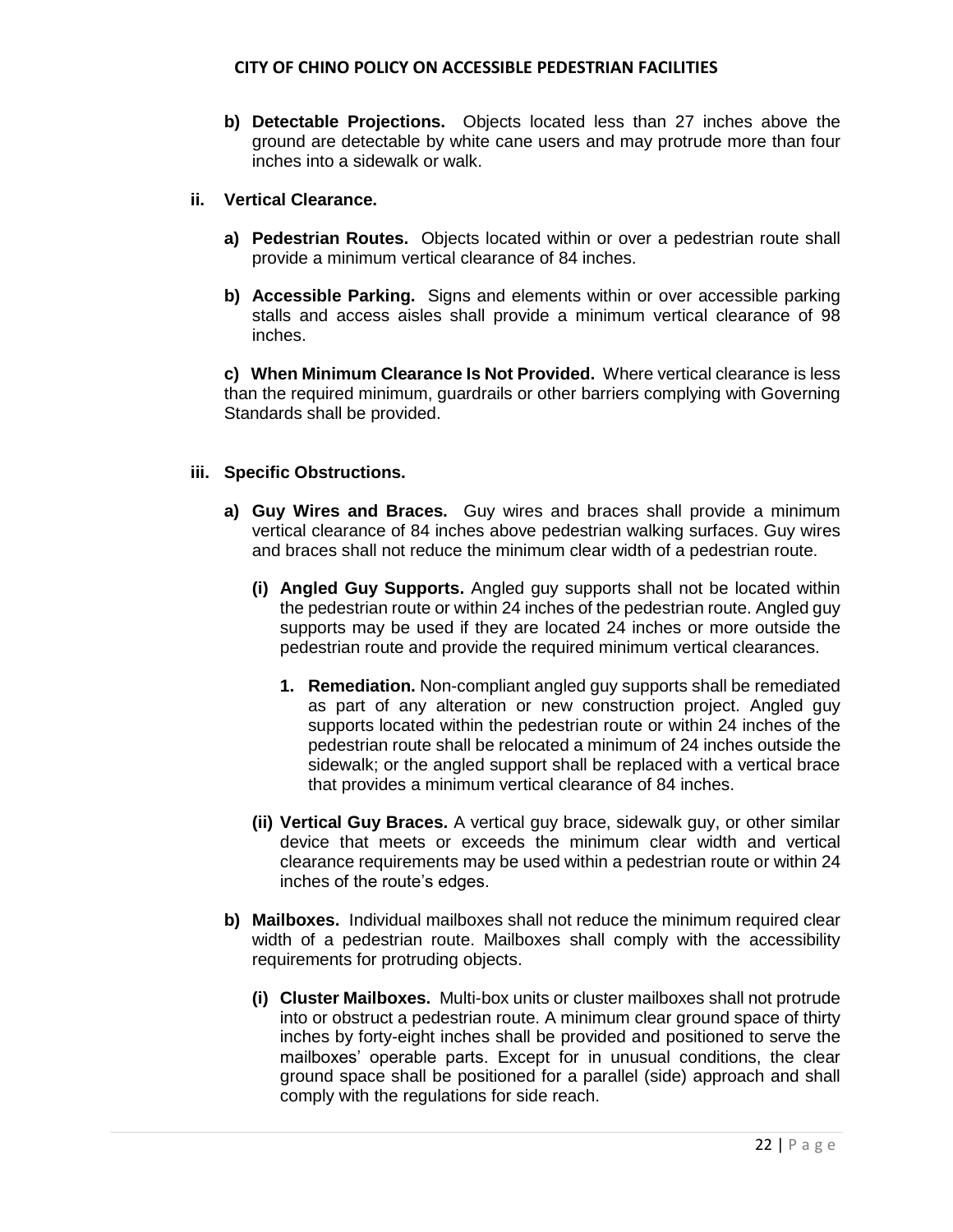## **3.6 MANEUVERING AREAS**

- **A. Scoping.** A maneuvering area is the space where a pedestrian is required to turn, maneuver, or change direction in order to proceed along a pedestrian route. Maneuvering areas are typically located where two or more paths meet, overlap, or intersect, where a path changes direction, or where an accessible route ends and the pedestrian must turn around.
	- **i. Intersection Corners.** The paved pedestrian plaza located at the corners of intersections, where the sidewalk expands into a wide circular segment between the curb radius and the corner cutoff line, requires pedestrians to travel in multiple directions to utilize the pedestrian facilities. These areas are maneuvering areas.
	- **ii. Crosswalks.** The portion of the roadway where a pedestrian is required to maneuver to stay safely within the limits of the crosswalk is a maneuvering area. Diagonal and skewed perpendicular curb ramp designs create maneuvering areas in the gutter and crosswalk. Curb ramps that provide a truly directional route, where the direction of travel down the curb ramp run is parallel with the direction of travel within the crosswalk, do not have a maneuvering area within the gutter or crosswalk.
		- **a) Gutters.** The portion of the gutter included within a maneuvering area shall be designed and constructed to comply with requirements for a maneuvering area.
	- **iii. Passing Spaces.** Passing spaces provided along a pedestrian route are maneuvering areas.
	- **iv. Intersecting Sidewalks or Walks.** Where sidewalks or walks overlap or intersect, they create an area where a pedestrian changes direction. The portion of the sidewalk or walk that intersects is a maneuvering area.
	- **v. Setbacks at Driveway, Alley, and Private Street Crossings.** The portion of a sidewalk or walk that changes direction around a driveway, alley, or private street approach is a maneuvering area.
	- **vi. Bus Stops and Loading Zones.** Bus stops and loading zones located on, or contiguous to, sidewalks or walks create a pedestrian plaza with multiple accessible routes and differing pedestrian directions of travel. The plaza area of bus stops and loading zones is a maneuvering area.
	- **vii. Meandering Sidewalks.** When built according to Governing Standards, the curves in meandering sidewalks or walks typically do not have excessive crossslopes and therefore shall not be considered maneuvering areas. These facilities shall meet the requirements for a pedestrian walking surface.
- **B. Technical Requirements.** As pedestrians maneuver and change direction, so too does the orientation of the pedestrians' cross slope. Governing Standards for maneuvering areas address this.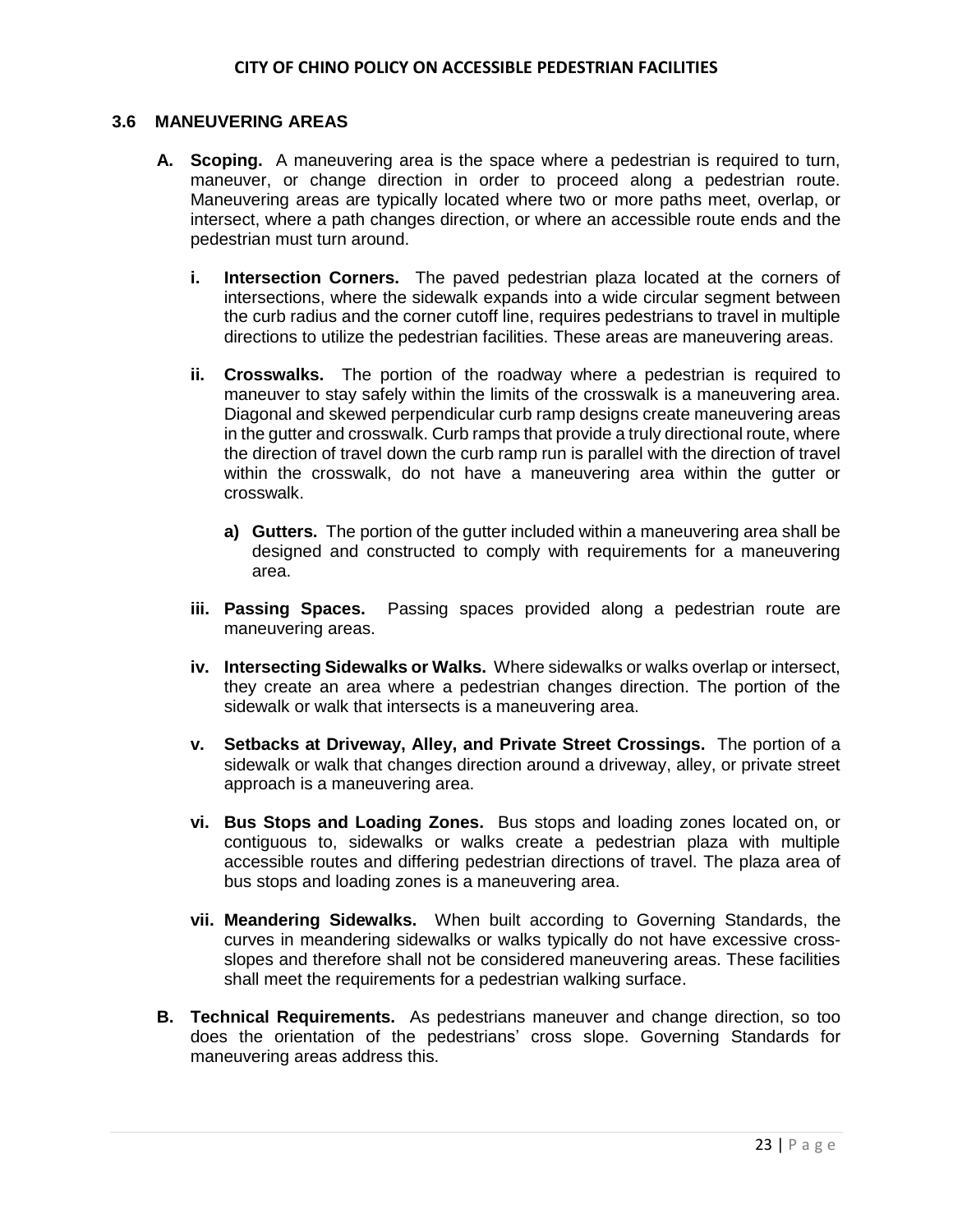- **i. Location and Configuration of Maneuvering Areas.** The boundaries of a maneuvering area are delineated by the extension of the boundaries of the walking surfaces that enter it.
	- **a) Crosswalks.** The location of any maneuvering area within a crosswalk shall be determined by extending the boundary lines of a curb ramp run to the outermost boundary of the crosswalk.
		- **(i) Gutters.** A maneuvering area adjacent to a skewed or diagonal/shared curb ramp will include the gutter.
- **ii. Size.** A maneuvering area shall be no less than 48 inches long and 48 inches wide. The width of any side of a maneuvering area shall be at least as wide as the adjoining pedestrian ways that create it.
- **iii. Slopes.** The slopes in a maneuvering area shall not exceed 1:48 (2.083%) in any direction.

## **3.7 CURB TRANSITIONS**

- **A. Scoping.** Curb ramps or curb transitions are required at every location where a prepared pedestrian surface crosses a curb. Where each marked or unmarked crosswalk connects to a prepared pedestrian surface, a curb ramp or curb transition shall be installed.
	- **i. Curb Transitions at New or Altered Streets.** Curb ramps or curb transitions shall be provided at any intersection of newly constructed or altered streets, roads, and highways having curbs or other barriers to entry from a street level pedestrian walkway.
	- **ii. Curb Transitions at New or Altered Pedestrian Walks.** Curb ramps or curb transitions shall be provided where newly constructed or altered street level pedestrian walks intersect streets, roads, or highways.
	- **iii. Curb Transitions At Unprepared Surfaces.** Where the boundaries of sidewalks prolongate across an intersection and create a crosswalk, curb ramps shall be provided where the sidewalk or walk crosses the curb on the initiating side of the crosswalk. Curb ramps may be required on the receiving side of a crosswalk where there is no prepared pedestrian walking surface.
		- **a) Signalized Intersection.** If the intersection is signalized, a curb ramp and pedestrian refuge shall be provided on the receiving side of the crosswalk, where there is no prepared pedestrian surface. This curb ramp and pedestrian refuge shall provide access to pedestrian push buttons.
		- **b) Unsignalized Intersection.** If the intersection is unsignalized, curb ramps are not required on the receiving side of the crosswalk where there is no prepared pedestrian surface.
	- **iv. Types of Curb Ramps and Transitions.** A curb ramp or curb transition shall be provided where a prepared pedestrian surface crosses a curb.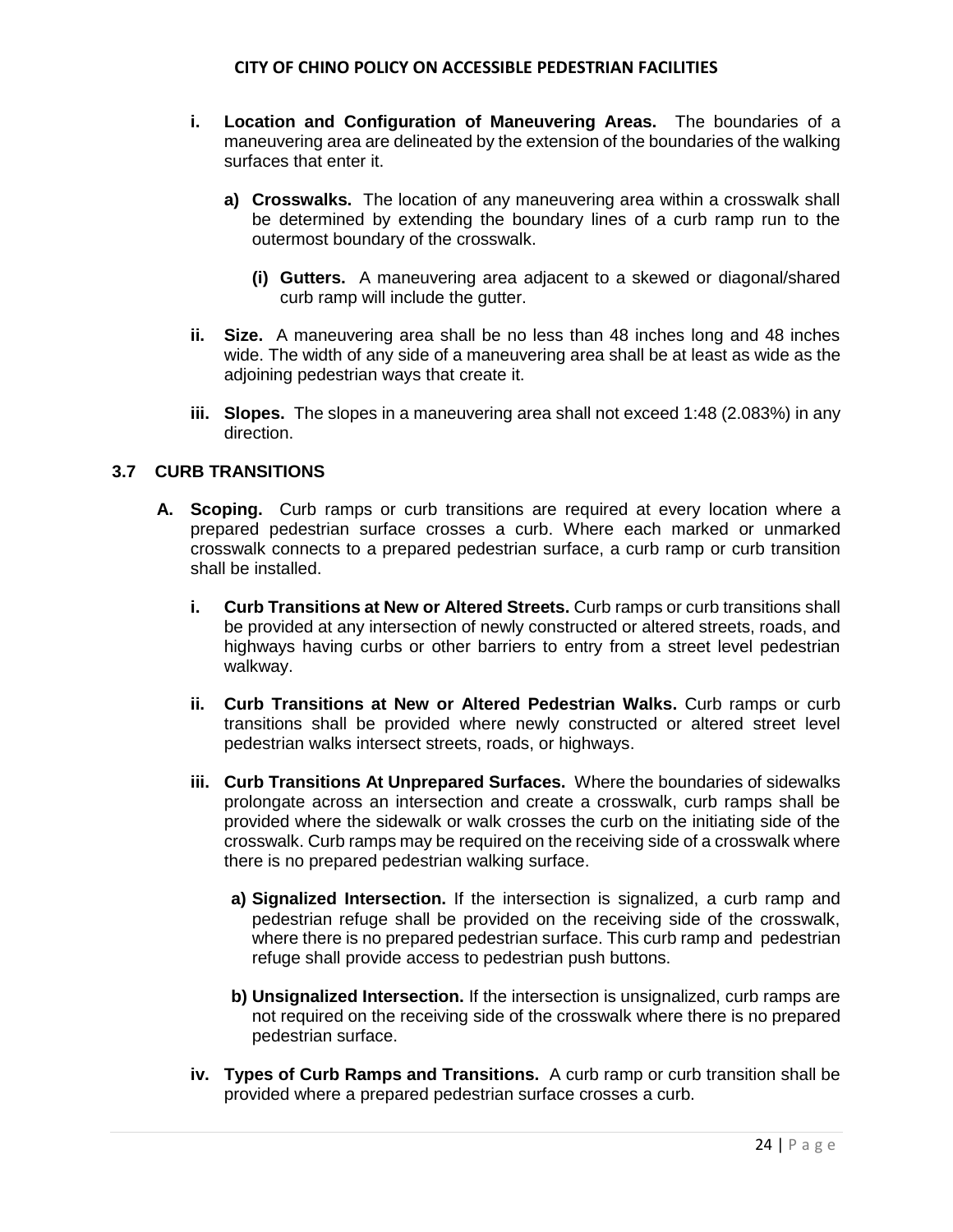- **a) Directional Perpendicular Curb Ramps.** A directional perpendicular curb ramp is aligned parallel with the crosswalk and perpendicular to the curb. This curb ramp design provides a straight path of travel from the top of the curb ramp, to the middle of the crosswalk, to the top of the curb ramp on the opposite side.
- **b) Directional Non-Perpendicular Curb Ramps.** Curb ramps aligned parallel with the crosswalk but that do not meet the curb perpendicularly are Directional Non-Perpendicular Curb Ramps. This design provides a straight path of travel from the top of the curb ramp, to the middle of the crosswalk, to the top of the curb ramp on the opposite side.
- **c) Skewed Perpendicular Curb Ramps.** Curb ramps that meet the curb perpendicularly but are not aligned parallel with the crosswalk are Skewed Perpendicular Curb Ramps.
	- **a. Maneuvering Area.** Maneuvering area shall be provided at the bottom of the curb ramp and within the crosswalk. *See Maneuvering Areas for skewed perpendicular curb ramps 3.6.A.ii.a.*
- **d) Shared or Diagonal Curb Ramps.** Curb ramps that serve more than one crossing, such as diagonal curb ramps, are prohibited in new construction and alteration projects. Diagonal or shared ramps may be constructed when all other curb transition designs are determined to be technically infeasible.
	- **(i) Exception.** Where a non-compliant diagonal ramp, or its individual components (ramp run, landing, detectable warning surface, flares, or gutter), is remediated for the sole purpose of providing accessibility, the diagonal ramp design may remain. To qualify as an exception, the activities shall not otherwise be part of an alteration project and the extent of the curb ramp remediation shall not qualify as an alteration.
- **e) Blended Transitions.** A transition where the sidewalk is lowered, or the crosswalk is raised to create a flush transition from one to the other.
- **f) In-Line Transitions.** Transitions in-line or parallel with the pedestrian walk or sidewalk are In-Line Transitions.
- **g) Center Medians and Islands.** Where a pedestrian route intersects a center median or curbed island, a cut-through shall be provided to provide a continuous pedestrian route.
- **B. Priority of Curb Transition Design.** Curb transition designs shall be utilized in the following order of priority, listed from the highest priority to least priority for use. Designers and engineers shall utilize designs 1, 2, or 3 before resorting to the utilization of designs 4, 5, or 6.
	- (1) Directional Perpendicular Curb Ramp
	- (2) Directional Non-Perpendicular Curb Ramp
	- (3) In-Line Transition
	- (4) Blended Transition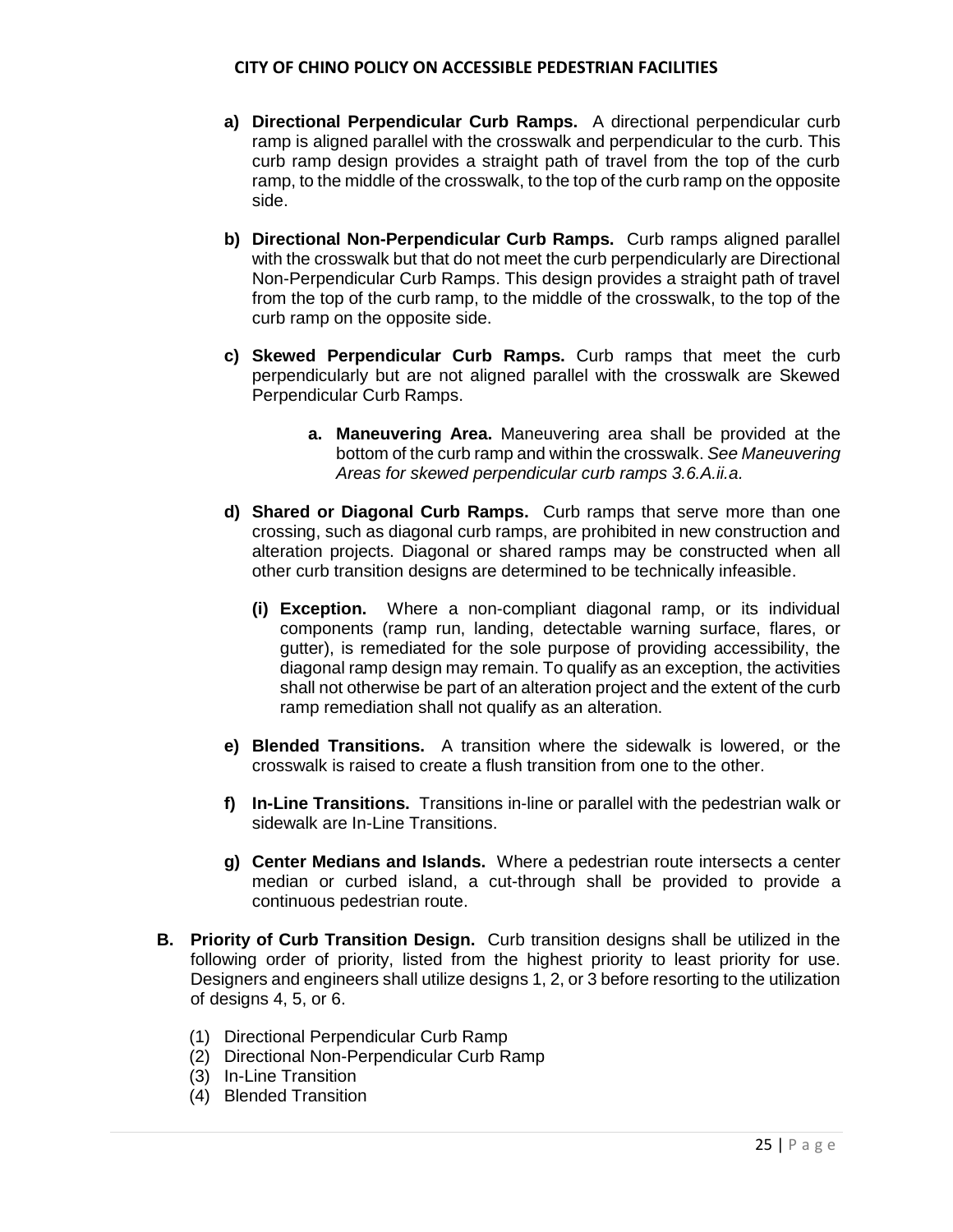- (5) Skewed Perpendicular Curb Ramp
- (6) Diagonal or Shared Curb Ramp

## **C. Technical Requirements.**

**i. Water Pooling.** Curb ramps shall be designed and constructed to prevent water from pooling or ponding on the walking surface.

## **ii. Curb Ramps.**

- **a) Location.** A directional perpendicular curb ramp shall be located so the ramp run is directional to the crosswalk and perpendicular to the curb face. Curb ramps at marked crossings shall be entirely contained within the crosswalk markings, excluding flared sides (where provided).
- **b) Landing.** A landing shall be provided at the top of the directional perpendicular curb ramp.
	- **(i) Depth and Width.** The clear depth of a landing shall be a minimum of 48 inches. The clear width of a landing shall be at least as wide as the width of the curb ramp run.
	- **(ii) Slopes.** The slopes of the landing shall not exceed 1:48 (2.083%) in any direction.

## **c) Curb Ramp Run.**

- **(i) Width.** The clear width of a curb ramp run shall be a minimum of 48 inches.
	- **1. Shared Use or Other Improved Pedestrian Path.** A curb ramp, or other curb transition, serving a shared use or other such improved pedestrian path shall have a minimum width of the path leading to it.
	- **2. Bordered By A Curb.** A curb ramp that is bordered by a curb, on one or both sides, shall have a minimum width of five feet. Curbs shall run parallel to the direction of the ramp run.
- **(ii) Slopes.** The running slope of a ramp run shall not exceed 1:12 (8.33%). The cross slope of a ramp run shall not exceed 1:48 (2.083%).
	- **1. Grade Breaks.** Grade breaks shall not be located on ramp runs. Grade breaks shall only be located at the top and bottom of a ramp run and shall be oriented perpendicular to the direction of the ramp run. Surface slopes that meet at grade breaks shall be flush.
	- **2. Grade Breaks on Directional Non-Perpendicular Curb Ramps.** Directional curb ramps that are not truly perpendicular to the curb face shall have the bottom perpendicular grade break behind the curb face. The grade break shall be located at the bottom end of the shorter side of the ramp run. This results in a triangular walking surface between the lower grade break and the curb face. The running slope of this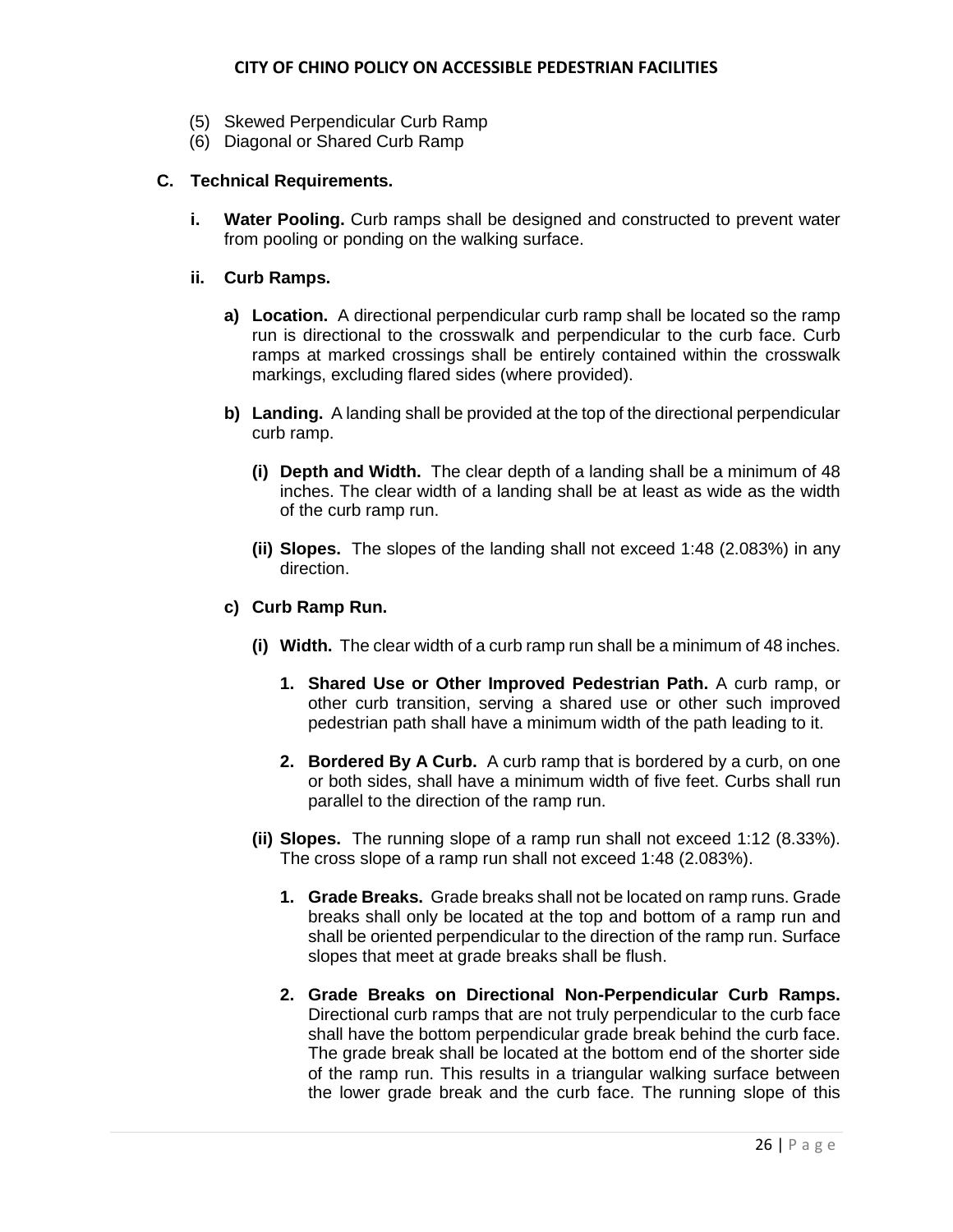triangular segment shall not exceed 1:20 (5.0%). The cross slope of this triangular segment shall not exceed 1:48 (2.083%).

#### **d) Flares.**

- **(i) Location.** The flared sides of curb ramps shall be located so they do not project into vehicular lanes, parking spaces, or parking access aisles.
- **(ii) Slopes.** Where provided, curb ramp flares shall not exceed 1:10 (10.0%) in any direction.

## **e) Gutters.**

- **(i) Slopes.** The counter slopes of adjoining gutters and road surfaces immediately adjacent to and within 24 inches, on each side of the curb ramp run, shall not exceed 1:20 (5.0%). This includes 24 inches of the gutter on each side of the ramp run and 24 inches on the roadway side of the gutter. Where a gutter is part of a maneuvering area it shall comply with technical requirements for a maneuvering area.
- **(ii) Adjacent Surfaces at Transitions.** The adjacent surfaces at curb transitions or curb ramps to sidewalks, walks, gutters, and roadways shall be flush.
- **f) Detectable Warning Surface.** A detectable warning surface in compliance with Governing Standards shall be placed at the bottom of the ramp run, with the edge placed at the back of the curb. The warning surface shall extend the full length of the zero curb face and shall have a minimum depth of three feet in the direction of travel.

## **iii. Blended Transitions.**

- **a) Width.** The width of the transition shall be at least as wide as the width of the pedestrian way leading to it.
- **b) Slopes.** The running slope of a blended transition shall not exceed 1:20 (5.0%). The cross slope of a blended transition shall not exceed 1:48 (2.0833%).
- **c) Landing.** A landing shall be provided at the top of a blended transition when the running slopes of the transition exceeds 1:48 (2.083%). The length of the landing in the direction of travel shall be a minimum of 48 inches. The width of landing shall be at least as wide as the blended transition. The slope of the landing shall not exceed 1:48 (2.083%) in any direction.
- **d) Detectable Warning Surface.** A detectable warning surface in compliance with Governing Standards shall be placed at the flush transition to the roadway (face of the zero curb). The detectable warning surface shall extend the full length of the flush transition and shall have a minimum depth of three feet in the direction of travel, as measured perpendicular to the face of the curb.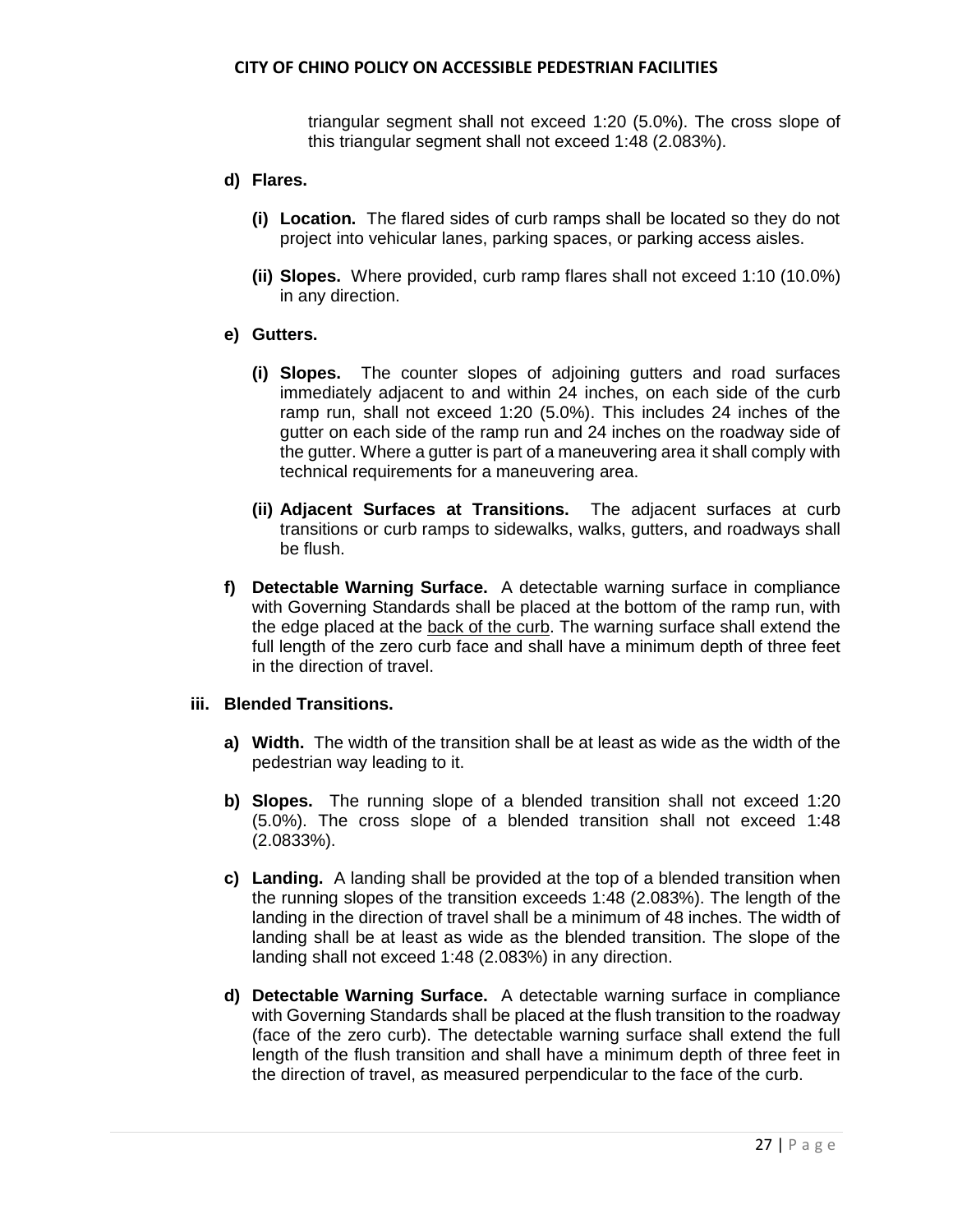## **iv. In-Line Transitions.**

- **a) Slopes.** The running slope of the walking surface shall be in-line with the direction of sidewalk travel and shall not exceed 1:20 (5.0%).
- **b) Turning Space.** A turning space shall be provided at the bottom of the walking surfaces.
	- **(i) Size.** The turning space shall be a rectangle with sides at least as wide as the width of the adjoining walking surface. The turning space shall not be less than 48 inches square.
	- **(ii) Slopes.** The slope shall not exceed 1:48 (2.083%) in any direction.
- **c) Detectable Warning Surface.** A detectable warning surface in compliance with Governing Standards shall be placed within the turning space. The edge of the detectable warning surface shall be placed at the face of the curb. The detectable warning surface shall extend the full length of the flush transition (zero curb face) and shall have a minimum depth of three feet, as measured from the curb face.

## **v. Center Medians and Islands.**

- **a) Specifications.** Center medians or curbed islands at crosswalks shall be cutthrough so the walking surface of the passage through the median is at the same level as the surface of the roadway within the crosswalk.
	- **(i) Width.** The width of the passage shall be 60 inches or the same width as the crosswalk, whichever is greater.
	- **(ii) Slopes.** The running slope shall not exceed 1:20 (5.0%) and the cross slope shall not exceed 1:48 (2.083%).
- **b) Detectable Warning Surface.** Detectable warning surfaces shall not be placed on medians or islands with a width less than 72 inches, as measured parallel to the direction of pedestrian travel from face of curb to face of curb. On medians wider than 72 inches, detectable warnings shall be placed at the face of the curb. The detectable warning surface shall span the width of the opening and shall have a minimum depth of three feet, as measured from the face of the curb. Where passages are between 72 inches and 96 inches, the depth of the detectable warning surfaces shall be equally reduced to provide a clear space of 24 inches between the detectable warning surfaces, as measured in the direction of travel, but shall not be less than 24 inches.

# **3.8 CROSSINGS AND CROSSWALKS**

- **A. Overview.** The portion of the roadway included within a crosswalk is a pedestrian facility that shall comply with the Governing Standards applicable to pedestrian walking surfaces.
- **B. Scoping.**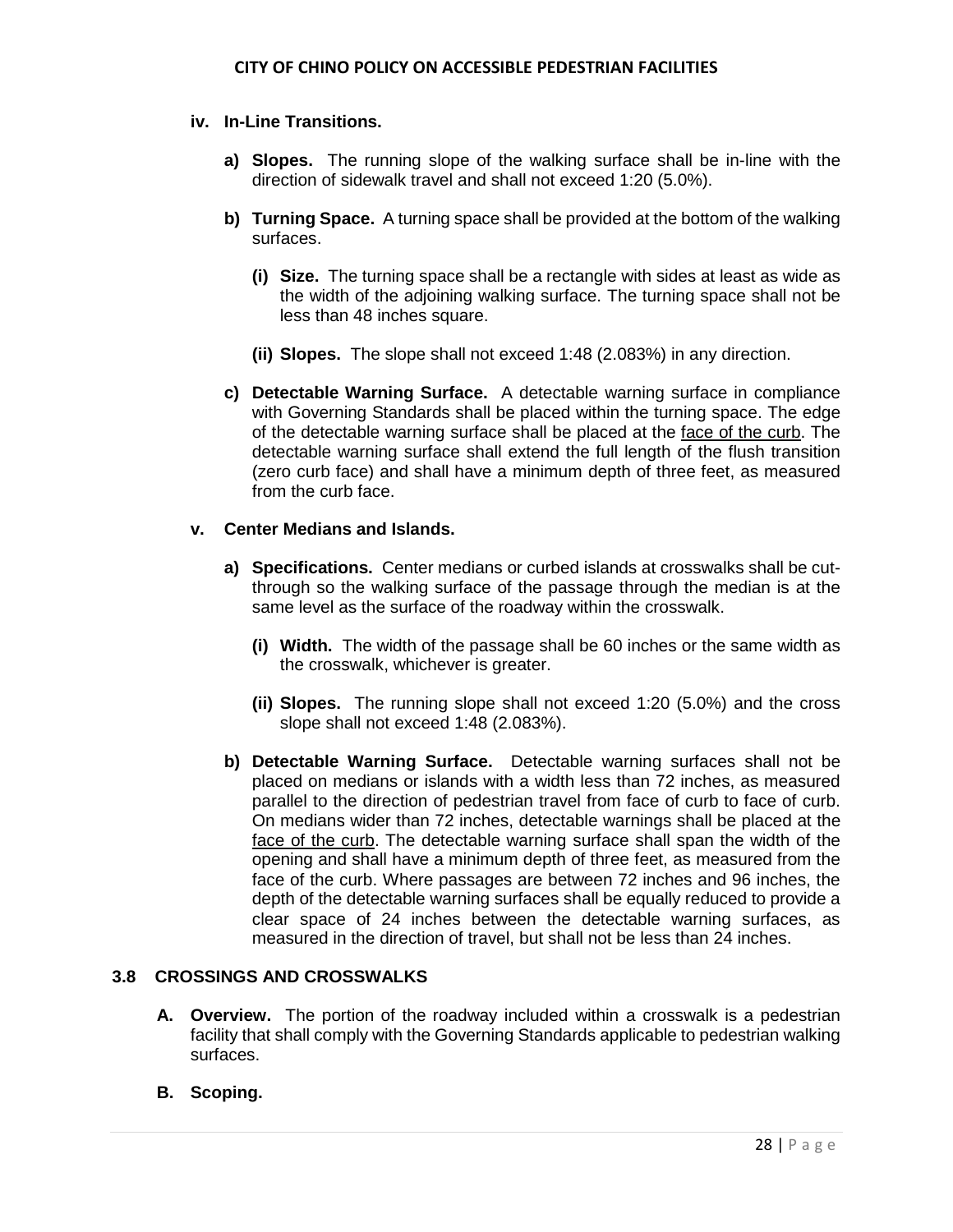- **i. Crosswalks at Intersections.** Crosswalks are created by the prolongation or connection of sidewalks across roadways which intersect at approximately right angles. A crosswalk is the portion of the roadway within the prolongation or connection of the boundaries of the sidewalks across intersecting roadways. This includes crosswalks created by the prolongation of sidewalk boundaries across roadways that intersect in an "X" (Crossing), "T" (Tee), or "L" (Knuckle) configuration. Crosswalks at intersections may be unmarked or marked.
	- **a) Crosswalks Leading To Unprepared Surfaces.** Where the boundaries of sidewalks prolongate across an intersection and create a crosswalk, curb ramps shall be provided where the sidewalk or walk crosses the curb on the initiating side of the crosswalk. Curb ramps may also be required on the receiving side of a crosswalk where there is no prepared pedestrian walking surface.
		- **(i) Signalized Intersection.** If the intersection is signalized, a curb ramp and pedestrian refuge shall be provided on the receiving side of the crosswalk, where there is no prepared pedestrian surface. This curb ramp and pedestrian refuge shall provide access to pedestrian push buttons.
		- **(ii) Unsignalized Intersection.** If the intersection is unsignalized, curb ramps are not required on the receiving side of the crosswalk where there is no prepared pedestrian surface.
- **ii. Crosswalks at Midblock.** Crosswalks are created by the marking of the roadway for pedestrian use. A crosswalk is any portion of the roadway distinctly indicated for pedestrian crossing by lines or other markings on the surface.
- **iii. Pedestrian Crossing Restrictions.** Pedestrian crossing restrictions shall not be used to circumvent the requirement to provide accessible features in the PROW and shall not result in discrimination against the disabled community.
	- **a) New Crosswalks and Crossings.** Streets, intersections, and sidewalks shall be configured and designed for maximum connectivity and provide safe and convenient pedestrian travel. The creation of new crosswalks may be controlled through the design of streets, intersections, and sidewalks if all other requirements and guidelines for the provision of pedestrian facilities have been satisfied. It is the responsibility of the proposing party to demonstrate sufficient pedestrian access and connectivity to the satisfaction of the City of Chino. This determination shall be made by the Accessibility Coordinator and City Engineer.

## **C. Technical Requirements.**

- **i. Width.** The full width of all crosswalks shall conform to the accessibility requirements for pedestrian walking surfaces. The full width of all crosswalks shall connect to a pedestrian circulation path on both ends.
	- **a) Marked Crosswalks.** Marked crosswalks shall have a minimum clear width of 6 feet inside the markings.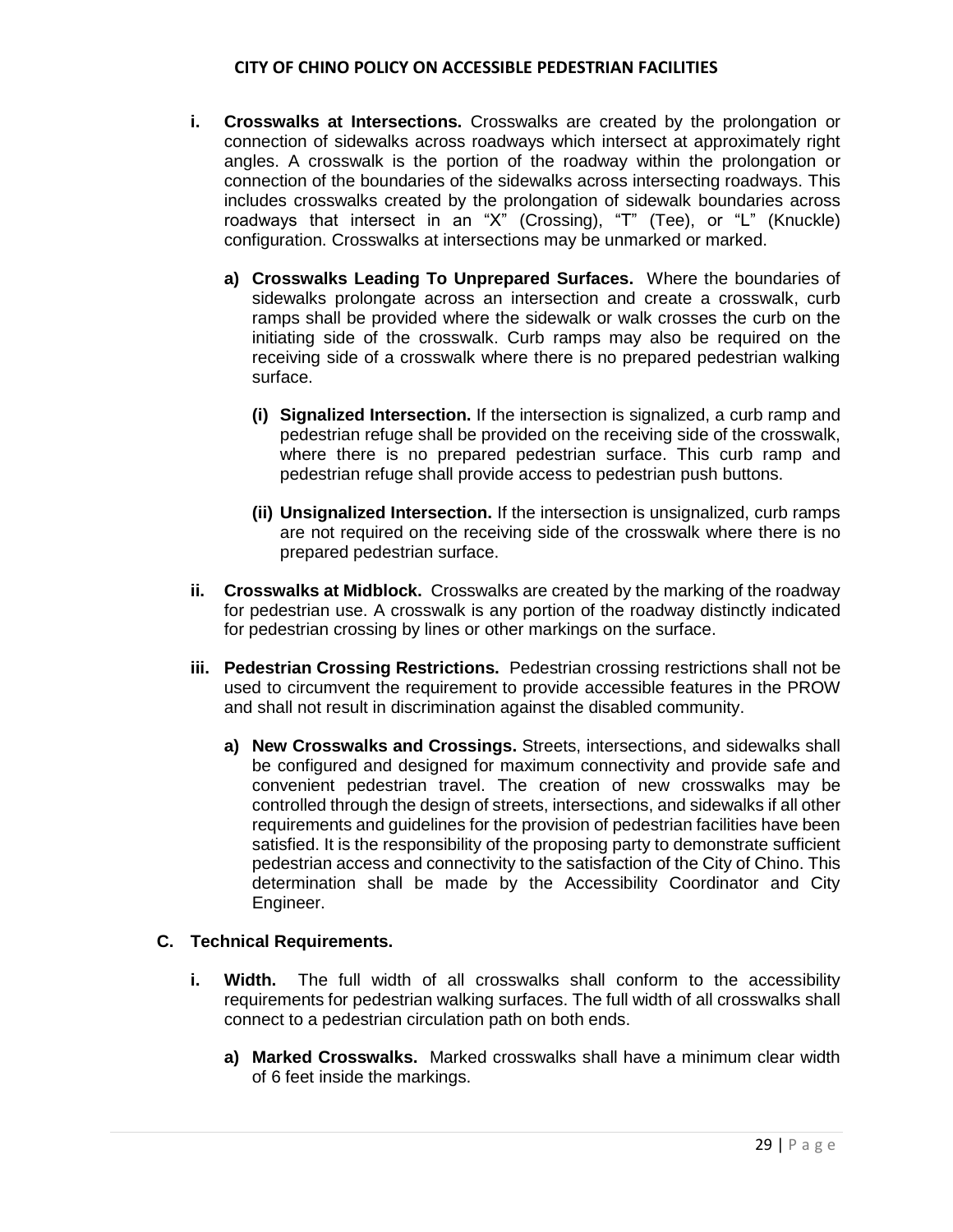- **b) Unmarked Crosswalks and Crossings.** Unmarked crosswalks shall have a minimum clear width of the sidewalk or walk that created it.
- **c) Crossings at Shared Use Paths and Other Improved Pedestrian Paths.** Crossings or crosswalks that serve shared use or other improved pedestrian paths shall be the full width of the path leading to it.
- **ii. Slopes.** The full width of all crosswalks shall conform to the accessibility requirements for pedestrian walking surfaces.
	- **a) Running Slope.** The maximum running slope of a crosswalk, as measured in the direction of pedestrian travel, shall not exceed 1:20 (5.0%).
	- **b) Cross Slope.** The maximum cross-slope of a crosswalk, as measured perpendicular to the direction of pedestrian travel, shall not exceed 1:48 (2.083%).
		- **(i) Maneuvering Areas within Crosswalks.** The portion of the roadway where a pedestrian is required to maneuver or turn to stay safely within the crosswalk is a maneuvering area. *See Maneuvering Areas 3.6.A.ii*
		- **(ii) Marked Crosswalks with Changes in Directions.** Marked crosswalks that change directions contain maneuvering areas. *See Maneuvering Areas 3.6.A.ii*
- **iii. Striping.** The clear width of the crosswalk shall have no conflicting traffic control markings within it, other than the markings identifying the crosswalk itself.
	- **a) Crosswalks at Intersections.** Crosswalks at intersections may be marked or unmarked. Unmarked crosswalks shall not have changes in direction.
	- **b) Marked Crosswalks.** Crosswalks at mid-block locations shall be marked.
- **iv. Obstructions.** The clear width of the crosswalks shall have no obstructions lower than 84 inches for its full length.

#### **3.9 DETECTABLE WARNING SURFACES**

- **A. Specifications.** Detectable Warning Surfaces shall comply with the scoping and technical requirements provided in the CBC.
	- **i. Type.** Detectable warning surfaces shall be cast-in-place plates or panels, or mortar-set paving units or tiles. All DWS shall be vehicle-load rated. Surface applied DWS may be used only if they are liquid resin or acrylic based field builtup systems with a base layer of minimal thickness.
	- **ii. Color.** Detectable warning surfaces shall be "federal" or "safety" yellow.

#### **3.10 PEDESTRIAN PUSH BUTTONS**

**A. Specifications.** Pedestrian push buttons (PPB) shall be accessible and shall comply with the requirements of the CAMUTCD.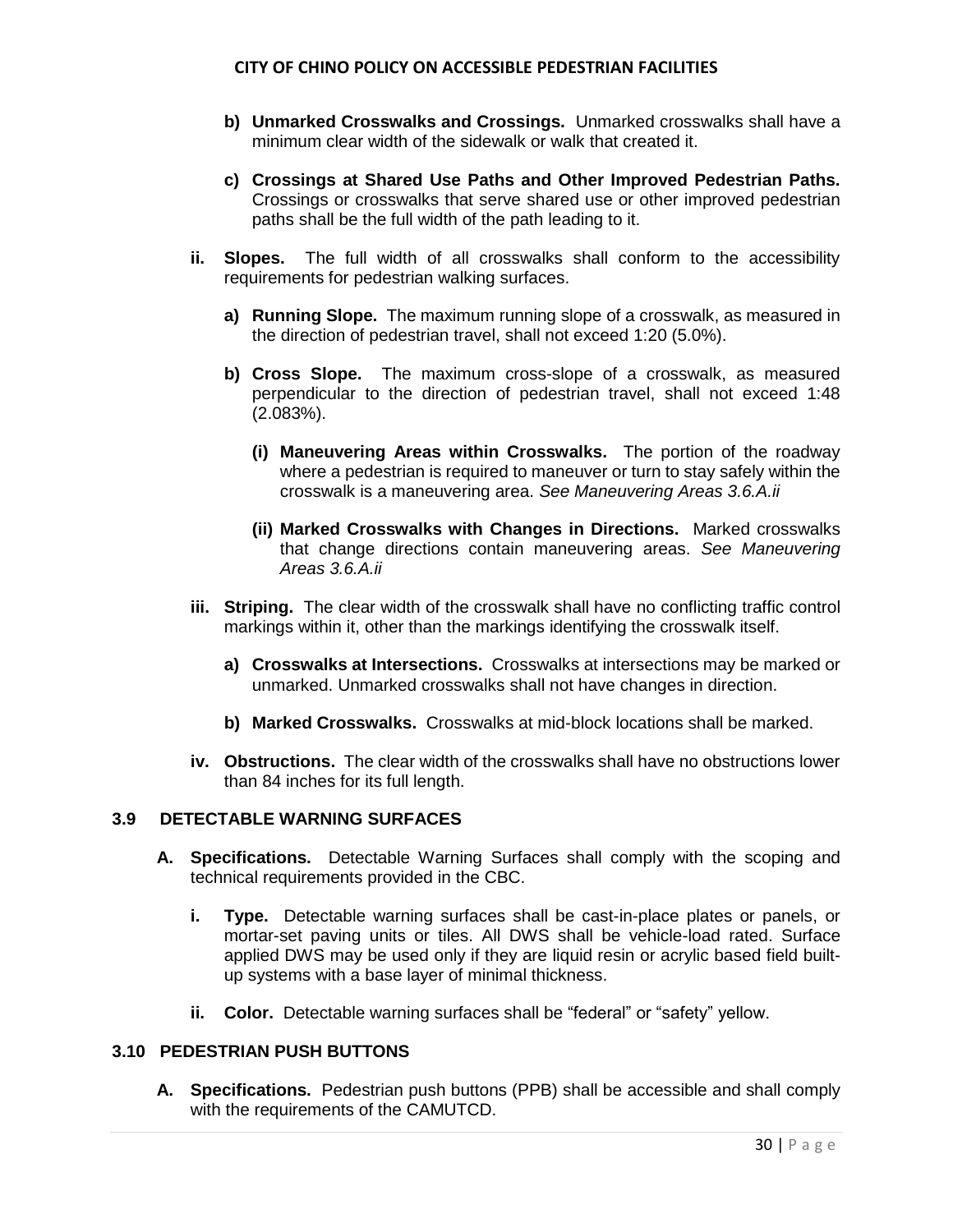- **i. PPB Operation.** PPBs installed as part of a new construction, alteration, or maintenance project shall be capable of being operated with a closed fist, without grasping or twisting.
	- **a) Remediation of Non-Compliant PPB.** "Thumb" buttons that require a pedestrian to use a fingertip to activate the button shall be replaced with an accessible PPB whenever maintenance, alterations, or repairs are performed that affect the PPB or its support pole.
- **ii. Height.** PPBs shall be installed so the top of the button is between 36 inches and 48 inches above the adjacent finished ground surface.

## **iii. Location.**

- **a) PPB Distance from Curb Face.** The PPB shall be located between three and six feet from the adjacent curb face.
	- **(i) Exception.** Where the configuration of the existing improvements prevent the PPB from being installed within six feet of the curb face, the PPB may be located a maximum of 10 feet from the curb face. The PPB shall be installed no more than 10 feet from the curb face.
- **b) PPB Distance from Crosswalk.** The PPB shall be located no further than 5 feet from the extension of the crosswalk line, or the longitudinal boundary of the crosswalk, that is located farthest from the center of the intersection.
	- **(i) Mid-Block Crosswalks.** At mid-block crossings, the PPB shall be located on the right-hand side of the crosswalk as oriented in the direction of pedestrian travel. The PPB shall be located no farther than 5 feet from the extension of the crosswalk line or longitudinal boundary that is located farthest from the center of the intersection.

## **c) PPB Spacing from Other PPB**

- **(i) Duplicate and Redundant PPB.** Duplicate or redundant PPB shall not be permitted. Only one PPB per user group and per direction of travel shall be mounted on a single pole.
- **(ii) PPB for Different Directions of Travel.** Multiple PPB that activate pedestrian phases in different directions at a single corner or location shall have a minimum separation distance of 10 feet. PPB for different directions of travel shall not be placed on a single pole.
	- **1. PPB for Different User Groups.** Multiple PPB that activate the traffic signal in different crossing directions for different users (bicycle, equestrian), are not required to comply with the requirement for minimum separation distances and may be mounted on a common pole.

## **(iii)PPB for a Single Direction of Travel.**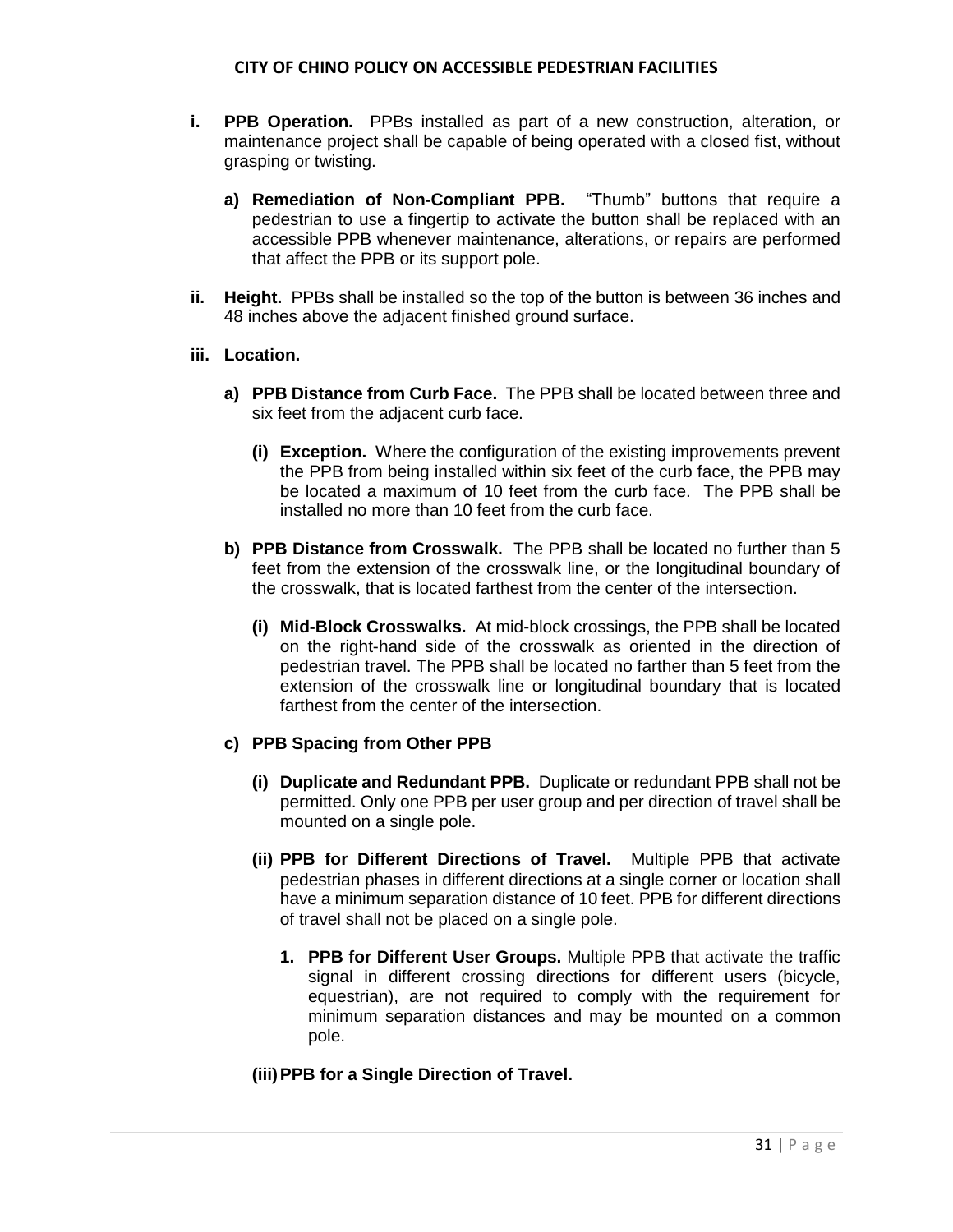- **1. PPB for Different User Groups.** Multiple PPB that activate the traffic signal in the same crossing direction for different users (bicycle, equestrian), are not required to comply with the requirement for minimum separation distances and may be mounted on the same pole.
- **iv. Orientation.** The operable face of the PPB shall be oriented parallel to the crosswalk direction-of-travel which the PPB serves.
- **v. Clear Ground Space.** A clear ground space shall be provided at each PPB**.** 
	- **a) Approach.** The clear ground space may be positioned for either a forward approach to the face of the PPB, or for a parallel (side) approach to the face of the PPB.
		- **(i) Forward Approach.** The 30-inch-wide leading edge of the clear space at a forward approach shall abut the face of the PPB.
			- **1. Distance Between PPB and Clear Ground Space.** No obstruction or distance between the edge of the clear space and the operable portion of the PPB is permitted.
			- **2. Orientation of PPB to Clear Ground Space.** The PPB may be oriented anywhere within the 30'' leading edge of the clear space. The clear ground space is not required to be on curb ramp side of the pole.
		- **(ii) Parallel or Side Approach.** One 48-inch-side of the clear ground space at a parallel, or side, approach shall be parallel to the face of the PPB.
			- **1. Distance Between PPB and Clear Ground Space.** An obstruction less than 10 inches in depth and less than 34 inches in height, is permitted between the 48-inch side of the clear space and the face of the PPB. A PPB may be placed within a non-walking surface or curb ramp flare, or be separated from the clear space by a curb if the distance between the face of the PPB and the clear space is less than 10 inches.
			- **2. Position of PPB to Clear Ground Space.** The PPB shall be located within the center 24 inches of the 48-inch side of the clear space. The clear ground space is not required to be on the curb ramp side of the pole.
	- **b) Dimensions.** The clear ground space shall be no less than 30 inches by 48 inches in size. Clear ground spaces may overlap landings and accessible routes.
	- **c) Slopes.** Clear ground spaces shall have slopes less than 2.083% (1:48) in all directions.
	- **d) Surface.** Changes in level are prohibited on the surface of the clear ground space.